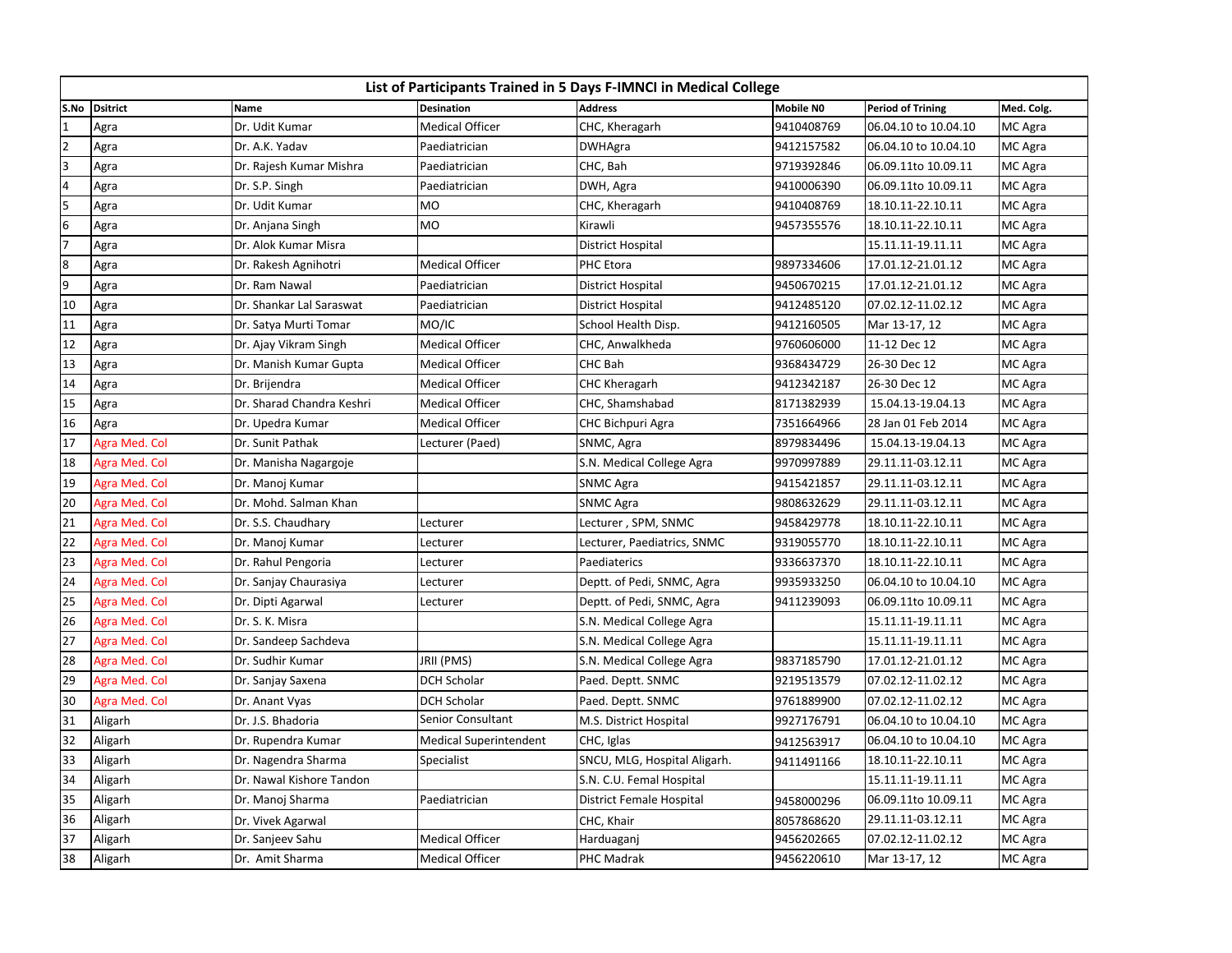| S.No | <b>Dsitrict</b> | Name                    | <b>Desination</b>   | <b>Address</b>                   | Mobile NO  | <b>Period of Trining</b> | Med. Colg. |
|------|-----------------|-------------------------|---------------------|----------------------------------|------------|--------------------------|------------|
| 39   | Aligarh         | Dr. Neeta Saxena        | Paediatrician       | <b>SNCU MLG Hospital</b>         | 9456404190 | 26-30 Dec 12             | MC Agra    |
| 40   | Aligarh         | Dr. J.P. Sharma         | Sr. Const.          | <b>MLG DWH Aligarh</b>           | 9927453656 | 28 Jan 01 Feb 2014       | MC Agra    |
| 41   | All, Med. Col   | Dr. Anubha Shrivastava  | Lecturer            | Deptt. of Ped., MLN MC, Albd     | 9236809326 | 18-22 oct 2011           | MC All'bad |
| 42   | All, Med. Col   | Dr. Shama Shaikh        | Lecturer            | Com. Med. MLN MC, Albd           | 9628538760 | 18-22 oct 2011           | MC All'bad |
| 43   | All, Med. Col   | Dr. Deepak Sinha        | <b>DHNSTC</b>       | UNICEF, Kanpur                   | 9453016251 | 26-30 March 2011         | MC All'bad |
| 44   | All, Med. Col   | Dr. Radhey Raman        | Pediatrics          | Deptt. of Ped., MLN MC, Albd     | 9919101247 | 13-17 Sep 2011           | MC All'bad |
| 45   | All, Med. Col   | Dr. Anchala Singh       | JR III              | Deptt. of Ped., MLN MC, Albd     | 9616514881 | 13-17 Sep 2011           | MC All'bad |
| 46   | All, Med. Col   | Dr. Rajnish Kumar       | JR II               | Deptt. of Ped., MLN MC, Albd     | 9598473120 | 13-17 Sep 2011           | MC All'bad |
| 47   | All, Med. Col   | Dr. Manisha Maurya      | Lecturer            | Deptt. of Ped., MLN MC, Albd     | 9335982127 | 08.12.11-12.12.11        | MC All'bad |
| 48   | All, Med. Col   | Dr. Gaurav Tripathi     | JR – III            | Deptt. of Ped., MLN MC, Albd     | 7379320770 | 10-14 Sep12              | MC All'bad |
| 49   | All, Med. Col   | Dr. Anil Ku. Jaiswara   | JR – II             | Deptt. of Ped., MLN MC, Albd     | 9450887174 | 10-14 Sep12              | MC All'bad |
| 50   | All, Med. Col   | Dr. Ruchika Bhatnagar   | JR – II             | Deptt. of Ped., MLN MC, Albd     | 9411453326 | 25-29 Sep 12             | MC All'bad |
| 51   | All, Med. Col   | Dr. Amit Shukla         | JR-I                | Deptt. of Ped., MLN MC, Albd     | 7376814209 | 25-29 Sep 12             | MC All'bad |
| 52   | All, Med. Col   | Dr. Shiv Prakash        | Associate Professor | Deptt. of Ped., MLN MC, Albd     | 8004158839 | 06-10 Nov 12             | MC All'bad |
| 53   | All, Med. Col   | Dr. Richa Singh         | JR – III            | Deptt. of Ped., MLN MC, Albd     | 7376180227 | 06-10 Nov 12             | MC All'bad |
| 54   | All, Med. Col   | Dr. Ambuj Tripathi      | JR - III            | Deptt. of Ped., MLN MC, Albd     | 9839668683 | 06-10 Nov 12             | MC All'bad |
| 55   | All, Med. Col   | Dr. Lal Narayan Singh   | JR - II             | Deptt. of Ped., MLN MC, Albd     | 8795719936 | 06-10 Nov 12             | MC All'bad |
| 56   | All, Med. Col   | Dr. Jaya Swarup Mohanty |                     | Newborn&ChildHealthCor, USAID    | 9031056672 | 06-10 Nov 12             | MC All'bad |
| 57   | All, Med. Col   | Dr. Ashok Kumar Singh   | JR-II               | Dept of (SPM), MLN M C Ald       | 9696765999 | 26-30 Nov 12             | MC All'bad |
| 58   | All, Med. Col   | Dr. Namita Mishra       | $JR - I$            | Dept of (SPM), MLN M C Ald       | 9450789623 | 26-30 Nov 12             | MC All'bad |
| 59   | All, Med. Col   | Dr. Neha Tyagi          | JR-III              | Dept of (SPM), MLN M C Ald       | 9455999489 | 26-30 Nov 12             | MC All'bad |
| 60   | All, Med. Col   | Dr. Nalin Shukla        | JR-II               | Deptt. of Ped., MLN MC, Albd     | 9450141752 | 08-12 Jan 2013           | MC All'bad |
| 61   | All, Med. Col   | Dr. Shruthi Badarinath  | JR-1                | Deptt. of Ped., MLN MC, Albd     | 8004378611 | 08-12 Jan 2013           | MC All'bad |
| 62   | All, Med. Col   | Dr. Abhishek Singh      | JR-II               | Dept of (SPM), MLN M C Ald       | 9956255805 | 08-12 Jan 2013           | MC All'bad |
| 63   | All, Med. Col   | Dr. Ahmed Jamal Azizi   | JR-II               | Deptt. SN, MC, Allahabad         | 9889744647 | 29.04.13-03.05.13        | MC All'bad |
| 64   | All, Med. Col   | Dr. Jitendra Kumar      | JR-I                | Deptt. SN, MC, Allahabad         | 7398739419 | 29.04.13-03.05.13        | MC All'bad |
| 65   | All, Med. Col   | Dr. Mili Mishra         | JR-III              | Dept. SPM, MC Allahabad          | 9452528527 | 28 Oct 01 Nov 13         | MC All'bad |
| 66   | All, Med. Col   | Dr. Ankita Goyal        | JR- II              | Department of Community          | 7599370730 | 26-30 March, 2014        | MC All'bad |
| 67   | All, Med. Col   | Dr. Vasudha Tomar       | JR- I               | Department of Paediatrics, SN    | 9451873791 | 26-30 March, 2014        | MC All'bad |
| 68   | Allahabad       | Dr. G.P. Singh          | Paediatrician       | Duffrin Hospital, Allahabad      | 9838837194 | 26-30 march 2011         | MC All'bad |
| 69   | Allahabad       | Dr. Radhey Raman        | Paediatrician       | MLN District Hospital, Allahabad | 9919101247 | 13-17 Sep 2011           | MC All'bad |
| 70   | Allahabad       | Dr. Devendra Mani       | M.O.                | CHC Phoolpur, Allahabad          | 9453012948 | 08.12.11-12.12.11        | MC All'bad |
| 71   | Allahabad       | Dr. Rahul Singh         | Superintendent      | CHC Kaundhiyara, Allahabad       | 9936422993 | 08.12.11-12.12.11        | MC All'bad |
| 72   | Allahabad       | Dr. Harshit Dwivedi     | MO <sub>I</sub>     | CHC Kaundhiyara, Allahabad       | 9336231814 | 16.01.12-20.01.12        | MC All'bad |
| 73   | Allahabad       | Dr. Vivek Singhal       | M.O.                | CHC Karchhana, Allahabad         | 9795778315 | 10-14 Sep12              | MC All'bad |
| 74   | Allahabad       | Dr. Rajesh Kumar        | M.O.                | CHC Handia, Allahabad            | 9559390303 | 26-30 Nov 12             | MC All'bad |
| 75   | Allahabad       | Dr. Rohini Verma        | M.O                 | CHC Kaudihar, Allahabad          | 8004874448 | 08-12 Jan 2013           | MC All'bad |
| 76   | Allahabad       | Dr. Sunil Kumar         | M.O.                | CHC Pratappur,                   | 9793617231 | 29.04.13-03.05.13        | MC All'bad |
| 77   | Allahabad       | Dr. Kamal Kishor Gupta  | Paediatrician       | CHC Karchana, Allahabad          | 7897994117 | 28 Oct 01 Nov 13         | MC All'bad |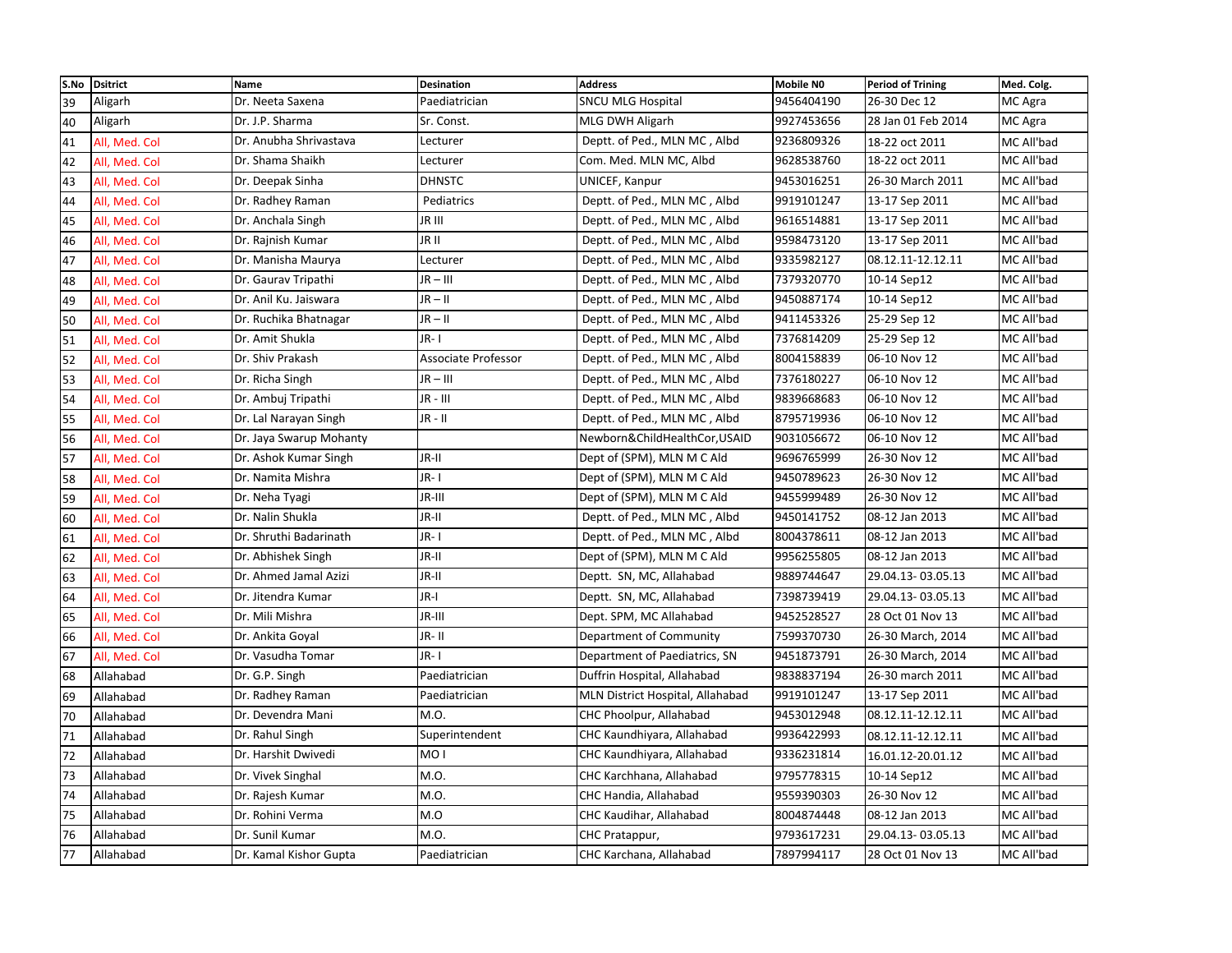| S.No | <b>Dsitrict</b> | <b>Name</b>                 | <b>Desination</b>      | <b>Address</b>               | <b>Mobile NO</b> | <b>Period of Trining</b> | Med. Colg.       |
|------|-----------------|-----------------------------|------------------------|------------------------------|------------------|--------------------------|------------------|
| 78   | Allahabad       | Dr. Randheer Singh Chauhan  | M.O.                   | CHC Soraon, Allahabad        | 8953860580       | 26-30 March, 2014        | MC All'bad       |
| 79   | Ambedkar Nagar  | Dr. Ramesh Kumar Verma      | Paediatrician          | CHC Jalalpur, Ambedkar Nagar | 9452601840       | 26-30 Sep 2011           | MC All'bad       |
| 80   | Ambedkar Nagar  | Dr. Ajay Kumar Gupta        | Superintend,           | CHC Bhiti, Ambedkar Nagar    | 8005193356       | 13-17 Sep 2011           | MC All'bad       |
| 81   | Ambedkar Nagar  | Dr. Vipin Chandra Upadhyay  | Paediatrician          | CHC Baskhari, Ambedkar Nagar | 9670390960       | 08.12.11-12.12.11        | MC All'bad       |
| 82   | Ambedkar Nagar  | Dr. Munni Lal               | MO II                  | CHC Bhion, Ambedkar Nagar    | 9450489914       | 16.01.12-20.01.12        | MC All'bad       |
| 83   | Ambedkar Nagar  | Dr. Brijendra Kumar Yadav   | Mo, CHC Tanda,         | CHC Tanda, Ambedkar Nagar    | 9454143256       | 10-14 Sep12              | MC All'bad       |
| 84   | Ambedkar Nagar  | Dr. S. L. Patel             | M. O                   | CHC Jalalpur, Ambedkar Nagar | 9807252110       | 25-29 Sep 12             | MC All'bad       |
| 85   | Ambedkar Nagar  | Dr. Deepak Tiwari           | M.O.                   | CHC Bhion, Ambedkar Nagar    | 8090429996       | 06-10 Nov 12             | MC All'bad       |
| 86   | Ambedkar Nagar  | Dr. Aamir Atique            | M.O.                   | CHC Katehri,                 | 9412877577       | 29.04.13-03.05.13        | MC All'bad       |
| 87   | Ambedkar Nagar  | Dr. Ashok Kumar             | M.O.                   | CHC Alapur, Ambedkar Nagar   | 9889549325       | 28 Oct 01 Nov 13         | MC All'bad       |
| 88   | Auraiya         | Dr. Riaz Ahmad              |                        | CHC, Auraiya                 | 9411016557       | 3- 7 March 2011          | MC Kanpur        |
| 89   | Auraiya         | Dr. Hemant Gupta            |                        | NPHC, Phaphund               | 9793875432       | 25-29 March 11           | MC Kanpur        |
| 90   | Auraiya         | Dr. Ram Khilawan            |                        | CHC Sahar, Auraiyya          | 9450126005       | 12 - 16 Oct 2011         | MC Kanpur        |
| 91   | Auraiya         | Dr. Arun Tewari             |                        | <b>District Hospital</b>     | 9412881883       | 9-13 Nov 2011            | MC Kanpur        |
| 92   | Auraiya         | Dr. Jai Narayan Singh       | Physician              | <b>CHC Ajeetmal</b>          | 9412881460       | 31.01.12-04.02.12        | <b>MC Kanpur</b> |
| 93   | Auraiya         | Dr. Amar Prithvi Pal Singh  | <b>MO</b>              | NPHC Gangdaspur, Ajeetmal    | 9410438822       | 07.02.12-11.02.12        | MC Kanpur        |
| 94   | Auraiya         | Dr. Riaz Ahmad,             | Pediatrician           | District Hospital,           | 8604043099       | 03-07 Dec 12             | MC Kanpur        |
| 95   | Auraiya         | Dr. Pritendra Bahadur Singh | <b>MO</b>              | C.H.C. Ajitmal,              | 9918122021       | 17-21 Dec 12             | MC Kanpur        |
| 96   | Auraiya         | Dr. Rakesh Singh            | M.O.                   | C.H.C.- Sahar                | 9719737968       | 29 Jan- 02 Feb 2013      | MC.Kanpur        |
| 97   | Azamgarh        | Dr. M. Sahni                | Paediatrician          | CHC Phoolpur, Azamgarh       | 9415834503       | 18-22 oct 2011           | MC All'bad       |
| 98   | Azamgarh        | Dr. U.B. Chauhan            | Paediatrician          | DWH, Azamgarh                | 9415277152       | 26-30 Sep 2011           | MC All'bad       |
| 99   | Azamgarh        | Dr. Neeraj Sharma           | Paediatrician          | DWH, Azamgarh                | 8756627001       | 13-17 Sep 2011           | MC All'bad       |
| 100  | Azamgarh        | Dr. Ghanshyam               | Paediatrician          | CHC Lalganj, Azamgarh        | 9451083126       | 13-17 Sep 2011           | MC All'bad       |
| 101  | Azamgarh        | Dr. Arvind Kumar            | Paediatrician          | CHC Pawai, Azamgarh          | 9453134722       | 08.12.11-12.12.11        | MC All'bad       |
| 102  | Amethi          | Dr. Ram Prasad              | M.O.                   | PHC Salon,                   | 9412048631       | 29.04.13-03.05.13        | MC All'bad       |
| 103  | Amethi          | Dr. RK Mishra               | M.O. (Physician)       | CHC Ameth, SDM Colony, Ameth | 9628962615       | 26-30 March, 2014        | MC All'bad       |
| 104  | Badaun          | Dr. Mukesh Kumar Saxen      |                        | C.H.C., Ujhani               | 9254600161       | 25-29 March 11           | MC Kanpur        |
| 105  | Badaun          | Dr. Navin Chand             |                        | C.H.C. Ujhani, Budaun        |                  | 07-11April 2011          | MC Kanpur        |
| 106  | Badaun          | Dr. A.K. Chaudhari          | MOI/C                  | P.H.C. Saidpur, Budaun       | 9411478966       | 18-22 oct 2011           | MC Kanpur        |
| 107  | Badaun          | Dr. Arvind Kumar            |                        | CHC Kakrala, Badaun          | 9335286220       | 12 - 16 Oct 2011         | MC Kanpur        |
| 108  | Badaun          | Dr. P.K. Srivastava         |                        | PHC Dehgawan                 | 9412162674       | 29.11.11-03.12.11        | MC Agra          |
| 109  | Badaun          | Dr. Amit Saxena             | <b>Medical Officer</b> | CHC Dataganj, Badaun.        | 8923750291       | 26-30 NOV 2013           | MC Agra          |
| 110  | Badaun          | Dr. Pankaj Sharma           | <b>Medical Officer</b> | <b>NPHC Mannu Nagar</b>      | 9675722106       | 28 Jan 01 Feb 2014       | MC Agra          |
| 111  | Badaun          | Dr. Sweta Maheshwari        | <b>Medical Officer</b> | <b>CHC Binawar</b>           | 9412567810       | 28 Jan 01 Feb 2014       | MC Agra          |
| 112  | Baghpat         | Dr. Jatin Garg              | <b>Medical Officer</b> | CHC, Binauli                 | 9454118038       | 06.04.10 to 10.04.10     | MC Agra          |
| 113  | Baghpat         | Dr. Vishal Kumar            | <b>Medical Officer</b> | CHC, Baraut                  | 9897310121       | 06.04.10 to 10.04.10     | MC Agra          |
| 114  | Baghpat         | Dr. Anuj Rajvanshi          |                        | C.H.C Baghpat                |                  | 15.11.11-19.11.11        | MC Agra          |
| 115  | <b>Baghpat</b>  | Dr. R.K. Siroha             | <b>MOIC</b>            | CHC, Khekra                  | 9319667923       | 18.10.11-22.10.11        | MC Agra          |
| 116  | Baghpat         | Dr. Guru Charan             | <b>Medical Officer</b> | <b>CHC Binauli</b>           | 9259162699       | 17.01.12-21.01.12        | MC Agra          |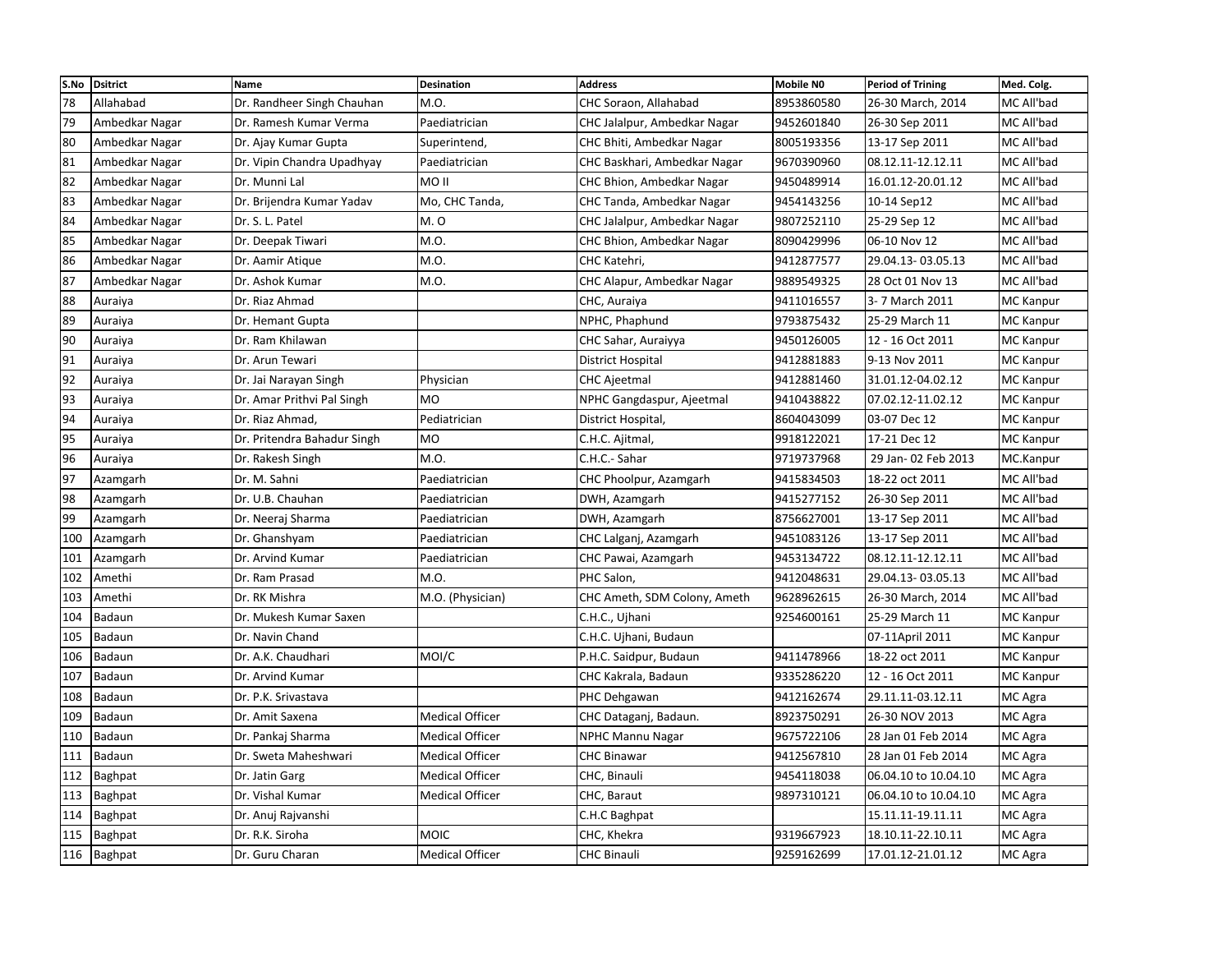| S.No | <b>Dsitrict</b>  | Name                          | <b>Desination</b>      | <b>Address</b>                  | <b>Mobile NO</b> | <b>Period of Trining</b> | Med. Colg. |
|------|------------------|-------------------------------|------------------------|---------------------------------|------------------|--------------------------|------------|
| 117  | Baghpat          | Dr. Deepak Kumar              | <b>Medical Officer</b> | CHC, Baghpat                    | 9917774898       | 11-15 Dec 12             | MC Agra    |
| 118  | <b>Baghpat</b>   | Dr. Chakresh K. Goyal         | M.O                    | <b>NPHC Bijrol Baghpat</b>      | 9012542965       | 21-25 March 2014         | MC Agra    |
| 119  | <b>Bahraich</b>  | Dr. Yogita Jain               | Pediatrician           | DWH, Bahraich                   | 9450659158       | 22-26 Feb 2011           | M C LKO    |
| 120  | <b>Bahraich</b>  | Dr. I. P. Verma               | Pediatrician           | CHC Kaiserganj, Bahraich        | 9415142022       | 22-26 Feb 2011           | M C LKO    |
| 121  | <b>Bahraich</b>  | Dr. Anand Misra (MBBS)        | <b>Medical Officer</b> | CHC Kaiserganj, Bahraich        | 9918131034       | Feb 14-18, 12            | M C LKO    |
| 122  | Bahraich         | Dr. Devendra K. Singh         | Paediatrician          | Woman Distt. Hpspital           | 9415164800       | 18-22 Sep 2012           | M C LKO    |
| 123  | <b>Bahraich</b>  | Dr. Vinod Kumar               | <b>MBBS</b>            | Kaisarganj                      | 9415847660       | 26-30 Nov 12             | M C LKO    |
| 124  | <b>Bharaich</b>  | Dr. Shishir Kumar             | M.O                    | Jarwal Bahraich                 | 8005451025       | 18-22 Feb 2013           | M C LKO    |
| 125  | <b>Bharaich</b>  | Dr. Anil Kumar                | M.O                    | PHC Huzorpur Bharaich           | 9415941117       | 18-22 Feb 2013           | M C LKO    |
| 126  | <b>Bahraich</b>  | Dr. Amar Singh Baiswar        | M.O.                   | CHC Kaiser Ganj                 | 9415790288       | 23.04.13-27.04.13        | M C LKO    |
| 127  | <b>Bahraich</b>  | Dr. C. B. Yadav               | <b>MBBS</b>            | PHC Tejpur                      | 9410526860       | 22.07.13-26.07.13        | M C LKO    |
| 128  | <b>Bahraich</b>  | Dr. Abdul Hannan Khan         | MBBS, MO               | CHC Kaiserganj, Bahraich        | 8546047052       | 11-15 Nov 2013           | MC LKO     |
| 129  | <b>Ballia</b>    | Dr. A. K. Tiwari              | Paediatrician          | CHC Sikandarpur, Ballia         | 9415179677       | 26-30 march 2011         | MC All'bad |
| 130  | <b>Ballia</b>    | Dr. S. K. Singh               | Physician              | CHC Rasara, Ballia              | 9839044512       | 26-30 march 2011         | MC All'bad |
| 131  | <b>Ballia</b>    | Dr. Lallan Prasad             | ACMO                   | CMO Office                      | 9839305137       | 25-29 Sep 12             | MC All'bad |
| 132  | <b>Ballia</b>    | Dr. H.R. Soni                 | Paediatrician          | CHC Rasara, Ballia              | 9415022403       | 26-30 Sep 2011           | MC All'bad |
| 133  | <b>Ballia</b>    | Dr. Rashid Imamuddin          | Paediatrician          | District Women Hospital, Ballia | 9506351563       | 06-10 Nov 12             | MC All'bad |
| 134  | <b>Ballia</b>    | Dr. RB Sharan                 | M.O.                   | PHC Kotwa Narayanpur, Ballia    | 9336059366       | 06-10 Nov 12             | MC All'bad |
| 135  | <b>Ballia</b>    | Dr. Azizul Ghaffar Ansari     | M.O.                   | CHC Rasra, Ballia               | 9307512814       | 26-30 Nov 12             | MC All'bad |
| 136  | <b>Ballia</b>    | Dr. Chandra Prakash T. Pandey | M.O                    | PHC Bansdih, Ballia             | 9452824434       | 08-12 Jan 2013           | MC All'bad |
| 137  | <b>Ballia</b>    | Dr. Pir Pratap Singh          | M.O.                   | PHC Basdih,                     | 9451614121       | 29.04.13-03.05.13        | MC All'bad |
| 138  | <b>Ballia</b>    | Dr. H.N. Prasad               | M.O.I/C                | PHC Chilhakar, Ballia           | 9452859174       | 28 Oct 01 Nov 13         | MC All'bad |
| 139  | Balrampur        | Dr. R.K.Raman                 | Pediatrician           | District Memorial Hospital,     | 9415541434       | 11, 15 April 11          | M C LKO    |
| 140  | Balrampur        | Dr. M.Tariq                   | Pediatrician           | <b>CHC Tulsipur Balrampur</b>   | 9838574470       | 1-5Aug 2011              | M C LKO    |
| 141  | Balrampur        | Dr. V. K. Gupta (DCH)         | Pediatrician           | Distt Hospital, Balrampur       | 9415727325       | Feb 14-18, 12            | M C LKO    |
| 142  | Balrampur        | Dr. Tanuj K. Choudhary        | <b>MBBS</b>            | CHC, Gansari                    | 9451989944       | 18-22 Sep 2012           | M C LKO    |
| 143  | Balrampur        | Dr. Satya Narain Singh        | <b>MBBS</b>            | CHC, Utraula                    | 9648250747       | 18-22 Sep 2012           | M C LKO    |
| 144  | Balrampur        | Dr. Ashish Shukla             | <b>PHC Itiarampur</b>  | <b>MO</b>                       | 8953649503       | 26-30 Nov 12             | M C LKO    |
| 145  | Balrampur        | Dr. Keshav Narayan Panday     | M.O                    | Mahadeya Balrampur              | 9451024905       | 18-22 Feb 2013           | M C LKO    |
| 146  | <b>Balrampur</b> | Dr. Md. Nawaz                 | M.O                    | CHC Sadulla Nagar Balrampur     | 9027051398       | 18-22 Feb 2013           | M C LKO    |
| 147  | Balrampur        | Dr.Sarika Sahu                | M.O.                   | <b>Tulsipur CHC</b>             | 8604165028       | 23.04.13-27.04.13        | M C LKO    |
| 148  | Balrampur        | Dr. Mahtab Alam               | MBBS, MO               | PHC Mahadeiya Balrampur         | 9451864696       | 11-15 Nov 2013           | MC LKO     |
| 149  | Banda            | Dr. Kamlesh Kumar             |                        | CHC Baberu, Banda               | 9451904219       | 12 - 16 Oct 2011         | MC Kanpur  |
| 150  | Banda            | Dr. Surendra Deo              |                        | Distt. Hospital, Banda          | 9415408445       | 12 - 16 Oct 2011         | MC Kanpur  |
| 151  | Banda            | Dr. Vikram Swaroop Singh      |                        | PHC Bisanda, Banda              | 9918557415       | 12 - 16 Oct 2011         | MC Kanpur  |
| 152  | Banda            | Dr. B.K. Yadav                |                        | C.H.C. Baberu, Banda            | 9415381971       | 19–23 April, 11          | MC Kanpur  |
| 153  | Banda            | Dr. Pranav Kr. Kar            |                        | DWH Banda                       | 9936015747       | 19–23 April, 11          | MC Kanpur  |
| 154  | Banda            | Dr. Ashwani Kumar Singh,      | M.O                    | C.H.C., Naraini                 | 7275457273       | 21 - 25 Jan 2013         | MC.Kanpur  |
| 155  | <b>Banda</b>     | Dr. Naresh Kumar              | M.O                    | C.H.C., Naraini                 | 8874754934       | 21 - 25 Jan 2013         | MC.Kanpur  |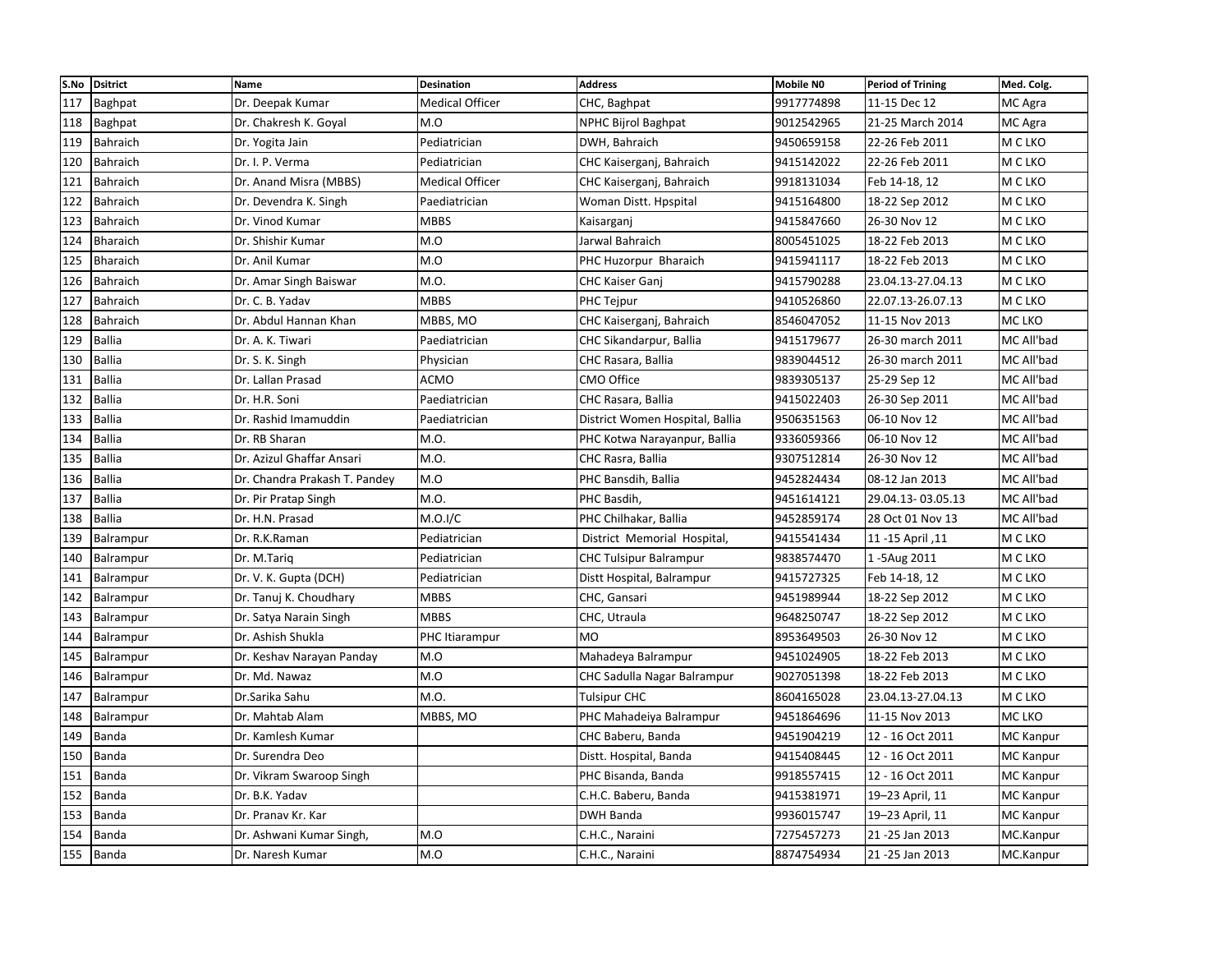| S.No | <b>Dsitrict</b>  | <b>Name</b>                  | <b>Desination</b>      | <b>Address</b>                            | <b>Mobile NO</b> | <b>Period of Trining</b> | Med. Colg.       |
|------|------------------|------------------------------|------------------------|-------------------------------------------|------------------|--------------------------|------------------|
| 156  | Banda            | Dr. Neeraj Patel,            | M.O                    | C.H.C.-Naraini                            | 9670079007       | 29 Jan- 02 Feb 2013      | MC.Kanpur        |
| 157  | Banda            | Dr. Suraj Prasad Gupta,      | M.O                    | P.H.C.- Baheri Mahua                      | 9198776067       | 29 Jan- 02 Feb 2013      | MC.Kanpur        |
| 158  | Banda            | Dr. Shiv Sagar Singh         | M.O                    | C.H.C Atarra                              | 9454855965       | 04-08 Feb 2013           | MC.Kanpur        |
| 159  | Banda            | Dr. Sushil Kumar Singh       | Pediatrician           | C.H.C.-Atarra                             | 9415437884       | 31.01.12-04.02.12        | <b>MC</b> Kanpur |
| 160  | Barabanki        | Dr. Amit Kumar               | Pediatrician           | District Hospital, Barabanki              | 9335457918       | 22-26 Feb 2011           | MC LKO           |
| 161  | Barabanki        | Dr. Prem Dayal               | Pediatrician           | DWH Barabanki                             | 9451036389       | 22-26 Feb 2011           | MC LKO           |
| 162  | Barabanki        | Dr. Shashank Kumar(DCH)      | Pediatrician           | Distt Women's Hospital                    | 9415075546       | Feb 14-18, 12            | MC LKO           |
| 163  | Barabanki        | Dr. Arvind Kumar (DCH)       | Pediatrician           | CHC Dewa Barabanki                        | 9453158047       | Feb 14-18, 12            | MC LKO           |
| 164  | Barabanki        | Dr. K C Jaiswal              | <b>MBBS DCH</b>        | Deva                                      | 9985500900       | 26-30 Nov 12             | MC LKO           |
| 165  | Barabanki        | Dr. S.K. Singh               | M.O                    | Pediatrician DWH Barabanki                | 9452255552       | 18-22 Feb 2013           | MC LKO           |
| 166  | Barabanki        | Dr. Ramanuj kanojiya         | M.O.                   | Sirauli Gaps pur                          | 9935238945       | 23.04.13-27.04.13        | MC LKO           |
| 167  | Barabanki        | Dr. Rakesh Kumar             | Phy.                   | <b>CHC Haidargarh</b>                     | 9415110154       | 07-11 Oct. 2013          | MC LKO           |
| 168  | Barabanki        | Dr. Awadesh Kumar Maurya     | MBBS, MO               | CHC Ghunghter, Barabanki                  | 9455509527       | 11-15 Nov 2013           | MC LKO           |
| 169  | Bareilly         | Dr. R. Prasad                | Pediatrician           | Pedi, CHC Baheri, Bareilly                | 9412048631       | 22-26 Feb 2011           | MC LKO           |
| 170  | <b>Bareilly</b>  | Dr. Karmendra                | Pediatrician           | District Hospital, Bareilly               | 9412178700       | 22-26 Feb 2011           | MC LKO           |
| 171  | Bareilly         | Dr. Raj Kumar, MD (Pedia)    | Paediatrician          | CHC Faridpur, Bareilly                    | 9368856054       | Mar 26-30, 2012          | MC LKO           |
| 172  | Barailly         | Dr. S.K.Saxena               | <b>DCH</b>             | Physician CHC Fareedpur                   | 9457038856       | 24-28- Sep 2012          | MC LKO           |
| 173  | Bareilly         | Dr. Kalish Chandra Joshi     | MBBS, DCH, MO          | CHC Baheri, Bareilly                      | 9412128469       | 11-15 Nov 2013           | MC LKO           |
| 174  | Basti            | Dr. V.S.Tripathi             | MD(Chest)              | PHC Vikramjot, Basti                      | 98398844096      | 11, 15 April 11          | MC LKO           |
| 175  | Basti            | Dr. R.K.Yadav MBBS           | <b>MO</b>              | CHC Haraiya, Basti                        | 9452277472       | 26-30 Sep2011            | MC LKO           |
| 176  | <b>Basti</b>     | Dr. B.K.Mishra               | Pediatrician           | District Hospital, Basti                  | 9415847353       | 11, 15 April 11          | MC LKO           |
| 177  | <b>Basti</b>     | Dr. Vimal Kumar Arya         | MO, CHC                | Parasurampur, Basti                       | 8127258400       | 26-30 Sep2011            | MC LKO           |
| 178  | <b>Basti</b>     | Dr. Mritunjay Mani Tripathi  | <b>Medical Officer</b> | PHC Salatavwa, Basti                      | 9918968884       | Feb 14-18, 12            | MC LKO           |
| 179  | Basti            | Dr. Alok Pandey (MBBS)       | <b>Medical Officer</b> | PHC Bahadurpur, Basti                     | 9919926926       | Feb 14-18, 12            | MC LKO           |
| 180  | <b>Basti</b>     | Dr. P K Chaudhary            | Pediatricain           | District Hospital                         | 9161560308       | 26-30 Nov 12             | MC LKO           |
| 181  | Basti            | Dr. Pradeep Kumar Srivastava | MBBS (DCH)             | Attached toVRTK Distt                     | 9450354206       | 22.07.13-26.07.13        | MC LKO           |
| 182  | Basti            | Dr. Susheel Kumar Gupta      | MBBS, MO               | <b>CHC Rudhali Basti</b>                  | 9792154833       | 11-15 Nov 2013           | MC LKO           |
| 183  | Bijnor           | Dr. Abhay Ram Bansal         | Pediatrician,          | CHC Najbabad Bijnor                       | 9917646934       | 1-5Aug 2011              | MC LKO           |
| 184  | Bijnor           | Dr. Om Prakash MBBS, DCH     | Dy. CMO,               | UIP Bijnor                                | 9335042618       | 26-30 Sep2011            | MC LKO           |
|      | 185 Bijnor       | Dr. Vikram Singh MBBS, DCH   | Superintendent         | CHC, Seohara, Bijnor                      | 9412668919       | 26-30 Sep2011            | MC LKO           |
|      | 186 Bijnor       | Dr. K.K. Singh               | Paediatrician          | <b>CHC Noorpur</b>                        | 9412855458       | 18-22 Sep 2012           | MC LKO           |
| 187  | <b>Bijnor</b>    | Dr. M. P Singh               | <b>MBBS DCH</b>        | <b>CHC Siali</b>                          | 9837335558       | 15-19 Oct 12             | <b>MC LKO</b>    |
| 188  | Bijnor           | Dr. Naveen Kumar             | <b>MBBS</b>            | <b>CHC Nagina</b>                         | 9410069932       | 26-30 Nov 12             | MC LKO           |
| 189  | Bijnoor          | Dr. Sumit Ku. Rathi          | M.O                    | <b>CHC Mandawar</b>                       | 8755380015       | 18-22 Feb 2013           | <b>MC LKO</b>    |
| 190  | Bijnoor          | Dr. Vivek Govind Rao         | M.O.                   | <b>CHC Kiratpur</b>                       | 8755259678       | 23.04.13-27.04.13        | MC LKO           |
| 191  | Bijnor           | Dr. Shakti Singh             | <b>MBSS</b>            | NPHC Fatehpur (Haldaur)                   | 9761823568       | 22.07.13-26.07.13        | <b>MC LKO</b>    |
| 192  | Bulandshahar     | Dr. Mukesh Kumar             | Paediatrician          | District Female Hospital                  | 9456637281       | 06.04.10 to 10.04.10     | MC Agra          |
|      | 193 Bulandshahar | Dr. M. L. Agarwal            | Paediatrician          | <b>B.B.D. District Hospital</b>           | 9675100550       | 06.04.10 to 10.04.10     | MC Agra          |
|      | 194 Bulandshahar | Dr. Rajeev Nigam             | Paediatrician          | Combined Hospital, Sikandrabad 9410078499 |                  | 06.09.11to 10.09.11      | MC Agra          |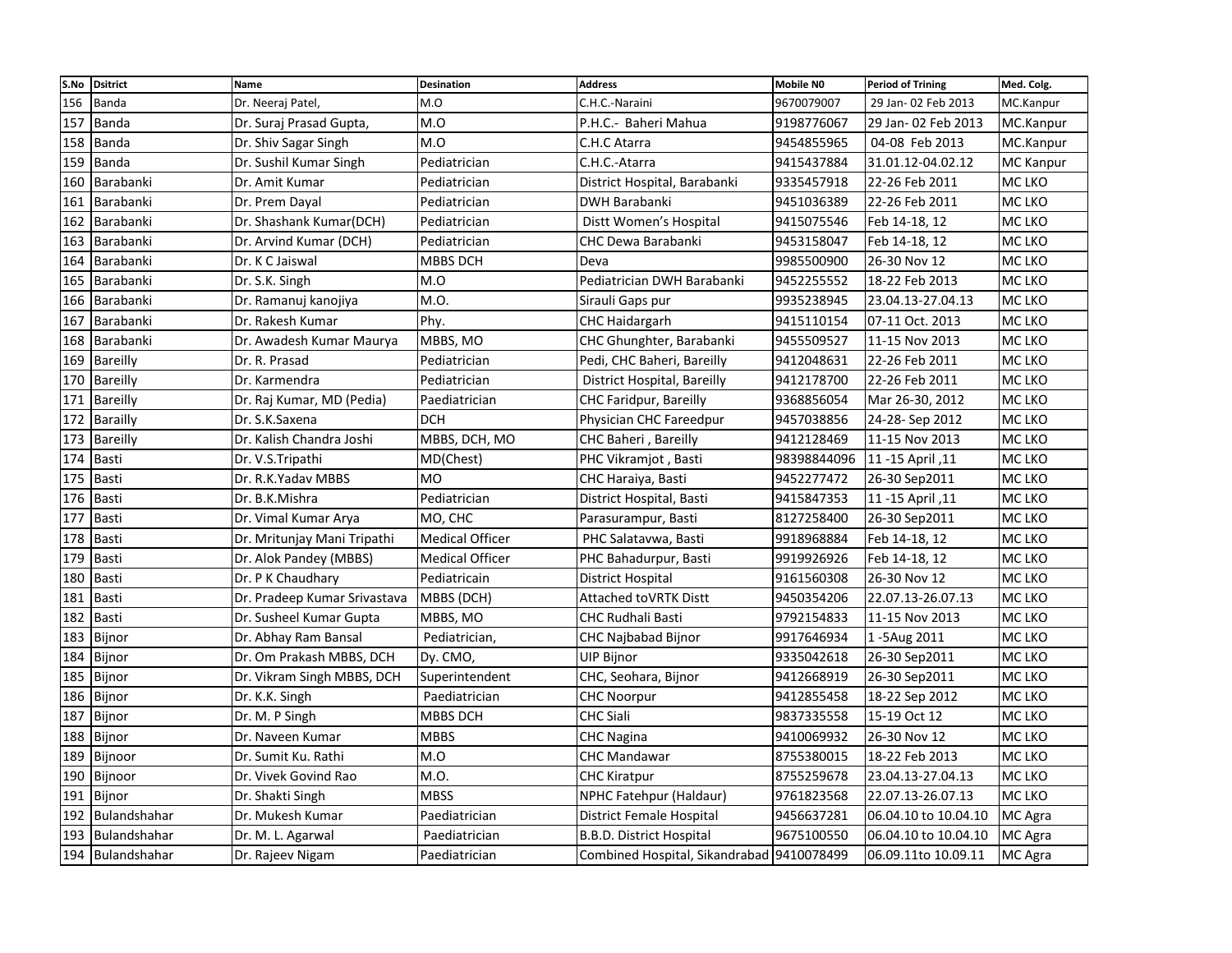| S.No | <b>Dsitrict</b>  | <b>Name</b>                               | <b>Desination</b>      | <b>Address</b>                 | <b>Mobile NO</b> | <b>Period of Trining</b> | Med. Colg.       |
|------|------------------|-------------------------------------------|------------------------|--------------------------------|------------------|--------------------------|------------------|
| 195  | Bulandshahar     | Dr. Saira Bano                            |                        | Women Hospital                 |                  | 15.11.11-19.11.11        | MC Agra          |
| 196  | Bulandshahar     | Dr. Ashok Kumar                           | <b>MO</b>              | <b>CHC Siyana</b>              | 9411233024       | 18.10.11-22.10.11        | MC Agra          |
| 197  | Bulandshahar     | Dr. Vinod Sonkar                          |                        | <b>CHC Muni</b>                | 9456679404       | 29.11.11-03.12.11        | MC Agra          |
| 198  | Bulandshahar     | Dr. Vishwanat Rai                         | <b>Medical Officer</b> | <b>SMO</b>                     | 9412657807       | 17.01.12-21.01.12        | MC Agra          |
| 199  | Bulandshahar     | Dr. Chandra Mohan Yadav                   | <b>Medical Officer</b> | Pahasu (CHC)                   | 9412521353       | 07.02.12-11.02.12        | MC Agra          |
|      | 200 Bulandshahar | Dr. Surendra Pal Singh                    | <b>Medical Officer</b> | <b>CHC Gulaothi</b>            | 9411053834       | Mar 13-17, 12            | MC Agra          |
| 201  | Bulandshahar     | Dr. Harish Chandra Pippal                 | <b>Medical Officer</b> | <b>CMO Office</b>              | 9411922946       | 11-15 Dec 12             | MC Agra          |
| 202  | Bulandshahar     | Dr. Ajay Kumar                            | <b>Medical Officer</b> | CHC, Jahangirabad              | 9456841489       | 15.04.13-19.04.13        | MC Agra          |
| 203  | Bulandshahar     | Dr. Kapil Garg                            | <b>Medical Officer</b> | CHC Shikarpur, Bulandshahar    | 7599186188       | 26-30 NOV 2013           | MC Agra          |
| 204  | Bulandshahar     | Dr. Mo. Islam                             | <b>Medical Officer</b> | CHC Pahashu                    | 9536961671       | 28 Jan 01 Feb 2014       | MC Agra          |
| 205  | Bulandshahar     | Dr. Hemant Kumar Giri                     | <b>Medical Officer</b> | PHC Jakhaita                   | 8449774352       | 28 Jan 01 Feb 2014       | MC Agra          |
| 206  | Chandauli        | Dr. Ram Narayan Vishwakarma Paediatrician |                        | District Hospital, Chandauly   | 9415358303       | 18-22 oct 2011           | MC All'bad       |
| 207  | Chandauli        | Dr. S Chakravarty                         | Paediatrician          | CHC Sakaldiha, Chandauli       | 9415979157       | 13-17 Sep 2011           | MC All'bad       |
| 208  | Chandauli        | Dr. S.B. Maurya                           | M.O.                   | CHC Chakia, Chadauli           | 9450388644       | 13-17 Sep 2011           | MC All'bad       |
| 209  | Chandauli        | Dr. Anil Kumar Pandey                     | M.O.                   | CHC Bhogawara, Chandauli       | 9838255805       | 26-30 Nov 12             | MC All'bad       |
| 210  | Chandauli        | Dr. Manish Jaiswal                        | M.O.                   | CHC Sakaldiha, Chandauli       | 9451430404       | 08-12 Jan 2013           | MC All'bad       |
| 211  | Chandauli        | Dr. Kumar Vimal                           | M.O.                   | PHC Bishanpura,                | 9935583700       | 29.04.13-03.05.13        | MC All'bad       |
| 212  | Chandauli        | Dr. Manish Jaiswal                        | M.O.                   | CHC Sakaldiha, Chandauli       | 9451430404       | 28 Oct 01 Nov 13         | MC All'bad       |
| 213  | Chitrakoot       | Dr. Rahul Verma                           |                        | District Hospital, Chitrakoot  | 9415557688       | 19-23 April, 11          | <b>MC</b> Kanpur |
| 214  | Chitrakoot       | Dr. A.K. Tripathi                         |                        | Dy. C.M.O., Chitrakoot         | 9415926743       | 19-23 April, 11          | <b>MC Kanpur</b> |
|      | 215 Chitrakoot   | Dr. B.L. Rastogi                          |                        | Consultant, Chitrakoot         | 9919232368       | 19-23 April, 11          | <b>MC Kanpur</b> |
|      | 216 Chitrakoot   | Dr. S.C. Srivastava                       | Pediatrician           | CHC Mau                        | 9450607084       | 31.01.12-04.02.12        | <b>MC Kanpur</b> |
| 217  | Chitrakoot       | Dr. Lakhan Swaroop Garg                   | M.O                    | C.H.C., Pahari                 | 9450988441       | 21 - 25 Jan 2013         | MC.Kanpur        |
| 218  | Chitrakoot       | Dr. Karan Gautam                          | Pediatrician           | <b>District Hospital</b>       | 9839087821       | 07.02.12-11.02.12        | <b>MC Kanpur</b> |
| 219  | Chitrakoot       | Dr. Shekhar Vaish,                        | <b>Medical Officer</b> | CHC, Mau                       | 9125630030       | 03-07 Feb 2014           | <b>MC Kanpur</b> |
| 220  | Chitrakoot       | Dr. Prateek Srivastava,                   | <b>Medical Officer</b> | CHC, Manikpur                  | 8400434781       | 03-07 Feb 2014           | <b>MC Kanpur</b> |
| 221  | Chitrakoot       | Dr. Shailendra Chaurasiya,                | <b>Medical Officer</b> | CHC, Manikpur                  | 9455529740       | 11-15 Feb 2014           | <b>MC Kanpur</b> |
| 222  | Deoria           | Dr. R.K.Srivastava                        | Pediatrician           | Distt. Hospital Deoria         | 9307953318       | 1-5Aug 2011              | MC LKO           |
|      | 223 Deoria       | Dr. Vijay Kumar Srivastava                | MO,                    | Gauribazar, Deoria             | 8052641507       | 26-30 Sep2011            | MC LKO           |
|      | 224 Deoria       | Dr. R.M.Tripathi                          | Pediatrician,          | CHC Bhatparrani, Deoria        | 9415157870       | 26-30 Sep2011            | MC LKO           |
|      | 225 Deoria       | Dr. Dinesh Yadav (MD)                     | Physician              | CHC Gauri Bazar, Deoria        | 7376820389       | Feb 14-18, 12            | MC LKO           |
|      | 226 Deoria       | Dr. Tayab Ali                             | <b>MBBS DCH</b>        | <b>CHC Sidhuwa</b>             | 9839550416       | 15-19 Oct 12             | MC LKO           |
| 227  | Deoria           | Dr. I D Gaurav                            | <b>MBBS DCH</b>        | CHC Gauri Bazar, Deoria        | 9450678384       | 26-30 Nov 12             | MC LKO           |
| 228  | Deoria           | Dr. Rajesh Kumar                          | <b>MD Medicine</b>     | <b>CHC Salempur</b>            | 9450545108       | 26-30 Nov 12             | MC LKO           |
| 229  | Deoria           | Dr. Ranjeet Chandra                       | M.O.                   | <b>CHC Bhatni</b>              | 9453608012       | 23.04.13-27.04.13        | MC LKO           |
| 230  | Deoria           | Dr. Bramha Nabd Giri                      | MBBS, MO-II            | CHC Gouri Baza,r Deoria        | 8004918188       | 11-15 Nov 2013           | MC LKO           |
| 231  | Etah             | Dr. P.K. Sharma                           |                        | C.H.C. Jalesar, District- Etah | 9451486334       | 07-11April 2011          | <b>MC Kanpur</b> |
| 232  | Etah             | Dr. Rajesh Sharma                         |                        | C.H.C., Aliganj, Etah          |                  | 07-11April 2011          | <b>MC Kanpur</b> |
|      | 233 Etah         | Dr. Arun Kumar                            | <b>MO</b>              | <b>District Hospital</b>       | 9454230540       | 31.01.12-04.02.12        | MC Kanpur        |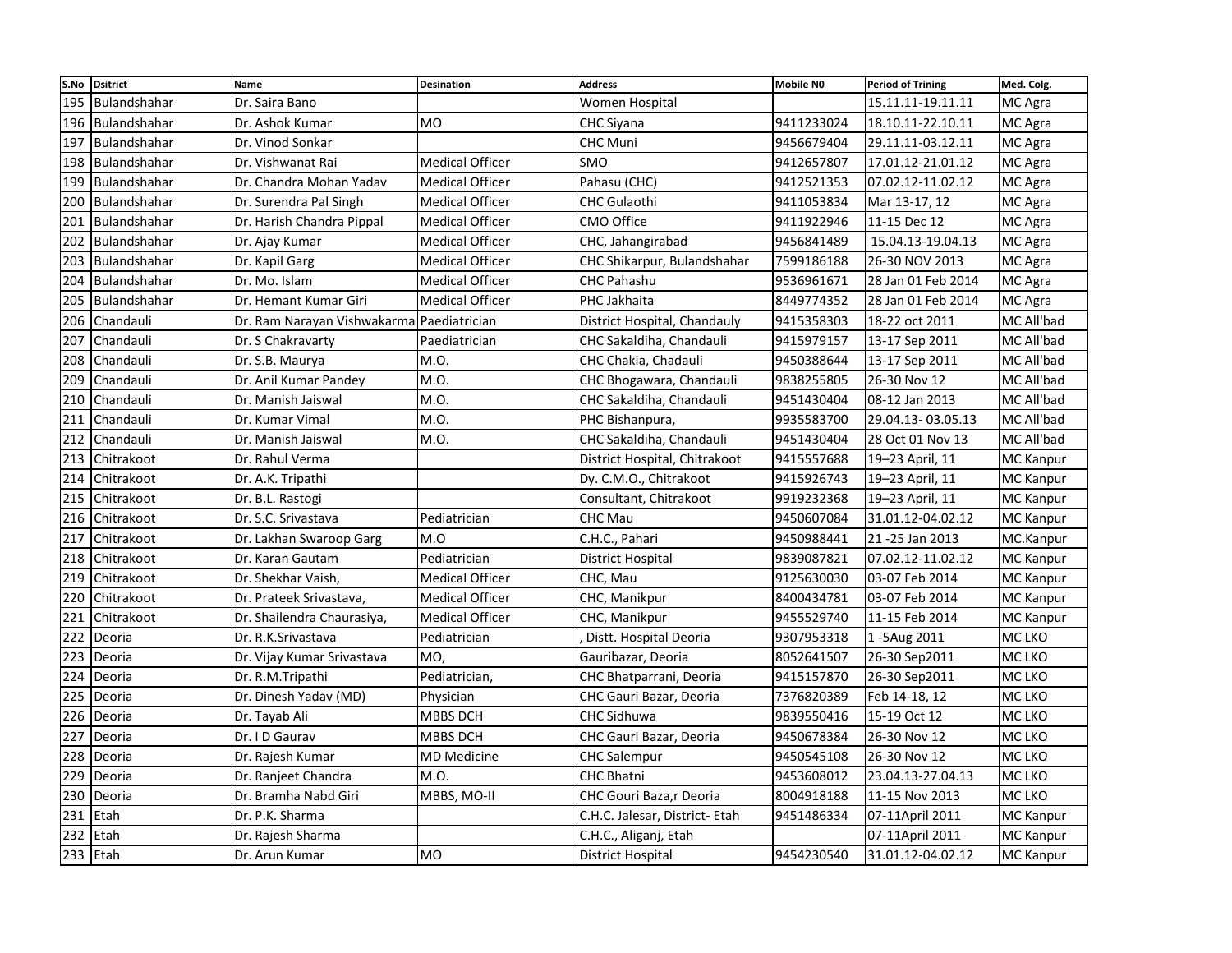|     | S.No Dsitrict        | <b>Name</b>                                | <b>Desination</b>      | <b>Address</b>                          | Mobile NO  | <b>Period of Trining</b> | Med. Colg.       |
|-----|----------------------|--------------------------------------------|------------------------|-----------------------------------------|------------|--------------------------|------------------|
| 234 | Etah                 | Dr. Sarvesh Kumar                          | <b>MO</b>              | C.H.C.-Aliganj                          | 9897406284 | 31.01.12-04.02.12        | <b>MC Kanpur</b> |
| 235 | Etah                 | Dr. Mohd. Ifrag Husain                     | M.O.                   | New P.H.C., Puksari,                    | 8864969757 | 03-07 Dec 12             | MC Kanpur        |
| 236 | Etah                 | Dr. Ravi Ranjan Yadav                      | M.O                    | P.H.C., Jaithra                         | 8726827020 | 21 - 25 Jan 2013         | MC.Kanpur        |
| 237 | Etah                 | Dr. Gaurav Singh                           | M.O                    | PHC Sakti                               | 9411251155 | 04-08 Feb 2013           | MC.Kanpur        |
| 238 | Etah                 | Dr. Abhinav Dubey                          | <b>Medical Officer</b> | NPHC Lalgiri Khadaua                    | 8445670396 | 27-31 Jan. 2014          | MC Kanpur        |
| 239 | Etah                 | Dr. Ajay Kumar Garg,                       | <b>Medical Officer</b> | PHC, Awagarh                            | 9690003141 | 03-07 Feb 2014           | <b>MC Kanpur</b> |
| 240 | Etawah               | Dr. Navin Kr. Misra                        |                        | District Hospital (male), Etawah        | 9412304695 | 3-7 March 2011           | MC Kanpur        |
| 241 | Etawah               | Dr. Anurag Srivastava                      |                        | CHC, Mahewa Etawah                      | 9412810819 | 3-7 March 2011           | MC Kanpur        |
| 242 | Etawah               | Dr. Neelesh Kumar                          |                        | District Hospital, Etawah               | 9565223311 | 29.11.11-03.12.11        | <b>MC Kanpur</b> |
| 243 | Etawah               | Dr. Kamal Kumar                            |                        | District Hospital, Etawah               | 9411988734 | 29.11.11-03.12.11        | MC Kanpur        |
| 244 | Etawah               | Dr. Rajeev Kumar Shakya, PediaPediatrician |                        | C.H.C.- Bharthana                       | 7500653030 | 31.01.12-04.02.12        | <b>MC Kanpur</b> |
| 245 | Etawah               | Dr. Arun Kumar Dwivedi                     | <b>MO</b>              | New P.H.C.-Heonra, Etawah               | 9454345882 | Mar 26-30, 2012          | <b>MC Kanpur</b> |
| 246 | Etawah               | Dr. Gaurav Tripathi,                       | M.O.                   | C.H.C, Maheva,                          | 9720493528 | 03-07 Dec 12             | MC Kanpur        |
| 247 | Etawah               | Dr. Rishi Dixit,                           | M.O                    | District Male Hospital                  | 7376103442 | 21-25 Jan 2013           | MC.Kanpur        |
|     | 248 Etawah           | Dr. Yatendra Kumar,                        | M.O                    | N.P.H.C- Bahadurpur Dhar                | 9411949556 | 29 Jan- 02 Feb 2013      | MC.Kanpur        |
|     | 249 Etawah           | Dr. Rajeev Gupta                           | Pedia.                 | <b>CHC Jaswant nagar</b>                | 9897225951 | 27-31 Jan. 2014          | MC Kanpur        |
| 250 | Etawah               | Dr. Akash Srivastava                       | <b>Medical Officer</b> | CHC, Jaswant Nagar                      | 8755590825 | 03-07 Feb 2014           | <b>MC Kanpur</b> |
| 251 | Etawah               | Dr. Pragya Trivedi,                        | <b>Medical Officer</b> | CHC, Jaswant Nagar                      | 9410860143 | 03-07 Feb 2014           | <b>MC Kanpur</b> |
| 252 | Faizabad             | Dr. B.M.Maurya                             | Pediatrician           | DWH Faizabad                            | 9415718976 | 11, 15 April 11          | MC LKO           |
| 253 | Faizabad             | Dr. Sham Sher Bahadur                      | Pediatrician           | CHC Sohawal, Faizabad                   | 9451726192 | 22-26 Feb 2011           | MC LKO           |
| 254 | Faizabad             | Dr. Madan Mohan Baranwal                   | <b>MBBS</b>            | <b>CHC Rudauli</b>                      | 9415185329 | 18-22 Sep 2012           | MC LKO           |
| 255 | Faizabad             | Dr. Vinay Singh                            | <b>MBBS</b>            | CHC Mawai                               | 9451291792 | 15-19 Oct 12             | MC LKO           |
| 256 | Faizabad             | Dr. Hari Ram Verma                         | <b>MBBS</b>            | CHC Rudauli                             | 9451866718 | 15-19 Oct 12             | MC LKO           |
| 257 | Faizabad             | Dr Feroz Ahmad                             | <b>MO</b>              | <b>CHC Bikapur</b>                      | 9984925390 | 26-30 Nov 12             | MC LKO           |
| 258 | Faizabad             | Dr. Vikas Agarwal                          | MBBS (DCH)             | <b>CHC-Poora Bazar</b>                  | 9415766511 | 22.07.13-26.07.13        | MC LKO           |
| 259 | Faizabad             | Dr. Anju Jaiswal                           | <b>FMO</b>             | <b>CHC Rudauli</b>                      | 9839841408 | 07-11 Oct. 2013          | MC LKO           |
| 260 | Faizabad             | Dr. Aditya Prakash                         | M.O.                   | PHC Badagaon                            | 7376143123 | 07-11 Oct. 2013          | MC LKO           |
| 261 | Faizabad             | Dr. Deepak Kr Singh                        | MBBS, MO-II            | CHC Bikapur, Faizabad                   | 9454154546 | 11-15 Nov 2013           | MC LKO           |
| 262 | Faizabad             | Dr. Anil Kumar                             | MBBS, MO               | CHC Gosainganj Faizabad                 | 9415719838 | 11-15 Nov 2013           | MC LKO           |
|     | 263 Farrukhabad      | Dr. Rishi Awasthi                          |                        | PHC, Faizbagh, Farrukhabad              | 9839715626 | 3-7 March 2011           | MC Kanpur        |
| 264 | <b>I</b> Farrukhabad | Dr. Ajay Bajpai                            |                        | NPHC, Mohamdabad, Farrukhaba 9450691113 |            | 25-29 March 11           | <b>MC Kanpur</b> |
|     | 265 Farrukhabad      | Dr. V.D.Trivedi                            |                        | R.M.N Hospital, Farrukhabad             | 9415476087 | 12 - 16 Oct 2011         | <b>MC Kanpur</b> |
|     | 266 Farrukhabad      | Sunil Malhotra                             | MOI/C                  | CHC, Kamalganj                          | 9838919195 | 18-22 oct 2011           | <b>MC Kanpur</b> |
| 267 | Farrukhabad          | Dr. Naveen Chandra Gupta                   |                        | CHC- Kayamganj                          | 9839734139 | 9-13 Nov 2011            | <b>MC Kanpur</b> |
| 268 | Farrukhabad          | Dr. Manoj Kumar Singh                      |                        | C.H.C. Nawabanj,                        | 8009875119 | 29.11.11-03.12.11        | MC Kanpur        |
| 269 | Farrukhabad          | Dr. Intekhab Samad                         | <b>MO</b>              | C.H.C.-Kayamganj,                       | 7275753572 | Mar 26-30, 2012          | MC Kanpur        |
| 270 | Farrukhabad          | Dr. Amit Srivastava,                       | Pediatrician           | C.H.C., Kaimganj,                       | 9838649086 | 03-07 Dec 12             | <b>MC Kanpur</b> |
| 271 | Farrukhabad          | Dr. Shubha Mishra                          | LMO                    | District Woman Hospital,                | 9839532216 | 17-21 Dec 12             | MC Kanpur        |
|     | 272 Farrukhabad      | Dr. Ruby Singh                             | M.O                    | <b>CHC Kamalganj</b>                    | 9565676946 | 04-08 Feb 2013           | MC.Kanpur        |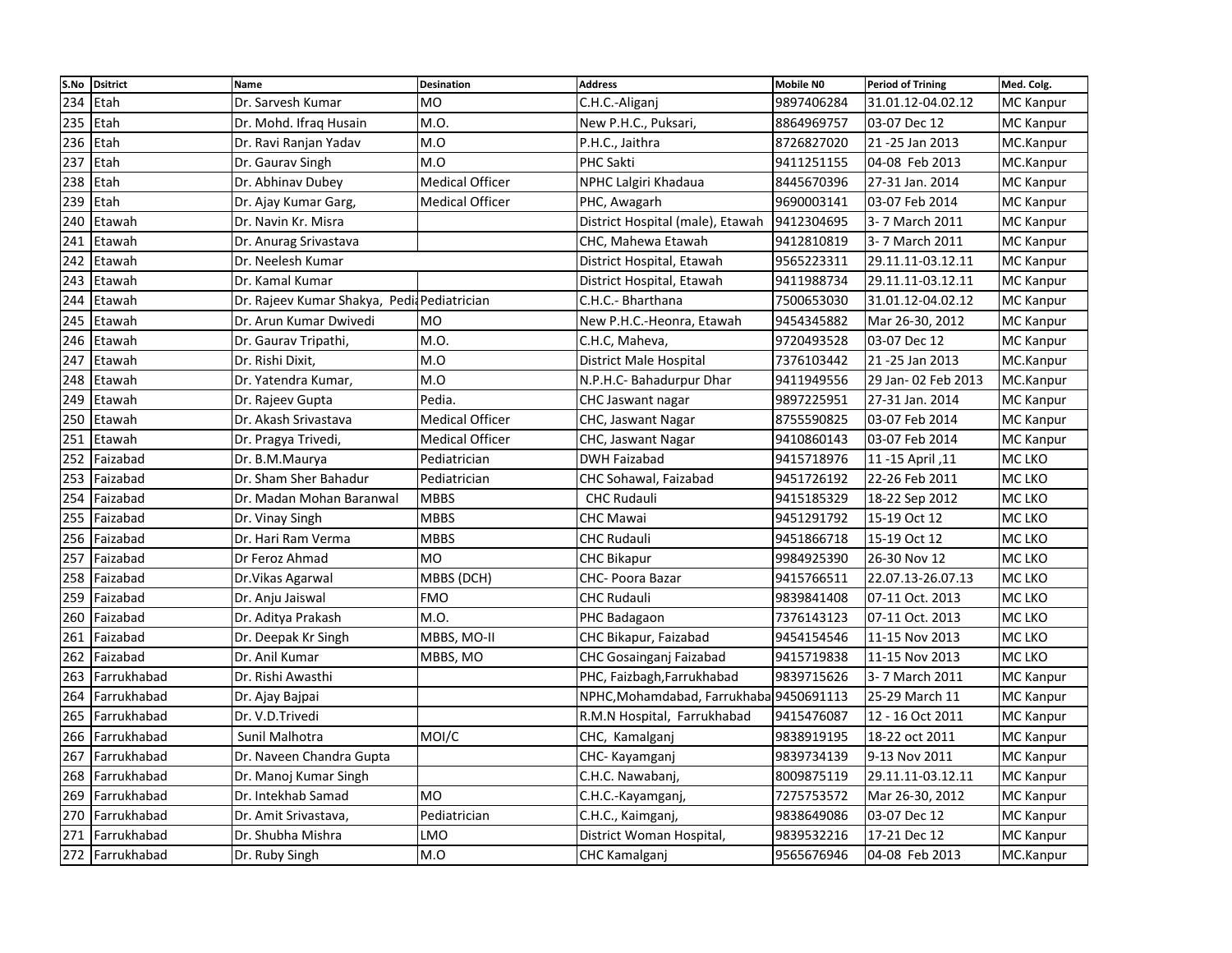|     | S.No Dsitrict  | <b>Name</b>                  | <b>Desination</b>      | <b>Address</b>                            | <b>Mobile NO</b> | <b>Period of Trining</b> | Med. Colg.       |
|-----|----------------|------------------------------|------------------------|-------------------------------------------|------------------|--------------------------|------------------|
| 273 | Fatehpur       | Dr. Rahul Kesharwani         | Paediatrician          | CHC Khaga, Fatehpur                       | 9235790003       | 26-30 march 2011         | MC All'bad       |
| 274 | Fatehpur       | Dr. Gunjan Tandon            | Paediatrician          | <b>DWH Fatehpur</b>                       | 9415614628       | 26-30 march 2011         | MC All'bad       |
| 275 | Fatehpur       | Dr. P.K. Pandey              | Paediatrician          | Dist. Hospital, Fatehpur                  | 9415064815       | 08.12.11-12.12.11        | MC All'bad       |
| 276 | Fatehpur       | Dr. Asha Kumari Arya         | M.O.                   | CHC Bindki, Fatehpur                      | 9839069517       | 08.12.11-12.12.11        | MC All'bad       |
| 277 | Fatehpur       | Dr. Sanjay Sonkar            | M.O.                   | NPHC Jahangeer Nagar, Fatehpur 9415646022 |                  | 10-14 Sep12              | MC All'bad       |
| 278 | Fatehpur       | Dr. Krishan Kant Singh       | <b>MO</b>              | <b>CHC Bindki</b>                         | 9336695922       | 25-29 Sep 12             | MC All'bad       |
| 279 | Fatehpur       | Dr. Vinay Bajpai             | M.O                    | District Hospital, Fatehpur               | 9839657720       | 06-10 Nov 12             | MC All'bad       |
| 280 | Fatehpur       | Dr. Awdhesh Kumar Pandey     | MOI/C                  | New PHC Itaili, Fatehpur                  | 9839204443       | 26-30 Nov 12             | MC All'bad       |
| 281 | Fatehpur       | Dr. Tarun Pathak             | Superintendent         | CHC Hathigawn, Fatehpur                   | 9935283843       | 08-12 Jan 2013           | MC All'bad       |
| 282 | Firozabad      | Dr. R. A. Sharma             |                        | District Hospital, Firozabad              | 9412253525       | 25-29 March 11           | <b>MC</b> Kanpur |
| 283 | Firozabad      | Dr. L.K.Gupta                |                        | DHW, Firozabad                            | 9412159910       | 12 - 16 Oct 2011         | <b>MC Kanpur</b> |
| 284 | Firozabad      | Dr. A.K. Chaudhary           | A.C.M.O.               | C.M.O. Office, Firozabad                  | 9958738969       | 18-22 oct 2011           | MC Kanpur        |
| 285 | Firozabad      | Dr. N.M. Pathak              |                        | C.H.C. Tundla                             |                  | 15.11.11-19.11.11        | MC Agra          |
|     | 286 Firozabad  | Dr. Musheer Ahmad            |                        | CHC Jasrana                               | 9639011264       | 29.11.11-03.12.11        | MC Agra          |
| 287 | Firozabad      | Dr. Pankaj Rakesh            | <b>Medical Officer</b> | CHC Jasrana                               | 7599110245       | 17.01.12-21.01.12        | MC Agra          |
|     | 288 Firozabad  | Dr. Ravindra Singh Bhadhoria | <b>Medical Officer</b> | Firozabad                                 | 9837707703       | 07.02.12-11.02.12        | MC Agra          |
| 289 | Firozabad      | Dr. Prabhat Kumar            | <b>Medical Officer</b> | PHC Bhondela                              | 9634610942       | Mar 13-17, 12            | MC Agra          |
| 290 | Firozabad      | Dr. Veer Singh               | <b>Medical Officer</b> | CHC, Tundla                               | 9410660715       | 11-15 Dec 12             | MC Agra          |
| 291 | Firozabad      | Dr. Kumar Gupta              | <b>Medical Officer</b> | <b>CHC Jasrana</b>                        | 7830606456       | 26-30 Dec 12             | MC Agra          |
| 292 | Firozabad      | Dr. Sanjeev Kumar Singh      | <b>Medical Officer</b> | CHC, Tundla                               | 9897585280       | 15.04.13-19.04.13        | MC Agra          |
|     | 293 G.B. Nagar | Dr. Raj Singh                | Paediatrician          | District Hospital                         | 9582793156       | 06.09.11to 10.09.11      | MC Agra          |
|     | 294 G.B. Nagar | Dr.Ranveer Singh             | Paediatrician          | CHC. Badalpur                             | 9868949966       | 06.09.11to 10.09.11      | MC Agra          |
|     | 295 G.B. Nagar | Dr. Sanjeev Kumar            |                        | C.H.C. Dadri                              |                  | 18.10.11-22.10.11        | MC Agra          |
|     | 296 G.B. Nagar | Dr. Lalit K.S. Shyamal       |                        | CHC, Dadri                                | 9871229115       | 29.11.11-03.12.11        | MC Agra          |
| 297 | G.B. Nagar     | Dr. Vijay Pratap Singh       | MOI/C                  | N. PHC, Chiti, Dankaur                    | 9415428766       | 11-15 Dec 12             | MC Agra          |
| 298 | G.B. Nagar     | Dr. Md. Sharfe Jaya          | MOI/C                  | PHC Makoda                                | 9891422912       | 26-30 Dec 12             | MC Agra          |
| 299 | G.B. Nagar     | Dr. Ashok Kumar              | <b>Medical Officer</b> | PHC, Dankaur                              | 9871497926       | 15.04.13-19.04.13        | MC Agra          |
| 300 | G.B. Nagar.    | Dr. Rohit Tyagi              | <b>Medical Officer</b> | Mandi Shyam Nagar, G.B. Nagar.            | 9015348338       | 26-30 NOV 2013           | MC Agra          |
| 301 | Ghaziabad      | Dr. Gaurav Mishra            | Paediatrician          | PPC, Ghaziabad                            | 9873110470       | 06.09.11to 10.09.11      | MC Agra          |
|     | 302 Ghaziabad  | Dr. Shekhar Singh            | <b>MO</b>              | CHC, Garhmukteshwar                       | 9412801960       | 06.09.11to 10.09.11      | MC Agra          |
|     | 303 Ghaziabad  | Dr. Neeraj Kumar Singh       |                        | C.H.C. Dasna                              |                  | 15.11.11-19.11.11        | MC Agra          |
| 304 | Ghaziabad      | Dr. Gavendra K. Gupta        | <b>MO</b>              | CHC, Muradnagar                           | 8057995141       | 18.10.11-22.10.11        | MC Agra          |
| 305 | Ghaziabad      | Dr. Satish Chandra           | <b>MO</b>              | CHC, Dhaulana                             | 9013715627       | 18.10.11-22.10.11        | MC Agra          |
| 306 | Ghaziabad      | Dr. Jitendra Singh           |                        | <b>CHC Murad Nagar</b>                    | 9219739277       | 29.11.11-03.12.11        | MC Agra          |
| 307 | Ghaziabad      | Dr. Rajesh Kumar             | <b>MOIC</b>            | PHC Attor Nagla                           | 9015781334       | 17.01.12-21.01.12        | MC Agra          |
| 308 | Ghaziabad      | Dr. Zafar Quraishi           | <b>Medical Officer</b> | <b>Galand PHC</b>                         | 9910459590       | 07.02.12-11.02.12        | MC Agra          |
| 309 | Ghaziabad      | Dr. Sushil Kumar             | MOI/C                  | PHC Surand                                |                  | Mar 13-17, 12            | MC Agra          |
|     | 310 Ghaziabad  | Dr. Shiv Poojan Patel        | MOI/C                  | N.PHC Chirori                             | 9582453593       | 11-15 Dec 12             | MC Agra          |
|     | 311 Ghaziabad  | Dr. Naresh Pal Singh         | <b>Medical Officer</b> | PHC, Mandola                              | 9968091835       | 15.04.13-19.04.13        | MC Agra          |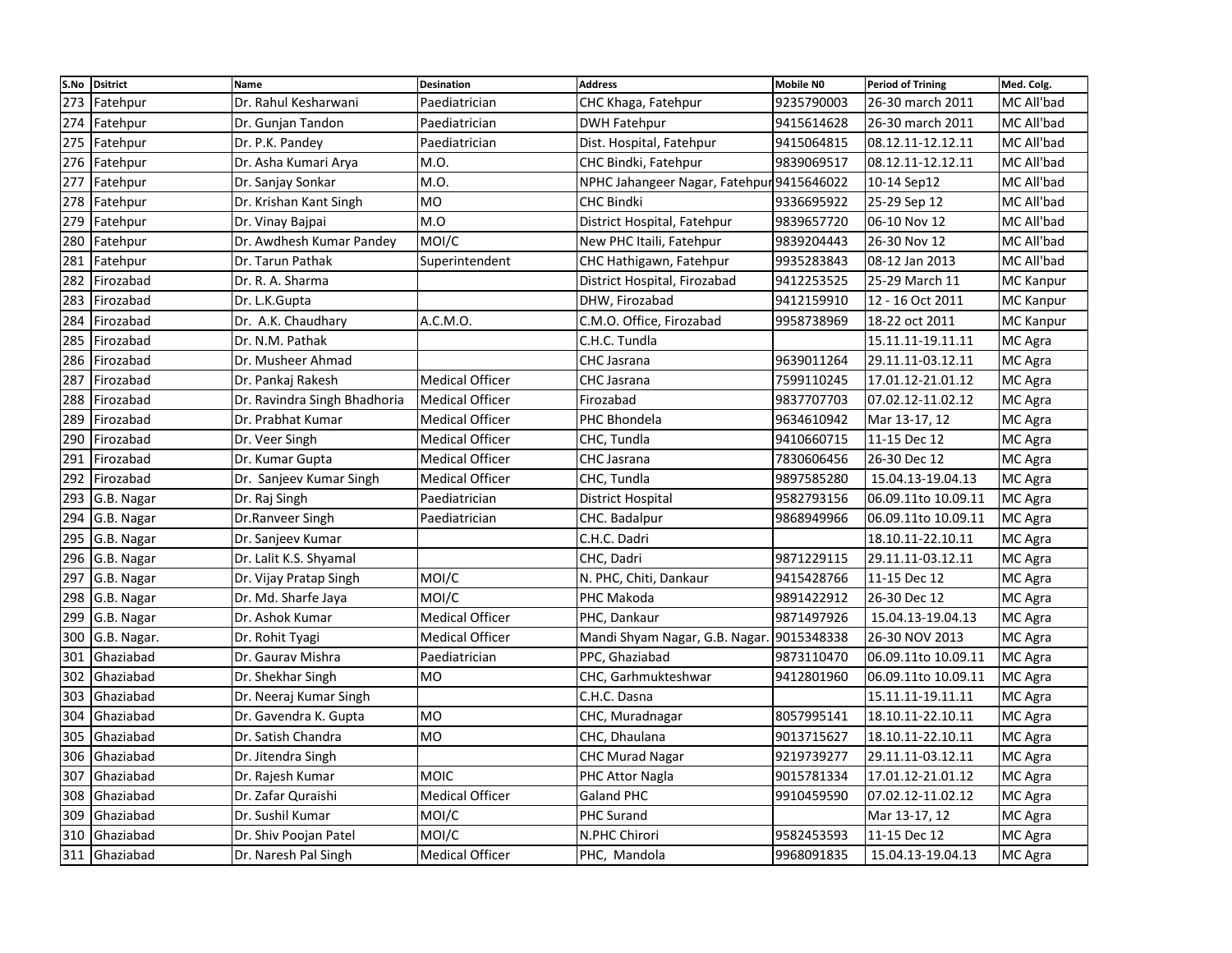|     | S.No Dsitrict | <b>Name</b>                  | <b>Desination</b>      | <b>Address</b>                                 | <b>Mobile NO</b> | <b>Period of Trining</b> | Med. Colg.       |
|-----|---------------|------------------------------|------------------------|------------------------------------------------|------------------|--------------------------|------------------|
| 312 | Ghaziabad.    | Dr. Bharat Bhushan           | <b>Medical Officer</b> | CHC Dasna, Ghaziabad.                          | 9818878997       | 26-30 NOV 2013           | MC Agra          |
| 313 | Ghaziabad     | Dr. Kailash Chand            | <b>Medical Officer</b> | PHC Pasaunda                                   | 8130187442       | 28 Jan 01 Feb 2014       | MC Agra          |
| 314 | Ghazipur      | Dr. S.M. Gupta               | M.O.                   | CHC Jamania, Ghazipur                          | 9305218300       | 10-14 Sep12              | MC All'bad       |
| 315 | Ghazipur      | Dr. Anand Kumar              | Superintendent         | CHC Zamania, Ghazipur                          | 9415624215       | 06-10 Nov 12             | MC All'bad       |
|     | 316 Ghazipur  | Dr. Syed Shahid Raza         | Paediatrician          | PHC Kusumi Kala, Ghazipur                      | 9532101726       | 26-30 Nov 12             | MC All'bad       |
| 317 | Ghazipur      | Dr. Abhay Kumar Gupta        | M.O.                   | NPHC Gorkha, Ghazipur                          | 9453419627       | 08-12 Jan 2013           | MC All'bad       |
|     | 318 Ghazipur  | Dr. Umesh Kumar              | M.O.                   | CHC Mohammadabad,                              | 8127502840       | 29.04.13-03.05.13        | MC All'bad       |
| 319 | Gonda         | Dr. Ram Lakhan               | Pediatrician,          | Distt. Women's Hospital Gonda                  | 9648067726       | 1-5Aug 2011              | M C LKO          |
| 320 | Gonda         | Dr.Trilochan Singh MBBS, DCH | Consultant             | Distt. Hospital Gonda                          | 9415267482       | 26-30 Sep2011            | M C LKO          |
| 321 | Gonda         | Dr. Ghan Shayam Gupta        | Pediatrician,          | Paediatrician, District Hospital, G 9454109908 |                  | 22-26 Feb 2011           | M C LKO          |
| 322 | Gonda         | Dr. Ashutosh Verma           | MO                     | PHC Haldermau                                  | 9956277007       | 18-22 Sep 2012           | M C LKO          |
| 323 | Gonda         | Dr. Aftab Alam               | M.O                    | CHC Colonelganj Gonda                          | 8858889995       | 18-22 Feb 2013           | M C LKO          |
|     | 324 Gonda     | Dr. B.C. Gupta               | Consultant             | District Hospital                              | 9450522045       | 23.04.13-27.04.13        | M C LKO          |
|     | 325 Gonda     | Dr. Pramod Kumar             | <b>MBBS</b>            | APHC Dhanawa CHC colonelganj 8948429070        |                  | 22.07.13-26.07.13        | M C LKO          |
|     | 326 Gonda     | Dr. parmanand Rai            | M.O.                   | CHC Colonelganj                                | 8004893030       | 07-11 Oct. 2013          | MC LKO           |
| 327 | Gorakhpur     | Dr. V.K.Pandey               | Pediatrician           | CHC Sahzanwa, Gorakhpur                        | 9838775740       | 11, 15 April 11          | M C LKO          |
| 328 | Gorakhpur     | Dr. Akhileshwar Kumar Deval  | MBBS, DCH              | CHC Pipraich, Gorakhpur                        | 9236178236       | 11, 15 April 11          | M C LKO          |
| 329 | Gorakhpur     | Dr. Mohan Jha (DCH)          | Pediatrician           | CHC Sahjanwa, Gorakhpur                        | 9450438204       | Feb 14-18, 12            | M C LKO          |
| 330 | Gorakhpur     | Dr. S.S. Yadav (DCH)         | Pediatrician           | Distt Female Hospital, Gorakhpur 9956482664    |                  | Feb 14-18, 12            | M C LKO          |
| 331 | Gorakhpur     | Dr. Shailendra Kumar Mishra  | MBBS MD (Med)          | <b>CHC Chouri Choura</b>                       | 8765296847       | 22.07.13-26.07.13        | M C LKO          |
| 332 | Gorakhpur     | Dr. S.K.Prajapati            | M.O.                   | <b>CHC Gola Bazar</b>                          | 9889838311       | 07-11 Oct. 2013          | MC LKO           |
|     | 333 Gorakhpur | Dr. Sharda Nand Saraswati    | MBBS, MO               | Bishunpura Gorakhpur                           | 9450442116       | 11-15 Nov 2013           | MC LKO           |
|     | 334 Hamirpur  | Dr. V.K. Gupta               |                        | District Hospital (male), Hamirpur 9415175972  |                  | 3-7 March 2011           | <b>MC Kanpur</b> |
|     | 335 Hamirpur  | Dr. Prem Kumar Gupta         |                        | District Hospital, Hamirpur                    |                  | 07-11April 2011          | <b>MC Kanpur</b> |
| 336 | Hamirpur      | Dr. B.C.Pal                  |                        | D.S.S. Distt. Hospital, Hamirpur               | 9455972596       | 12 - 16 Oct 2011         | <b>MC Kanpur</b> |
| 337 | Hamirpur      | Dr. R.S. Prajapati           | Physician              | D.SH Hospital, Hamirpur                        | 9450271033       | 18-22 oct 2011           | MC Kanpur        |
| 338 | Hamirpur      | Dr. Raj                      | <b>MO</b>              | C.H.C.- Maudaha                                | 9794365655       | 31.01.12-04.02.12        | <b>MC Kanpur</b> |
| 339 | Hamirpur      | Dr. Jai Prakash Shahu        | <b>MO</b>              | C.H.C.-Maudaha, Hamirpur                       | 8004887744       | Mar 26-30, 2012          | <b>MC Kanpur</b> |
| 340 | Hamirpur      | Dr. Man Singh                | <b>MO</b>              | CHC, Rath Hamirpur                             | 76070515725      | 17-21 Dec 12             | <b>MC Kanpur</b> |
|     | 341 Hamirpur  | Dr. Deepak Mani Nayak        | M.O                    | P.H.C., Sumerpur                               | 9506714471       | 21 - 25 Jan 2013         | MC.Kanpur        |
| 342 | Hamirpur      | Dr. Mehnaz Siddigi           | <b>Medical Officer</b> | <b>CHC Rath</b>                                | 8604480568       | 27-31 Jan. 2014          | <b>MC Kanpur</b> |
|     | 343 Hamirpur  | Dr. Rudra Sen Singh,         | Pediatrician           | PHC, Sumerpur                                  | 9839051260       | 03-07 Feb 2014           | MC Kanpur        |
| 344 | Hardoi        | Dr. S.K. Gupta               |                        | DWHospital, Hardoi                             | 9335021401       | 25-29 March 11           | <b>MC</b> Kanpur |
| 345 | Hardoi        | Dr. P.N. Purwar              |                        | C.H.C., Pihani, Hardoi                         | 9415325918       | 25-29 March 11           | <b>MC Kanpur</b> |
| 346 | Hardoi        | Dr. Sharad Chandar Mishra    |                        | CHC Tadiyawan, Hardoi                          | 8005193538       | 12 - 16 Oct 2011         | <b>MC Kanpur</b> |
| 347 | Hardoi        | Dr. Swami Dayal              |                        | CHC-Harpalpur                                  | 8005193544       | 9-13 Nov 2011            | <b>MC Kanpur</b> |
| 348 | Hardoi        | Dr. Rubal Singhal            | M.O.                   | New P.H.C.- Bilsari, Hardoi                    | 8604803205       | 29.11.11-03.12.11        | MC Kanpur        |
| 349 | Hardoi        | Dr. Ehtisham Ali             | Paediatrician          | C.H.C.-Sandila,                                | 9452590912       | 29.11.11-03.12.11        | MC Kanpur        |
|     | 350 Hardoi    | Dr. Nauman Ullah             | MO                     | <b>CHC Shahabad</b>                            | 9919385223       | 17-21 Dec 12             | <b>MC</b> Kanpur |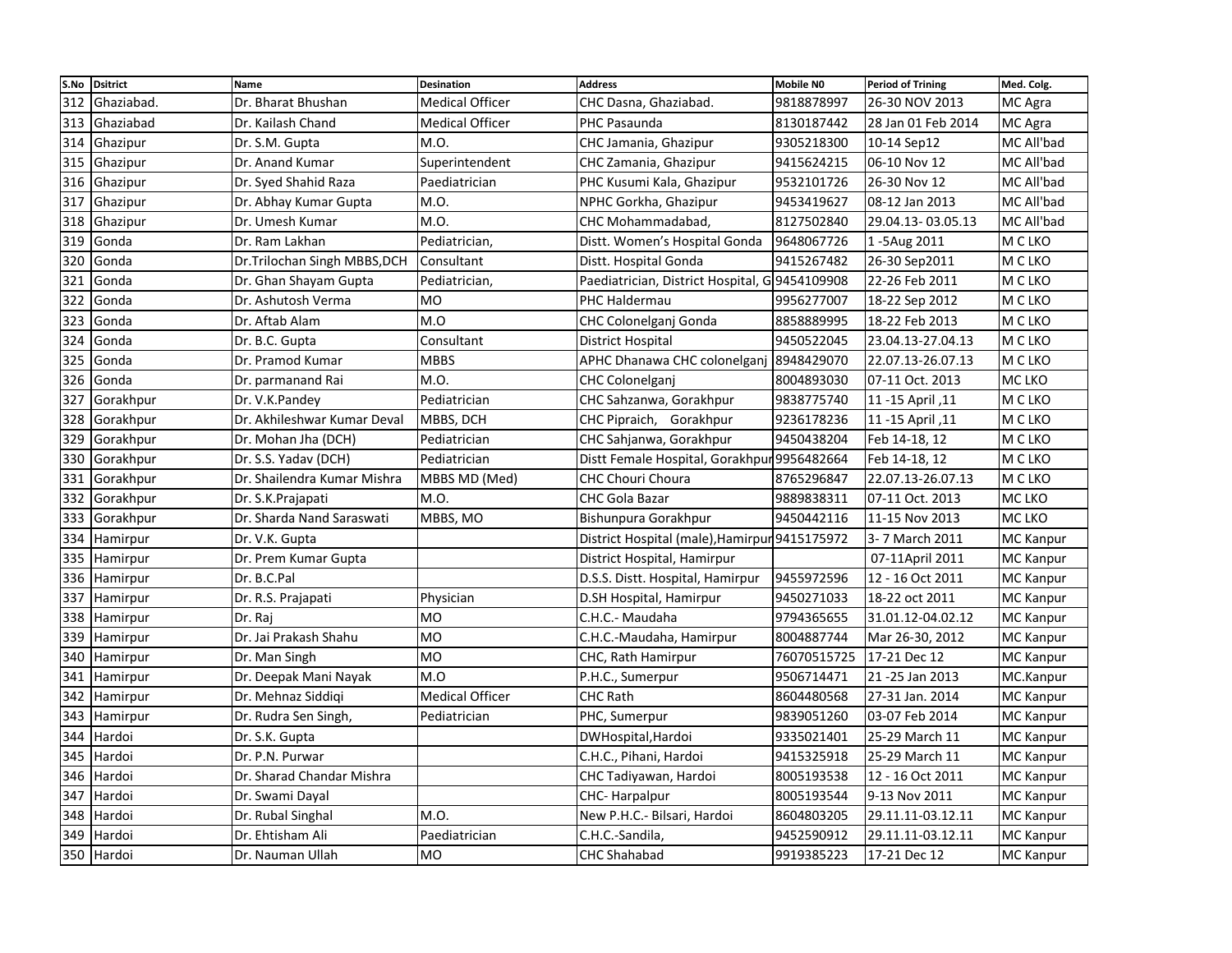|     | S.No Dsitrict   | <b>Name</b>               | <b>Desination</b>      | <b>Address</b>                                | <b>Mobile NO</b> | <b>Period of Trining</b> | Med. Colg.       |
|-----|-----------------|---------------------------|------------------------|-----------------------------------------------|------------------|--------------------------|------------------|
| 351 | Hardoi          | Dr. Amit Kumar,           | M.O                    | P.H.C., Mallwan                               | 8090634020       | 21-25 Jan 2013           | MC.Kanpur        |
| 352 | Hardoi          | Dr. Manu Sharma           | M.O                    | CHC Kachhauna                                 | 7376676896       | 04-08 Feb 2013           | MC.Kanpur        |
|     | 353 Hardoi      | Dr. R.B. Verma            | <b>Medical Officer</b> | CHC madhoganj                                 | 9918002916       | 27-31 Jan. 2014          | <b>MC Kanpur</b> |
|     | 354 Hapur       | Dr. Chitvan Singh Goyal   | M.O                    | <b>CHC Garhmukteshwar Hapur</b>               | 9456847633       | 21-25 March 2014         | MC Agra          |
|     | 355 J. P. Nagar | Dr. Chhatra Pal Singh     | <b>MO</b>              | CHC, Amroha                                   | 9410459650       | 06.09.11to 10.09.11      | MC Agra          |
|     | 356 J. P. Nagar | Dr. Kamendra Kumar        | <b>MO</b>              | CHC, Gajraula                                 | 9719406504       | 06.09.11to 10.09.11      | MC Agra          |
|     | 357 J. P. Nagar | Dr. Dinesh Singh Chauhan  | <b>Medical Officer</b> | CHC Hasanpur                                  | 8791347520       | 17.01.12-21.01.12        | MC Agra          |
|     | 358 J. P. Nagar | Dr. Surendra Kumar        | <b>Medical Officer</b> | PHC Rajabpur                                  | 9639055402       | Mar 13-17, 12            | MC Agra          |
|     | 359 J. P. Nagar | Dr. Avneesh Kumar         | Paediatrician          | Distt. Hospital                               | 9837546155       | Mar 13-17, 12            | MC Agra          |
|     | 360 J. P. Nagar | Dr. Mayank Verma          | <b>Medical Officer</b> | CHC, Amroha                                   | 9412405972       | 11-15 Dec 12             | MC Agra          |
| 361 | J. P. Nagar     | Dr. Shoraj Singh          | <b>Medical Officer</b> | CHC Gajraula                                  | 8960443372       | 26-30 Dec 12             | MC Agra          |
|     | 362 J. P. Nagar | Dr. Adesh Kumar Singh     | <b>Medical Officer</b> | CHC, Dhanaura                                 | 9411926723       | 15.04.13-19.04.13        | MC Agra          |
|     | 363 J. P. Nagar | Dr. Umar Faroog           | <b>Medical Officer</b> | CHC Amroha.                                   | 9760121484       | 26-30 NOV 2013           | MC Agra          |
|     | 364 J. P. Nagar | Dr. Prem Pal Singh        | Pediatrician           | District Hospital Amroha, J.P. Nag 9412707451 |                  | 26-30 NOV 2013           | MC Agra          |
|     | 365 J. P. Nagar | Dr Mo. Vaseem Akhatar     | <b>Medical Officer</b> | CHC Joya                                      | 9837034290       | 28 Jan 01 Feb 2014       | MC Agra          |
|     | 366 J. P. Nagar | Dr. Javed Hafeez          | <b>Medical Officer</b> | <b>CHC</b> Gajraula                           | 8791337274       | 28 Jan 01 Feb 2014       | MC Agra          |
|     | 367 J. P. Nagar | Dr. Pawan Kumar           | M.O                    | PHC Rajabpur Amroha                           | 9568109110       | 21-25 March 2014         | MC Agra          |
| 368 | Jalaun          | Dr. Vinay Prakash Agarwal |                        | C.H.C., Jalaun                                | 9453103036       | 25-29 March 11           | <b>MC Kanpur</b> |
| 369 | Jalaun          | Dr. Kamal Singh           |                        | C.H.C., Konch, District-Jalaun                | 8009423553       | 25-29 March 11           | MC Kanpur        |
| 370 | Jalaun          | Dr. Rajesh Singh          |                        | CHC-Kalpi                                     | 9795746442       | 9-13 Nov 2011            | <b>MC Kanpur</b> |
| 371 | Jalaun          | Dr. Himanshu Raj Verma    | <b>MO</b>              | C.H.C.-Konch,                                 | 9005446506       | 29.11.11-03.12.11        | <b>MC Kanpur</b> |
| 372 | Jalaun          | Dr. Kapil Dev Gupta       | <b>MO</b>              | P.H.C.- Chhiriya                              | 9236823016       | 31.01.12-04.02.12        | <b>MC Kanpur</b> |
| 373 | Jalaun          | Dr. Deepak Arya           | MO                     | P.H.C.- Somai                                 | 9936627506       | 31.01.12-04.02.12        | <b>MC Kanpur</b> |
|     | 374 Jalaun      | Dr. Prashant Kumar        | <b>MO</b>              | P.H.C.-Rampura, Jalaun                        | 8004482726       | Mar 26-30, 2012          | MC Kanpur        |
| 375 | Jalaun          | Dr. Suresh Chandra        | M.O.                   | C.H.C., Kalpi, Jalaun                         | 9335932887       | 03-07 Dec 12             | <b>MC Kanpur</b> |
| 376 | Jalaun          | Dr. Rajesh Kumar          | <b>MO</b>              | CHC, Konch                                    | 9005750922       | 17-21 Dec 12             | MC Kanpur        |
| 377 | Jalaun          | Dr. Manish Kumar          | M.O                    | <b>CHC Konch</b>                              | 9936710273       | 04-08 Feb 2013           | MC.Kanpur        |
| 378 | Jaunpur         | Dr. U.K. Sanyal           | Paediatrician          | CHC Sujanganj, Jaunpur                        | 9451114505       | 18-22 oct 2011           | MC All'bad       |
| 379 | Jaunpur         | Dr. Rajesh Kumar Rawat    | M. O.                  | CHC Kerakat, Jaunpur                          | 9415304872       | 26-30 march 2011         | MC All'bad       |
| 380 | Jaunpur         | Dr. Rajendra Prasad       | Paediatrician          | District Hospital, Jaunpur                    | 9415860845       | 26-30 Sep 2011           | MC All'bad       |
|     | 381 Jaunpur     | Dr. Rajesh Kumar Rawat    | Paediatrician          | CHC Kerakat, Jaunpur                          | 9415304872       | 13-17 Sep 2011           | MC All'bad       |
|     | 382 Jaunpur     | Dr. Sanjay Kumar Dubey    | Mo                     | <b>CHC Badalpur</b>                           | 9415181262       | 25-29 Sep 12             | MC All'bad       |
| 383 | Jaunpur         | Dr. Mahendra Kumar Gupta  | Paediatrician          | CHC Shahganj, Jaunpur                         | 9450180938       | 08.12.11-12.12.11        | MC All'bad       |
| 384 | Jaunpur         | Dr. RK Paswan             | Paediatrician          | CHC Kerakat, Jaunpur                          | 9454549496       | 06-10 Nov 12             | MC All'bad       |
| 385 | Jaunpur         | Dr. Hriday Narayan Singh  | MOI/C                  | New PHC Heerapur Machahati, Ja9455488888      |                  | 26-30 Nov 12             | MC All'bad       |
| 386 | Jaunpur         | Dr. Gulab Verma           | M.O.                   | PHC Rampur, Jaunpur                           | 9919457426       | 28 Oct 01 Nov 13         | MC All'bad       |
| 387 | Jaunpur         | Dr. Ajay Kumar Singh      | M.O.                   | CHC Dobhi, Jaunpur                            | 9532681809       | 26-30 March, 2014        | MC All'bad       |
| 388 | Jaunpur         | Dr. Nem Singh             | M.O.                   | CHC Sathariya, Mungra Badsahpu 9415367079     |                  | 26-30 March, 2014        | MC All'bad       |
|     | 389 Jhansi      | Dr. Anurag Katiyar        | Paediatrician          | CHC, Babina                                   | 9760745262       | 06.04.10 to 10.04.10     | MC Agra          |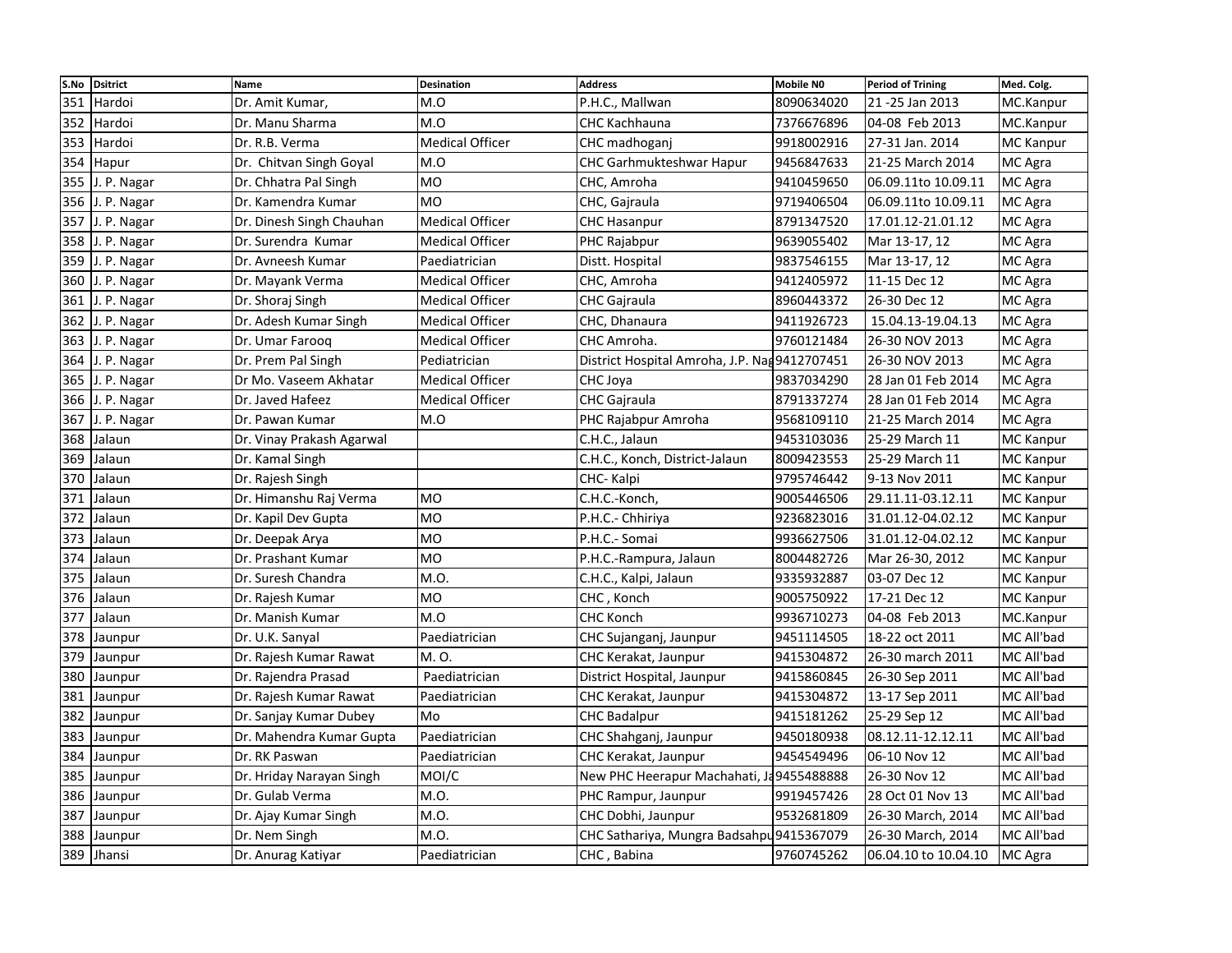| S.No | <b>Dsitrict</b>     | <b>Name</b>                 | <b>Desination</b>      | <b>Address</b>                              | <b>Mobile NO</b> | <b>Period of Trining</b> | Med. Colg.       |
|------|---------------------|-----------------------------|------------------------|---------------------------------------------|------------------|--------------------------|------------------|
| 390  | Jhansi              | Dr. Ram Jeevan Singh        | Paediatrician          | CHC, Mauranipur                             | 9889641846       | 06.09.11to 10.09.11      | MC Agra          |
| 391  | Jhansi              | Dr. Prashant K. Jain        |                        | <b>CHC Baragon</b>                          | 9793312501       | 29.11.11-03.12.11        | MC Agra          |
| 392  | Jhansi              | Dr. Rampal                  |                        | <b>PHC Bangra</b>                           | 9005287250       | 29.11.11-03.12.11        | MC Agra          |
| 393  | Jhansi              | Dr. Krishan Kumar           | <b>Medical Officer</b> | CHC Gurusarai                               | 9454363753       | 07.02.12-11.02.12        | MC Agra          |
| 394  | Jhansi              | Dr. Mohd. Zia Zafar         | <b>Medical Officer</b> | CHC Moth                                    | 9559901366       | Mar 13-17, 12            | MC Agra          |
| 395  | Jhansi              | Dr. Vineet Kumar            | Medical Officer I/C    | Baruasagar, N. PHC                          | 9453233991       | 11-15 Dec 12             | MC Agra          |
| 396  | Jhansi              | Dr. Kamal Singh             | <b>Medical Officer</b> | CHC Baragaon                                | 9208655952       | 26-30 Dec 12             | MC Agra          |
| 397  | Jhansi              | Dr. Santram Verma           | Paediatrician          | CHC, Moth                                   | 9936337069       | 15.04.13-19.04.13        | MC Agra          |
| 398  | Jhansi              | Dr. Ramnaresh Soni          | <b>Medical Officer</b> | <b>CHC Vivana</b>                           | 9450032245       | 28 Jan 01 Feb 2014       | MC Agra          |
| 399  | Jhansi              | Dr. Shyam Sundar Vyas       | Sr. Const.             | DWH Jhansi                                  | 9412891378       | 28 Jan 01 Feb 2014       | MC Agra          |
| 400  | Jhansi              | Dr. Saurabh R. Swarnkar     | M.O                    | CHC Baragaon Jhansi                         | 7376084587       | 21-25 March 2014         | MC Agra          |
| 401  | Kannauj             | Dr. C.P. Singh              |                        | C.D.H., Kannauj                             | 9839380654       | 25-29 March 11           | <b>MC Kanpur</b> |
| 402  | Kannauj             | Dr. H.C. Agarwal            |                        | C.H.C., Sakrawa                             | 9451427377       | 25-29 March 11           | <b>MC Kanpur</b> |
| 403  | Kannaui             | Dr. Nilima Thaigal          |                        | Combind Distt. Hospital, Kannauj 9451508856 |                  | 12 - 16 Oct 2011         | MC Kanpur        |
| 404  | Kannaui             | Dr. Manoj Kant Dixit        |                        | C.H.C.-Tirwa,                               | 9936325188       | 29.11.11-03.12.11        | <b>MC Kanpur</b> |
| 405  | Kannauj             | Dr. Shri Om                 | Paediatrician          | C.H.C.- Haseran                             | 9412534365       | 31.01.12-04.02.12        | <b>MC Kanpur</b> |
| 406  | Kannauj             | Dr. K.N. Katiyar,           | M.O.                   | P.H.C., Manimau,                            | 9415068253       | 03-07 Dec 12             | <b>MC Kanpur</b> |
| 407  | Kannauj             | Dr. Alochna Dixit,          | M.O                    | C.H.C., Jalalabad                           | 9415401015       | 21-25 Jan 2013           | MC.Kanpur        |
| 408  | Kannaui             | Dr. Neelika Tripathi,       | M.O                    | C.H.C., Gursahaygani                        | 9305527881       | 21 - 25 Jan 2013         | MC.Kanpur        |
| 409  | Kannauj             | Dr. Rakesh Kumar Gupta,     | M.O                    | C.H.C.- Kannauj                             | 7520628978       | 29 Jan- 02 Feb 2013      | MC.Kanpur        |
| 410  | Kannauj             | Dr. Dileep Singh Pandoliya  | M.O                    | CHC Jalalabad                               | 8960302935       | 04-08 Feb 2013           | MC.Kanpur        |
| 411  | Kannauj             | Dr. Sameer pandit           | <b>Medical Officer</b> | CHC Kannauj                                 | 7408449681       | 27-31 Jan. 2014          | <b>MC Kanpur</b> |
| 412  | Kannauj             | Dr. Praveen Kr. Singh,      | <b>Medical Officer</b> | CHC, Kannauj                                | 7376060303       | 03-07 Feb 2014           | MC Kanpur        |
| 413  | Kannaui             | Dr. Vinay Mishra,           | <b>Medical Officer</b> | PHC, Jalalabad                              | 9415087164       | 03-07 Feb 2014           | <b>MC Kanpur</b> |
| 414  | Kanpur Med. Col     | Dr. S.C. Saxena, Professor  | Professor              | Com. Med. CSVM, Kanpur                      | 9415074933       | 18-22 oct 2011           | <b>MC Kanpur</b> |
| 415  | Kanpur Med. Col     | Dr. S.K. Barman, Lecturer,  | Lecturer               | Com. Med. CSVM, Kanpur                      | 9450840965       | 18-22 oct 2011           | <b>MC Kanpur</b> |
| 416  | Kanpur Med. Col     | Dr. D.S. Martolia,          | Associate Professor,   | Com. Med. CSVM, Kanpur                      | 9458304644       | 3-7 March 2011           | <b>MC Kanpur</b> |
| 417  | Kanpur Med. Col     | Dr. Shailendra Kr. Gautam,  | Lecturer               | Deptt. of Ped., GSVM, Kanpur                | 9235300677       | 3-7 March 2011           | <b>MC Kanpur</b> |
| 418  | Kanpur Med. Col     | Dr. S.K. Gupta              | Pediatrician           | Deptt. of Ped., GSVM, Kanpur                | 9451116332       | 3-7 March 2011           | MC Kanpur        |
| 419  | Kanpur Med. Col     | Dr. Satyendra Pal           | J.R.-I                 | Com. Med. CSVM, Kanpur                      | 9453198091       | 3-7 March 2011           | <b>MC Kanpur</b> |
| 420  | Kanpur Med. Col     | Dr. Rupa Dalmia Singh       |                        | Deptt. of Ped., GSVM, Kanpur                | 9935060778       | 25-29 March 11           | MC Kanpur        |
| 421  | Kanpur Med. Col     | Dr. Pooja Goel              |                        | Com. Med. CSVM, Kanpur                      | 9936872572       | 25-29 March 11           | <b>MC Kanpur</b> |
| 422  | Kanpur Med. Col     | Dr. Umesh Kumar Verma       |                        | Com. Med. CSVM, Kanpur                      | 7376724796       | 25-29 March 11           | <b>MC Kanpur</b> |
| 423  | Kanpur Med. Col     | Dr. Ruchi Chaturvedi (JR-I) |                        | Com. Med. CSVM, Kanpur                      | 9450131700       | 9-13 Nov 2011            | <b>MC Kanpur</b> |
| 424  | Kanpur Med. Col     | Dr. Gaurav Arya (Sr. Res.)  |                        | Deptt. of Ped., GSVM, Kanpur                | 9455679572       | 9-13 Nov 2011            | <b>MC Kanpur</b> |
| 425  | Kanpur Med. Col     | Dr. Parul Chaurasia         | <b>SR</b>              | Deptt. of Ped., GSVM, Kanpur                | 7897585678       | 29.11.11-03.12.11        | <b>MC Kanpur</b> |
| 426  | Kanpur Med. Col     | Dr. Mehar Bano              | <b>SR</b>              | Com. Med. CSVM, Kanpur                      | 9918047513       | 29.11.11-03.12.11        | MC Kanpur        |
| 427  | Kanpur Med. Col     | Dr. Arpita Gupta            | JR                     | Deptt. of Ped., GSVM, Kanpur                | 9919153239       | 29.11.11-03.12.11        | <b>MC Kanpur</b> |
|      | 428 Kanpur Med. Col | Dr. S. Pazhani Samy         | JR                     | Deptt. of Ped., GSVM, Kanpur                | 8756706006       | 29.11.11-03.12.11        | <b>MC Kanpur</b> |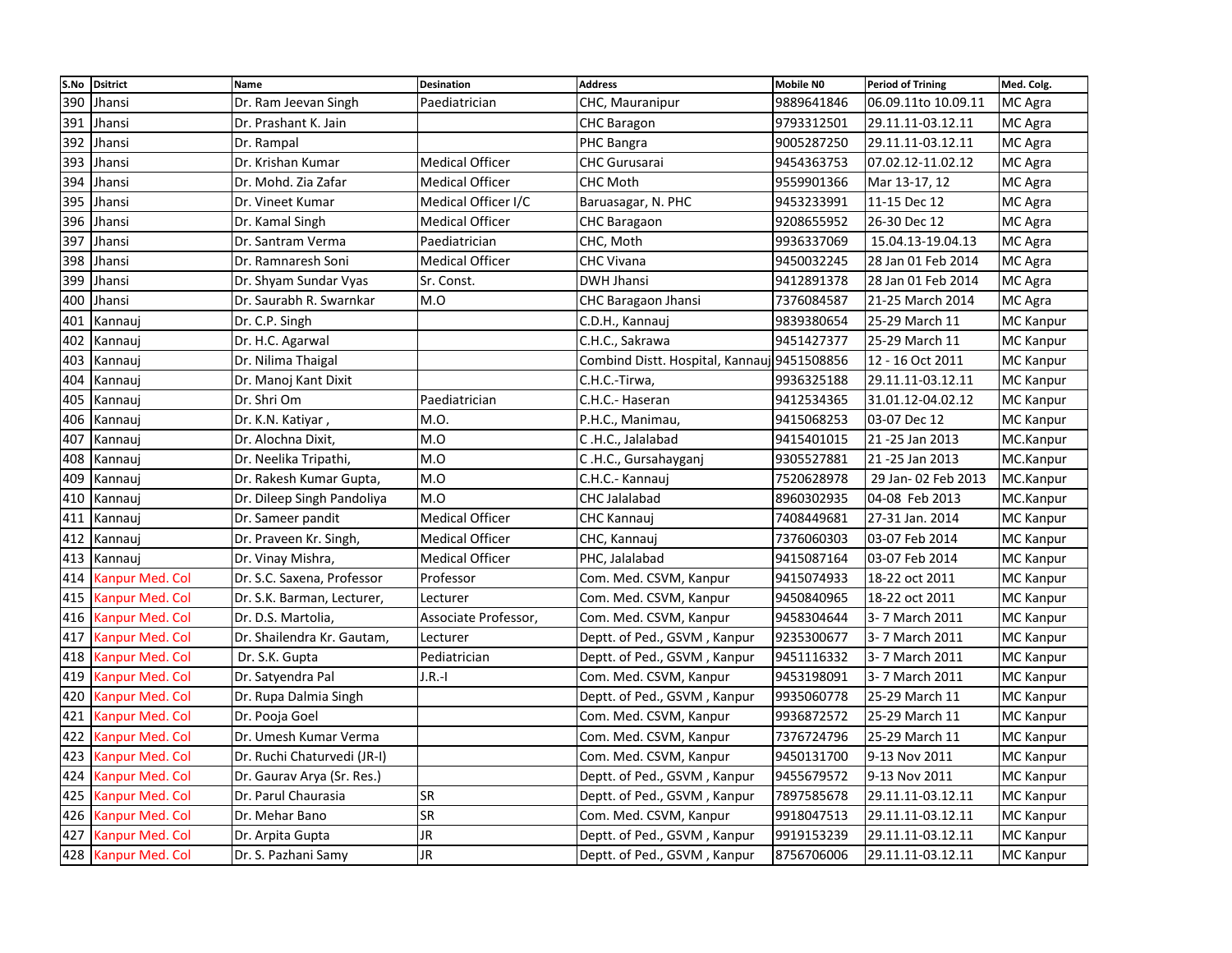|     | S.No Dsitrict          | Name                               | <b>Desination</b> | <b>Address</b>                 | <b>Mobile NO</b> | <b>Period of Trining</b>   | Med. Colg.       |
|-----|------------------------|------------------------------------|-------------------|--------------------------------|------------------|----------------------------|------------------|
| 429 | Kanpur Med. Col        | Dr. Kuldeep Srivastava             | JR.               | Com. Med. CSVM, Kanpur         | 9532046061       | 31.01.12-04.02.12          | <b>MC</b> Kanpur |
| 430 | Kanpur Med. Col        | Dr. Hari Nandan Prasad             | <b>JR</b>         | Deptt. of Ped., GSVM, Kanpur   | 9452859174       | 31.01.12-04.02.12          | <b>MC Kanpur</b> |
| 431 | Kanpur Med. Col        | Dr. Pramod Kr. Singh Yadav, J.R.JR |                   | Deptt. of Ped., GSVM, Kanpur   | 9793199350       | 31.01.12-04.02.12          | <b>MC Kanpur</b> |
| 432 | Kanpur Med. Col        | Dr. Mukesh Babu Yadav              | <b>JR</b>         | Deptt. of Ped., GSVM, Kanpur   | 9454306676       | 07.02.12-11.02.12          | MC Kanpur        |
| 433 | Kanpur Med. Col        | Dr. Shikha Rani                    | <b>JR</b>         | Deptt. of Ped., GSVM, Kanpur   | 9452214147       | 07.02.12-11.02.12          | <b>MC Kanpur</b> |
| 434 | Kanpur Med. Col        | Dr. Sachin Verma,                  | <b>JR</b>         | Deptt. of Ped., GSVM, Kanpur   | 9839541167       | Mar 26-30, 2012            | MC Kanpur        |
| 435 | <b>Kanpur Med. Col</b> | Dr. Brijesh Chandra,               | <b>JR</b>         | Deptt. of Ped., GSVM, Kanpur   | 9411933192       | Mar 26-30, 2012            | MC Kanpur        |
| 436 | Kanpur Med. Col        | Dr. Anil kr. Srivastava,           | <b>JR</b>         | Deptt. of Ped., GSVM, Kanpur   | 9415188447       | Mar 26-30, 2012            | <b>MC Kanpur</b> |
| 437 | Kanpur Med. Col        | Dr. Surendra Singh,                | JR                | Deptt. of Ped., GSVM, Kanpur   | 9807505487       | Mar 26-30, 2012            | <b>MC Kanpur</b> |
| 438 | Kanpur Med. Col        | Dr. Suresh Chandra                 | Professor         | Deptt. of SPM MC Kanpur        | 9897531915       | 03-07 Dec 12               | <b>MC Kanpur</b> |
| 439 | Kanpur Med. Col        | Dr. Gaurav Arya,                   | S.R.              | Deptt. of SPM MC Kanpur        | 9455679572       | 03-07 Dec 12               | <b>MC Kanpur</b> |
| 440 | Kanpur Med. Col        | Dr. Shiv Ram                       | $J.R.-III$        | Deptt. of SPM MC Kanpur        | 9026222463       | 03-07 Dec 12               | <b>MC Kanpur</b> |
| 441 | Kanpur Med. Col        | Dr. Kirti Mohan                    | <b>MD</b>         | Deptt. of Ped., GSVM, Kanpur   | 9415557348       | 17-21 Dec 12               | <b>MC Kanpur</b> |
| 442 | Kanpur Med. Col        | Dr. Purvi Mittal-JR-II             | J.R.II            | Deptt. of Ped., GSVM, Kanpur   | 9721222123       | 17-21 Dec 12               | MC Kanpur        |
| 443 | Kanpur Med. Col        | Dr. Molugan. M                     | J.R.II            | Deptt. of Ped., GSVM, Kanpur   | 9935641691       | 17-21 Dec 12               | <b>MC Kanpur</b> |
| 444 | Kanpur Med. Col        | Dr. Roma Bhateja                   | J.R.II            | Deptt. of Ped., GSVM, Kanpur   | 9551021934       | 17-21 Dec 12               | <b>MC Kanpur</b> |
| 445 | Kanpur Med. Col        | Dr. Neha Bhadauria,                | J.R.-III          | Deptt. of Ped., GSVM, Kanpur   | 9411407058       | 21 - 25 Jan 2013           | MC.Kanpur        |
| 446 | Kanpur Med. Col        | Dr. Priyanka Verma                 | J.R.-III          | Deptt. of Ped., GSVM, Kanpur   | 9451954028       | 21-25 Jan 2013             | MC.Kanpur        |
| 447 | Kanpur Med. Col        | Dr. Atul Watharkar,                | J.R.-I            | Deptt. of Ped., GSVM, Kanpur   | 8808450074       | 21 - 25 Jan 2013           | MC.Kanpur        |
| 448 | Kanpur Med. Col        | Dr. Neha Agarwal                   | J.R.-I            | Deptt. of Ped., GSVM, Kanpur   | 9450125437       | 29 Jan- 02 Feb 2013        | MC.Kanpur        |
| 449 | Kanpur Med. Col        | Dr. Rakhi Jain                     | S.R.              | Deptt. of Ped., GSVM, Kanpur   | 9452531028       | 04-08 Feb 2013             | MC.Kanpur        |
| 450 | Kanpur Med. Col        | Dr. Anand Shukla                   | JR-III            | Deptt. of Ped., GSVM, Kanpur   | 9451712628       | 04-08 Feb 2013             | MC.Kanpur        |
| 451 | Kanpur Med. Col        | Dr. Samar Jeet Kaur                | Lact.             | <b>GSVMC Kanpur</b>            |                  | 8127477749 27-31 Jan. 2014 | <b>MC Kanpur</b> |
| 452 | Kanpur Med. Col        | Dr. Shivaji Dev Verma              | JR-I              | <b>GSVMC Kanpur</b>            |                  | 8004589309 27-31 Jan. 2014 | <b>MC Kanpur</b> |
| 453 | Kanpur Med. Col        | Dr. Ankita Bajpai,                 | JR-I,             | Deptt. SPM, M.C Kanpur         |                  | 8273027730 03-07 Feb 2014  | <b>MC Kanpur</b> |
| 454 | Kanpur Med. Col        | Dr. Manoj Kr. Mahato,              | JR-III            | Deptt. of Ped, GSVM MC KNP     |                  | 9044704063 11-15 Feb 2014  | <b>MC Kanpur</b> |
| 455 | Kanpur Med. Col        | Dr. Deepak Jaiswal,                | JR-III            | Deptt. of Ped, GSVM MC KNP     |                  | 8601291129 11-15 Feb 2014  | <b>MC Kanpur</b> |
| 456 | Kanpur Med. Col        | Dr. Manali Tiwari,                 | JR-III            | Deptt. of Ped, GSVM MC KNP     |                  | 9936400710 11-15 Feb 2014  | MC Kanpur        |
| 457 | Kanpur Med. Col        | Dr. Kuldeep Singh                  | JR-II             | Deptt. of Ped, GSVM MC KNP     |                  | 8303217029 11-15 Feb 2014  | MC Kanpur        |
|     | 458 Kanpur Med. Col    | Dr. Neeraj Anand,                  | JR-III            | Deptt. of Ped, GSVM MC KNP     |                  | 9889381903 11-15 Feb 2014  | <b>MC Kanpur</b> |
|     | 459 Kanpur Nagar       | Dr. Savita Rastogi                 | Paediatrician     | A.H.M. & Duffrin Hosp.,        | 9839084075       | 29.11.11-03.12.11          | <b>MC Kanpur</b> |
|     | 460 Kanpur Nagar       | Dr. Sandeep Srivastava             |                   | CHC Sarsaul, Kanpur Nagar      | 9454938003       | 3-7 March 2011             | <b>MC Kanpur</b> |
| 461 | Kanpur Nagar           | Dr. S.P. Gupta                     |                   | UHM Hospital, Kanpur Nagar     | 9336775068       | 3-7 March 2011             | <b>MC</b> Kanpur |
| 462 | Kanpur Nagar           | Dr. Kumkum Sharma                  |                   | Duffrin Hospital, Kanpur Nagar | 9839637975       | 12 - 16 Oct 2011           | <b>MC Kanpur</b> |
| 463 | Kanpur Nagar           | Dr. Hari Shanker Gupta             | Child Specialist  | U.H.M. Hospital                | 9415278713       | 18-22 oct 2011             | <b>MC Kanpur</b> |
| 464 | Kanpur Nagar           | Dr. A.K. Singh                     |                   | <b>CHC-Sarsaul</b>             | 9335074072       | 9-13 Nov 2011              | <b>MC Kanpur</b> |
| 465 | Kanpur Nagar           | Dr. Sanjay Kumar Jaiswal           |                   | C.H.C.- Bidhanoo,              | 9451424264       | 07.02.12-11.02.12          | MC Kanpur        |
|     | 466 Kanpur Nagar       | Dr. Sunil Kumar,                   | M.O.              | C.H.C., Kalyanpur,             | 8005183868       | 03-07 Dec 12               | <b>MC Kanpur</b> |
|     | 467 Kanpur Nagar       | Dr. Jasjeet Kaur                   | <b>MO</b>         | CHC, Shivrajpur                | 9415532505       | 17-21 Dec 12               | <b>MC Kanpur</b> |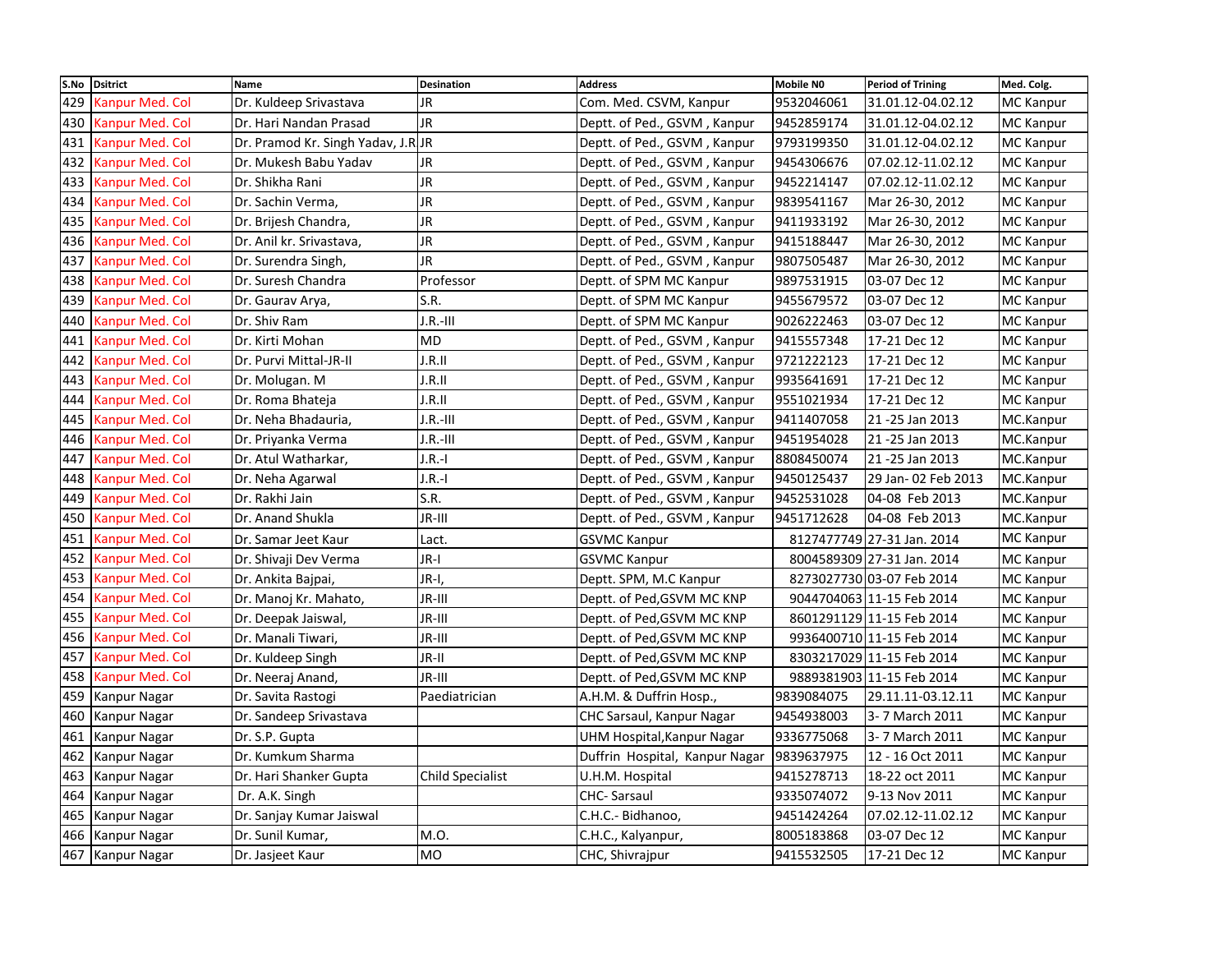| S.No | <b>Dsitrict</b>     | Name                        | <b>Desination</b>       | <b>Address</b>                | <b>Mobile NO</b> | <b>Period of Trining</b> | Med. Colg.       |
|------|---------------------|-----------------------------|-------------------------|-------------------------------|------------------|--------------------------|------------------|
| 468  | <b>Kanpur Nagar</b> | Dr. Amit Singh Gaur,        | M.O                     | C.H.C., Kalyanpur             | 9935659924       | 21-25 Jan 2013           | MC.Kanpur        |
| 469  | <b>Kanpur Nagar</b> | Dr. Mahesh Kumar            | M.O                     | <b>CHC Bidhnu</b>             | 9452067057       | 04-08 Feb 2013           | MC.Kanpur        |
| 470  | Kanpur Nagar        | Dr. Ajeet Ojha              | <b>Medical Officer</b>  | <b>CHC Sarsaul</b>            | 8665497922       | 27-31 Jan. 2014          | <b>MC Kanpur</b> |
| 471  | Kanpur Nagar        | Dr. R.K. Nirmal,            | Pediatrician            | CHC, Bilhor,                  | 8948214207       | 03-07 Feb 2014           | <b>MC Kanpur</b> |
| 472  | Kanpur Nagar        | Dr. Sunil Kumar,            | <b>Medical Officer</b>  | CHC, Bidhnoo,                 | 8005183868       | 03-07 Feb 2014           | <b>MC Kanpur</b> |
| 473  | Kanpur Nagar        | Dr. Radhe Shyam Soni,       | <b>Medical Officer</b>  | CHC, Kalyanpur,               | 8174848786       | 03-07 Feb 2014           | <b>MC Kanpur</b> |
| 474  | Kanpur Nagar        | Dr. Jayprakash              | <b>Medical Officer</b>  | PHC, Itarra, Patara           | 9454248787       | 11-15 Feb 2014           | <b>MC Kanpur</b> |
| 475  | Kanpur Nagar        | Dr. Devendra S. Rajput,     | <b>Medical Officer</b>  | PHC, Baripal, Ghatampur       | 8765207595       | 11-15 Feb 2014           | <b>MC</b> Kanpur |
| 476  | Kanpur Nagar        | Dr. P.K. Gupta,             | Pediatrician            | UHM Hospital,                 | 9336728099       | 11-15 Feb 2014           | <b>MC Kanpur</b> |
| 477  | Kanshi Ram Nagar    | Dr. Rajendra Singh          | <b>MO</b>               | Sidhpura                      | 9536596868       | 06.09.11to 10.09.11      | MC Agra          |
| 478  | Kanshi Ram Nagar    | Dr. Hemant Verma            |                         | PHC Amapur                    |                  | 15.11.11-19.11.11        | MC Agra          |
| 479  | Kanshi Ram Nagar    | Dr. Anjush Singh            | <b>Medical Officer</b>  | PHC Kaundha                   | 9457261769       | Mar 13-17, 12            | MC Agra          |
| 480  | Kanshi Ram Nagar    | Dr. Pavan Kumar             | <b>Medical Officer</b>  | CHC Kasganj                   | 9457768884       | 26-30 Dec 12             | MC Agra          |
| 481  | Kanshi Ram Nagar    | Dr. Sanjay Kumar Singh      | <b>Medical Officer</b>  | D.H. Kasganj                  | 9412171996       | 26-30 NOV 2013           | MC Agra          |
| 482  | Kanshi Ram Nagar    | Dr. harish Kumar Singh      | Medical Officer         | CHC kasganj                   | 9012045999       | 28 Jan 01 Feb 2014       | MC Agra          |
| 483  | Kanshi Ram Nagar    | Dr. Rakesh Ku. Singh        | M.O                     | <b>CHC Ganjdundwara</b>       | 9411875494       | 21-25 March 2014         | MC Agra          |
| 484  | Kaushambi           | Dr. Anurag Srivastava       | Paediatrician           | District Hospital, Kaushambi  | 9415264514       | 26-30 march 2011         | MC All'bad       |
| 485  | Kaushambi           | Dr. Ravi Kant Singh         | M.O. II                 | PHC Mooratganj, Kaushambi     | 7376787828       | 26-30 Sep 2011           | MC All'bad       |
| 486  | Kaushambi           | Dr. Hemant Kumar Yadav      | M.O.                    | PHC Chail, Kaushambi          | 9696342030       | 13-17 Sep 2011           | MC All'bad       |
| 487  | Kaushambi           | Dr. Vijay Shanker Singh     | MO II                   | PHC Newada, Kaushambi         | 8765628277       | 16.01.12-20.01.12        | MC All'bad       |
| 488  | Kaushambi           | Dr. Rajendra Mani Tripathi  | Pediatrician            | CHC Sarai Akil, Kaushambi     | 9454268340       | 10-14 Sep12              | MC All'bad       |
| 489  | Kaushambi           | Dr. Vishwa Prakash          | MO                      | <b>CHC Chayal</b>             | 9452247751       | 25-29 Sep 12             | MC All'bad       |
| 490  | Kaushambi           | Dr. JP Sahu                 | M.O.                    | CHC Sirathu, Kaushambi        | 9450849099       | 06-10 Nov 12             | MC All'bad       |
| 491  | Kaushambi           | Dr. Sandeep Misra           | <b>Geneal Physician</b> | CHC Sarasawan, Kaushambi      | 9415648339       | 26-30 Nov 12             | MC All'bad       |
| 492  | Kaushambi           | Dr. Mohd.Omar F. Ansari     | M.O.                    | NPHC Kadil Pur,               | 8400230553       | 29.04.13-03.05.13        | MC All'bad       |
| 493  | Kaushambi           | Dr. SK Thukral              | Paediatrician           | CHC Sarai Akil, Kaushambi     | 9415254493       | 28 Oct 01 Nov 13         | MC All'bad       |
| 494  | Kaushambi           | Dr. Yash Agarwal            | M.O.                    | CHC Mooratganj, Kaushambi     | 9935286080       | 26-30 March, 2014        | MC All'bad       |
| 495  | KushiNagar          | Dr. A.K. Prasad             |                         | C.H.C. Hata, Kushinagar       | 9450469058       | 19-23 April, 11          | <b>MC Kanpur</b> |
| 496  | KushiNagar          | Dr. R.K. Dubey              |                         | CHC-Kaptanganj                | 9452570410       | 9-13 Nov 2011            | <b>MC Kanpur</b> |
| 497  | KushiNagar          | Dr. R. K. Gupta             | MBBS, DCH               | CHC, Kasya                    | 9412184949       | 18-22 Sep 2012           | MC LKO           |
| 498  | KushiNagar          | Dr. Y.P. Mishra             | MBBS, DCH               | <b>CHC Dudahi</b>             | 9984932409       | 15-19 Oct 12             | MC LKO           |
| 499  | Kushinagar          | Dr Hemant K. Nayak          | <b>MD</b>               | PHC Kuber Asthan              | 9838862574       | 26-30 Nov 12             | MC LKO           |
| 500  | Kushinagar          | Dr,. Jitendra Kumar Yadav   | <b>MBBS</b>             | NPHC Kudwa, Sleep Nagar       | 8090545321       | 22.07.13-26.07.13        | <b>MC LKO</b>    |
| 501  | Kushinagar          | Dr. Mukesh Yadav            | M.O.                    | CHC Kaisha                    | 8127258794       | 07-11 Oct. 2013          | MC LKO           |
| 502  | Kushinagar          | Dr. Dharmendra Kumar Tiwari | MBBS, MO-II             | PHC Sukrauli, Kushinagar      | 7398863421       | 11-15 Nov 2013           | MC LKO           |
| 503  | Lakhinpur Kheri     | Dr. S.C.Gupta               | Suptd. MBBS, DCH        | CHC Gola District Kheri       | 9415496327       | 11, 15 April 11          | MC LKO           |
| 504  | Lakhinpur Kheri     | Dr. R.R.Verma               | Supdt MBBS, DCH         | CHC Dhawrahra Lakhinpur Kheri | 9453326949       | 11, 15 April 11          | MC LKO           |
| 505  | Lakhinpur Kheri     | Dr. S.K. Rawat              | MBBS, DCH               | CHC, Nakha                    | 9415084606       | 18-22 Sep 2012           | MC LKO           |
|      | 506 Lakhinpur Kheri | Dr. R.P Verma               | MBBS DCH                | <b>CHC Nighasan</b>           | 9415094177       | 15-19 Oct 12             | <b>MC LKO</b>    |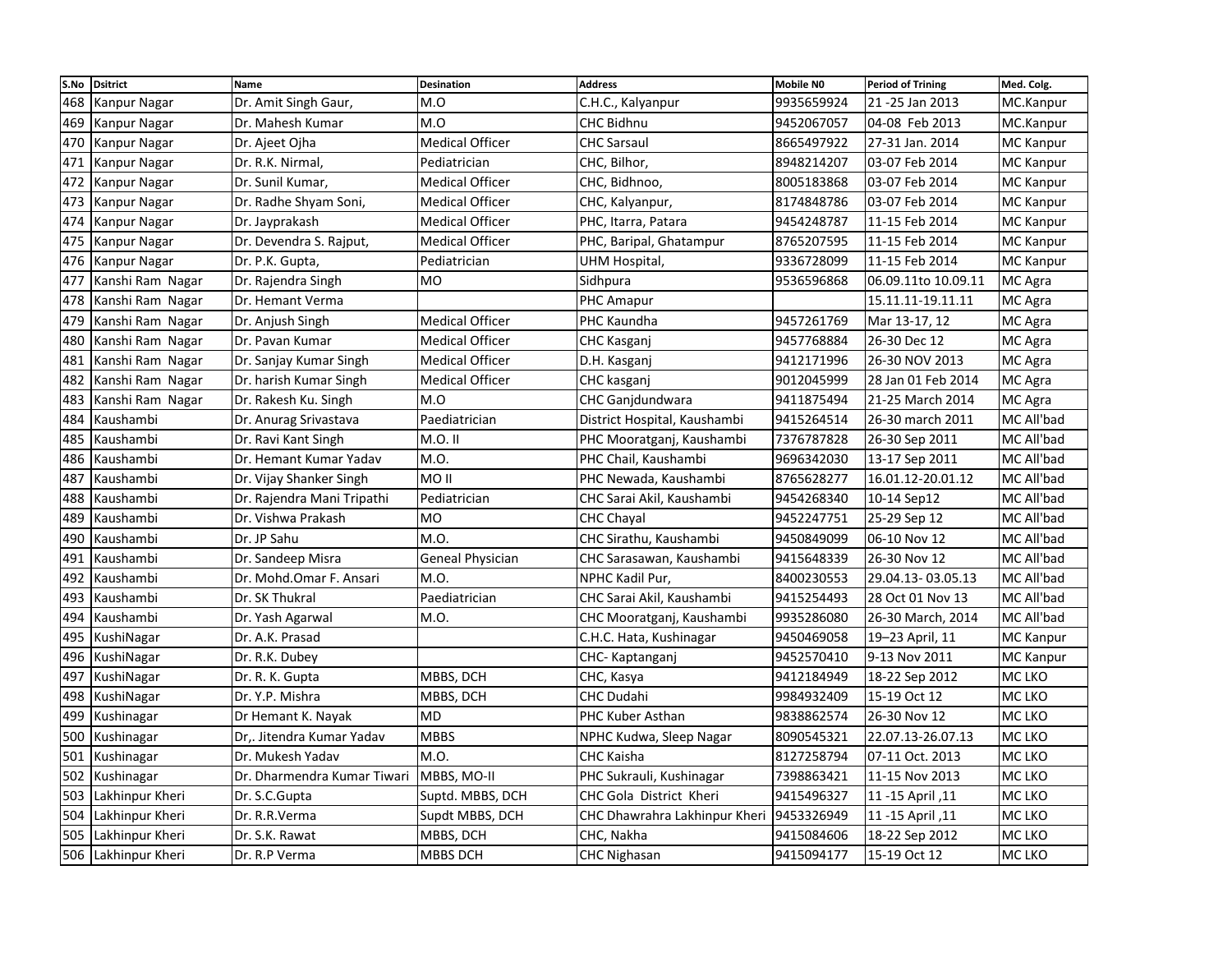|     | S.No Dsitrict          | Name                       | <b>Desination</b>      | <b>Address</b>                          | <b>Mobile NO</b> | <b>Period of Trining</b> | Med. Colg.       |
|-----|------------------------|----------------------------|------------------------|-----------------------------------------|------------------|--------------------------|------------------|
| 507 | Lakhinpur Kheri        | Dr. A.N Chouhan            | <b>MBBS DCH</b>        | <b>CHC Khamaria</b>                     | 9452342221       | 15-19 Oct 12             | MC LKO           |
| 508 | Lakhimpur Kheri        | Dr. Ajay Kumar             | M.O                    | Pedi DWH Lakhimpur Kheri                | 9452046902       | 18-22 Feb 2013           | MC LKO           |
| 509 | Lakhimpur Kheri        | Dr. Ashutosh Kumar Singh   | M.O                    | CHC Pasgawan Lakhimpur Kheri 9415061762 |                  | 18-22 Feb 2013           | MC LKO           |
| 510 | Lakhimpur Kheri        | Dr. Abhay Swaroop          | M.O                    | PHC Kafara Lakhimpur Kheri              | 8765100111       | 18-22 Feb 2013           | MC LKO           |
| 511 | Lakhimpur khiri        | Dr.Nilesh Kumar Mourya     | <b>MBBS</b>            | CHC. Palia Kalan                        | 9562243031       | 22.07.13-26.07.13        | MC LKO           |
| 512 | Lakhimpur Khiri        | Dr. V.K. Singh             | M.O.                   | CHC Gola                                | 9532266845       | 07-11 Oct. 2013          | MC LKO           |
| 513 | Lakhimpur Kheri        | Dr. M.K Shukla             | MBBS, MO               | CHC Palia Kalan Kheri                   | 9415567926       | 11-15 Nov 2013           | MC LKO           |
| 514 | Lalitpur               | Dr. Kailash Babu           |                        | C.H.C. Talbehat, Lalitpur               |                  | 07-11April 2011          | <b>MC Kanpur</b> |
| 515 | Lalitpur               | Dr. Rajesh Verma           |                        | C.H.C. Mahroni, Lalitpur                |                  | 07-11April 2011          | <b>MC Kanpur</b> |
| 516 | Lalitpur               | Dr. S.K. Pal               | Pediatrician           | C.H.C., Mehroni, Lalitpur               | 9450220213       | 18-22 oct 2011           | <b>MC Kanpur</b> |
| 517 | Lalitpur               | Dr. Ram Naresh             |                        | CHC-Madawara                            | 9956302456       | 9-13 Nov 2011            | <b>MC Kanpur</b> |
| 518 | Lalitpur               | Dr. Mukund Kumar           | <b>MO</b>              | New P.H.C.- Kisalwans                   | 9334392918       | 31.01.12-04.02.12        | MC Kanpur        |
| 519 | Lalitpur               | Dr. Pooja Gupta            | M.O                    | District Female Hospital                | 9415944466       | 21 - 25 Jan 2013         | MC.Kanpur        |
| 520 | Lalitpur               | Dr. Anurag Bajaj           | M.O                    | <b>CHC Talbehat</b>                     | 8005411268       | 04-08 Feb 2013           | MC.Kanpur        |
| 521 | Lko Med. Col           | Dr. Jamal Masood           | MBBBS, MD, DMCW        | Deptt. SPM,CSMMU,LKO                    | 9451954436       | 11, 15 April 11          | M C LKO          |
| 522 | Lko Med. Col           | Dr. Mala Kumar             | Professor              | Deptt. of Ped.CSMMU,LKO                 | 9415470555       | 22-26 Feb 2011           | M C LKO          |
| 523 | Lko Med. Col           | Dr. Chandrakanta           | Asstt. Professor       | Deptt. of Ped.CSMMU,LKO                 | 9005012185       | 22-26 Feb 2011           | M C LKO          |
| 524 | Lko Med. Col           | Dr. S.K. Singh             | Associet Prof.         | <b>SPM Deparment MC Lucknow</b>         | 9415086073       | 07-11 Oct. 2013          | <b>MC LKO</b>    |
| 525 | Lko Med. Col           | Dr. Salini Tripathi        | Assistant Prof.        | Peadiatric. Deprt. Lucknow              | 9235237435       | 07-11 Oct. 2013          | MC LKO           |
| 526 | Lucknow                | Dr. N.P.Kedia              | Pediatrician, DCH      | CHC MLG, Lucknow                        | 9453142651       | 11, 15 April 11          | M C LKO          |
| 527 | Lucknow                | Dr, Mohd. Tahir            | MD MO, CHC             | Mohanlalganj, Lucknow                   | 9956132914       | 26-30 Sep2011            | M C LKO          |
| 528 | Lucknow                | Dr. O.P.Bhargawa           | Pediatrician           | CHC, Goshainganj                        | 9838083950       | 22-26 Feb 2011           | M C LKO          |
| 529 | Lucknow                | Dr. S.M.Tripathi, DCH      | Pediatrician           | B.M.C. M.K.Road, Lucknow                | 8765514016       | Mar 26-30, 2012          | M C LKO          |
| 530 | Lucknow                | Dr. Md. Hashim Ansari.     | M.O.MBBS               | CHC, Malihabad, Lucknow                 | 9335250650       | 24-28-Sep 2012           | M C LKO          |
| 531 | Lucknow                | Dr. Akhilesh Kumar         | Pediatrician           | <b>CHC Mohanlalganj</b>                 | 8005363935       | 15-19 Oct 12             | M C LKO          |
| 532 | Lucknow                | Dr.Chandan Ku. Singh Yadav | M.O                    | <b>CHC Gosainganj LKO</b>               | 9454111371       | 18-22 Feb 2013           | M C LKO          |
| 533 | Lucknow                | Dr. Arvind Kumar Singh     | M.O.                   | <b>CHC Mohanlalganj</b>                 | 8423498036       | 23.04.13-27.04.13        | M C LKO          |
| 534 | Lucknow                | Dr. Preety                 | <b>MBBS</b>            | <b>BMC Silver Jublee</b>                | 9415197589       | 22.07.13-26.07.13        | M C LKO          |
| 535 | Lucknow                | Dr. Ritesh Drivedi         | Ped.                   | CHC mall                                | 9453059118       | 07-11 Oct. 2013          | MC LKO           |
| 536 | MM Nagar (Hathras)     | Dr. A. P. Singh            | Paediatrician          | <b>District Female Hospital</b>         | 5722230510       | 06.04.10 to 10.04.10     | MC Agra          |
| 537 | MM Nagar (Hathras)     | Dr. V. P. Gupta            | Paediatrician          | District Hospital                       | 9412177023       | 06.04.10 to 10.04.10     | MC Agra          |
|     | 538 MM Nagar (Hathras) | Dr. B. Sagar               | <b>MOIC</b>            | CMO-FP                                  | 9760846253       | 06.04.10 to 10.04.10     | MC Agra          |
| 539 | MM Nagar (Hathras)     | Dr. R.K. Arora             | Physician              | CHC, Sadabad                            | 9412395017       | 18.10.11-22.10.11        | MC Agra          |
| 540 | MM Nagar (Hathras)     | Dr. Jitendra Lawania       | Medical Officer IC     | <b>PHC Manikpur</b>                     | 9359843300       | Mar 13-17, 12            | MC Agra          |
| 541 | MM Nagar (Hathras)     | Dr. Neeraj Verma           | <b>Medical Officer</b> | <b>CHC Sadabad</b>                      | 9458640525       | Mar 13-17, 12            | MC Agra          |
| 542 | MM Nagar (Hathras)     | Dr. Surya Bhan Singh       | <b>Medical Officer</b> | Sahpau CHC                              | 9058912841       | 11-15 Dec 12             | MC Agra          |
| 543 | MM Nagar (Hathras)     | Dr. Neeraj Agrawal         | Surgeon                | CHC Sadabad                             | 9412452747       | 26-30 Dec 12             | MC Agra          |
| 544 | MM Nagar (Hathras)     | Dr. Naveen Kumar           | <b>Medical Officer</b> | CHC S. Rao                              | 9012440962       | 26-30 Dec 12             | MC Agra          |
|     | 545 MM Nagar (Hathras) | Dr. Vijay Anand            | <b>Medical Officer</b> | CHC, Sadabad                            | 9319695181       | 15.04.13-19.04.13        | MC Agra          |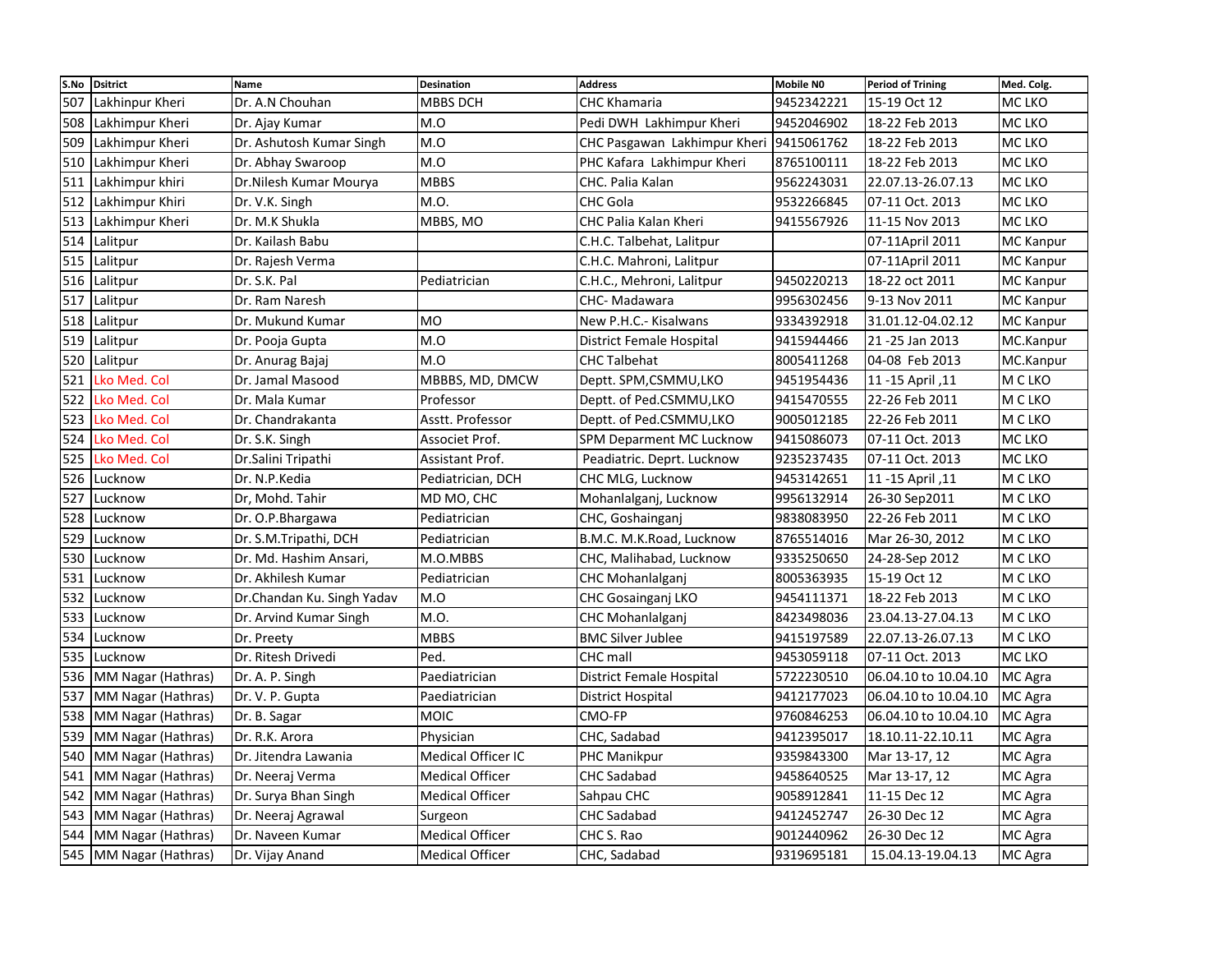|     | S.No Dsitrict      | Name                            | <b>Desination</b>      | <b>Address</b>               | <b>Mobile NO</b> | <b>Period of Trining</b> | Med. Colg.       |
|-----|--------------------|---------------------------------|------------------------|------------------------------|------------------|--------------------------|------------------|
| 546 | MM Nagar (Hathras) | Dr. Aman Kumar                  | Pediatrician           | CHC Sadabad, Hathras.        | 9412301427       | 26-30 NOV 2013           | MC Agra          |
| 547 | MM Nagar (Hathras) | Dr. Amit Kumar                  | <b>Medical Officer</b> | <b>CHC Sadabad</b>           | 7351582886       | 28 Jan 01 Feb 2014       | MC Agra          |
| 548 | MM Nagar (Hathras) | Dr. Agarwal Amit Harswarup      | M.O                    | CHC Sadabad Hathras          | 9557296499       | 21-25 March 2014         | MC Agra          |
| 549 | Mahoba             | Dr. Rakesh Kumar                |                        | District Hospital, Mahoba    | 9415195814       | 19-23 April, 11          | <b>MC Kanpur</b> |
| 550 | Mahoba             | Dr. Pratap Singh                |                        | District Hospital, Mahoba    | 9415060292       | 19-23 April, 11          | <b>MC Kanpur</b> |
| 551 | Mahoba             | Dr.Pawan Kumar                  |                        | C.H.C. Panwari, Mahoba       |                  | 07-11April 2011          | <b>MC Kanpur</b> |
| 552 | Mahoba             | Dr. Vinay Kumar Singh           |                        | C.H.C. Kulpahar, Mahoba      |                  | 07-11April 2011          | MC Kanpur        |
| 553 | Mahoba             | Dr. Surendra Prasad             | <b>MO</b>              | P.H.C.- Kabrai               | 9839627166       | 31.01.12-04.02.12        | <b>MC Kanpur</b> |
| 554 | Mahoba             | Dr. D.C. Tiwari                 | Pediatrician           | C.H.C.- Panwari              | 9451691500       | 07.02.12-11.02.12        | <b>MC Kanpur</b> |
| 555 | Mahoba             | Dr. R.P. Mishra Pediatrician    | Pediatrician           | District Hospital,           | 9415497030       | Mar 26-30, 2012          | <b>MC Kanpur</b> |
| 556 | Mahoba             | Dr. Pawan Deep Neekhra          | M.O                    | C.H.C., Kulpahar             | 8115198751       | 21 - 25 Jan 2013         | MC.Kanpur        |
| 557 | Mahoba             | Dr. Pawan Deep Neekhra,         | M.O                    | C.H.C., Kulpahar             | 8115198751       | 29 Jan- 02 Feb 2013      | MC.Kanpur        |
|     | 558 Mahoba         | Dr. Rohit Sonkar,               | <b>Medical Officer</b> | New PHC, Shrinagar           | 9415453522       | 03-07 Feb 2014           | <b>MC Kanpur</b> |
| 559 | Mahoba             | Dr. Rajesh Kr. Verma            | <b>Medical Officer</b> | PHC, Jaitpur                 | Discontinued     | 11-15 Feb 2014           | <b>MC Kanpur</b> |
| 560 | Mahrajganj         | Dr. Rakesh K. Srivastava        | Pediatrician           | C.H.C Maharajganj            | 9415823102       | 1-5Aug 2011              | M C LKO          |
| 561 | Mahrajganj         | Dr. Sumit Kumar Maharaj, MBB MO |                        | PHC Siswa, Maharajganj       | 9415260415       | Mar 26-30, 2012          | M C LKO          |
| 562 | Mahrajganj         | Dr. Anil Jaiswal                | <b>MBBS</b>            | <b>CHC District Hospital</b> | 9453599881       | 15-19 Oct 12             | M C LKO          |
| 563 | Mahrajganj         | Dr. Heeralal                    | Ped.                   | <b>CHC Farenda</b>           | 9839434877       | 07-11 Oct. 2013          | MC LKO           |
| 564 | Mahrajganj         | Dr. Jai Kumar                   | Consultant, Ped.       | CHC Siswa Bazar Maharajganj  | 8400090990       | 11-15 Nov 2013           | MC LKO           |
| 565 | Mainpuri           | Dr. Naresh Agarwal              |                        | C.H.C. Karhal, Mainpuri      | 8859980640       | 25-29 March 11           | <b>MC Kanpur</b> |
| 566 | Mainpuri           | Dr. P.K. Verma                  |                        | District Hospital, Mainpuri  | 9415485357       | 25-29 March 11           | <b>MC Kanpur</b> |
| 567 | Mainpuri           | Dr. Kailash                     |                        | CHC Karhal, Mainpuri         | 9412881048       | 12 - 16 Oct 2011         | <b>MC Kanpur</b> |
|     | 568 Mainpuri       | Dr. Naveen Kumar Jain           |                        | <b>CHC Ghiror</b>            |                  | 15.11.11-19.11.11        | MC Agra          |
| 569 | Mainpuri           | Dr. A. K. Gupta                 |                        | <b>Distric Hospital</b>      | 9412624720       | 29.11.11-03.12.11        | MC Agra          |
| 570 | Mainpuri           | Dr. Sunder Singh                | <b>Medical Officer</b> | PHC Kuchela                  | 9411547097       | 17.01.12-21.01.12        | MC Agra          |
| 571 | Mainpuri           | Dr. Ashwani Arora               | <b>Medical Officer</b> | <b>CHC Kuraoli</b>           | 9759791206       | 07.02.12-11.02.12        | MC Agra          |
| 572 | Mainpuri           | Dr. Deepak Singh                | <b>Medical Officer</b> | PHC Jasrav                   | 9410425080       | Mar 13-17, 12            | MC Agra          |
| 573 | Mainpuri           | Dr. Nityanand Dwivedi           | MOI/C                  | Distt. W.H.                  | 9911181985       | 11-15 Dec 12             | MC Agra          |
|     | 574 Mainpuri       | Dr. Rajesh Kumar Mishra         | Paediatrician          | CHC Aunchha                  | 9719392846       | 26-30 Dec 12             | MC Agra          |
|     | 575 Mainpuri       | Dr. Rajveer Singh               | <b>Medical Officer</b> | CHC Kuraoli, Manpuri         | 9452031129       | 26-30 NOV 2013           | MC Agra          |
|     | 576 Mathura        | Dr. Hariom Singhal              | <b>Medical Officer</b> | CHC, Virandavan              | 8057015995       | 06.04.10 to 10.04.10     | MC Agra          |
| 577 | Mathura            | Dr. Arvind Kumar Anand          | Paediatrician          | CHC, Farah                   | 9457003166       | 06.04.10 to 10.04.10     | MC Agra          |
| 578 | Mathura            | Dr. Rajeev Singhal              | Pediatrician           | District Hospital, Mathura   | 9897145777       | 18.10.11-22.10.11        | MC Agra          |
| 579 | Mathura            | Dr. Kamal Rathor                | <b>DCH Consultant</b>  | Mahila Hospital Mathura      | 9319125084       | 18.10.11-22.10.11        | MC Agra          |
| 580 | Mathura            | Dr. Vikash Jain                 | <b>Medical Officer</b> | CHC Chaumuhan                | 9415942236       | 17.01.12-21.01.12        | MC Agra          |
| 581 | Mathura            | Dr. Gopal Baboo                 | <b>Medical Officer</b> | PHC Pachawar                 | 9219032170       | Mar 13-17, 12            | MC Agra          |
| 582 | Mathura            | Dr. Kishor Kumar Mathur         | <b>Medical Officer</b> | CHC, Mant                    | 9897487940       | 11-15 Dec 12             | MC Agra          |
| 583 | Mathura            | Dr. Harsh Vardhan               | <b>Medical Officer</b> | New PHC Bhukhrari            | 9456856865       | 26-30 Dec 12             | MC Agra          |
|     | 584 Mathura        | Dr. Anurag Gupta                | Anaesthetist           | CHC, Farah                   | 9358843606       | 15.04.13-19.04.13        | MC Agra          |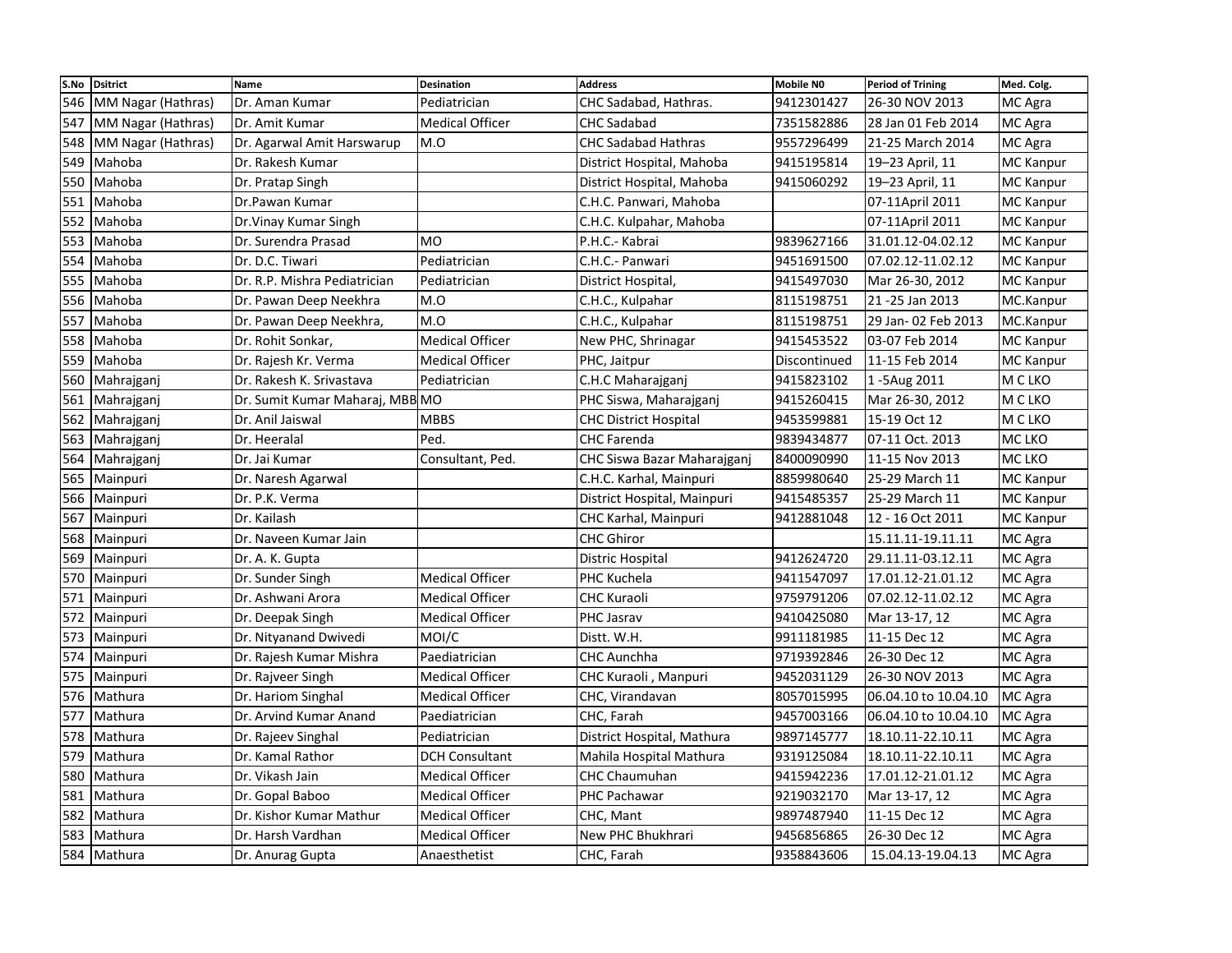| S.No | <b>Dsitrict</b>   | <b>Name</b>                    | <b>Desination</b>       | <b>Address</b>                  | Mobile NO  | <b>Period of Trining</b> | Med. Colg. |
|------|-------------------|--------------------------------|-------------------------|---------------------------------|------------|--------------------------|------------|
| 585  | Mathura           | Dr. Ajay Kumar Ohri            | Pediatrician            | CHC Farah, Mathura.             | 8650096780 | 26-30 NOV 2013           | MC Agra    |
| 586  | Mathura           | Dr. Pawan Sharma               | <b>Medical Officer</b>  | <b>CHC Baldeo</b>               | 9411839866 | 28 Jan 01 Feb 2014       | MC Agra    |
| 587  | Mau               | Dr. Ram Nageena Ram            | Paediatrician           | CHC Ghosi, Mau                  | 9415247046 | 18-22 oct 2011           | MC All'bad |
| 588  | Mau               | Dr. Shrawan Kumar              | M.O.                    | CHC Badaroan, Mau               | 9415836923 | 10-14 Sep12              | MC All'bad |
| 589  | Mau               | Dr. VP Gupta                   | MO                      | CHC Kopaganj                    | 9453089676 | 25-29 Sep 12             | MC All'bad |
| 590  | Mau               | Dr. AK Srivastava              | Cont, Physician         | District Hospital, Mau          | 9415446958 | 06-10 Nov 12             | MC All'bad |
| 591  | Mau               | Dr. Devendra Nath Rai          | <b>Child Specialist</b> | District Hospital, Mau          | 9415842996 | 08-12 Jan 2013           | MC All'bad |
| 592  | Mau               | Dr. Ram Vadan                  | M.O.                    | CHC Kopaganj,                   | 8896607174 | 29.04.13-03.05.13        | MC All'bad |
| 593  | Mau               | Dr. Anil Kumar                 | M.O.                    | CHC Ghosi, Mau                  | 9198366773 | 28 Oct 01 Nov 13         | MC All'bad |
| 594  | Mau               | Dr. KK Singh                   | Paediatrician           | CHC Ghosi, Mau                  | 9415887179 | 26-30 March, 2014        | MC All'bad |
| 595  | Meerut            | Dr. Anand Prakash              | Paediatrician           | <b>District Female Hospital</b> | 9411984606 | 06.04.10 to 10.04.10     | MC Agra    |
| 596  | Meerut            | Dr. D.K. Singhal               | Paediatrician           | District Hospital,<br>Meerut    | 9837040009 | 06.09.11to 10.09.11      | MC Agra    |
| 597  | Meerut            | Dr. Rahat Ali                  | <b>MOIC</b>             | PHC, Lawar                      | 9012103170 | 06.09.11to 10.09.11      | MC Agra    |
| 598  | Meerut            | Dr. Amit Tyagi                 |                         | C.H.C. Sardhana                 |            | 15.11.11-19.11.11        | MC Agra    |
| 599  | Meerut            | Dr. Sudhir Gupta               | <b>MO</b>               | CHC, Mawana                     | 971994920  | 18.10.11-22.10.11        | MC Agra    |
| 600  | Meerut            | Dr. Anuj Kumar                 |                         | <b>CHC Daurala</b>              | 9411073101 | 29.11.11-03.12.11        | MC Agra    |
| 601  | Meerut            | Dr. Vipul Kumar                | <b>Medical Officer</b>  | <b>CHC Daurala</b>              | 9012965307 | 17.01.12-21.01.12        | MC Agra    |
| 602  | Meerut            | Dr. Pradeep Kumar Sharma       | <b>Medical Officer</b>  | <b>CHC Daurala</b>              | 9411816766 | Mar 13-17, 12            | MC Agra    |
| 603  | Meerut            | Dr. Dinesh Kumar Sharma        | Paediatrician           | CHC, Bhoor Baral                | 9919375537 | 15.04.13-19.04.13        | MC Agra    |
| 604  | Meerut            | Dr. Ravinedra Ku Siroha        | M.O                     | CHC Jani, Meerut                | 9319667923 | 21-25 March 2014         | MC Agra    |
| 605  | Mirzapur          | Dr. Mansur Ahmad               | Physician               | CHC Chunar, Mirzapur            | 9794401265 | 18-22 oct 2011           | MC All'bad |
| 606  | Mirzapur          | Dr. A.N. Singh                 | Paediatrician           | District Hospital, Mirzapur     | 9415286345 | 18-22 oct 2011           | MC All'bad |
| 607  | Mirzapur          | Dr. S.P. Gupta                 | Paediatrics             | <b>DWH Mirzapur</b>             | 9451629116 | 18-22 oct 2011           | MC All'bad |
| 608  | Mirzapur          | Dr. Ram Kumar Yadav            | Paediatrician           | District Hospital, Mirzapur     | 9838975037 | 26-30 march 2011         | MC All'bad |
| 609  | Mirzapur          | Dr. Santosh Jaiswal            | Paediatrician           | CHC Chunar, Mirzapur            | 7376318137 | 08.12.11-12.12.11        | MC All'bad |
| 610  | Mirzapur          | Dr. Chandra Prakash Srivastava | M.O.                    | CHC Lalganj, Mirzapur           | 9451947172 | 10-14 Sep12              | MC All'bad |
| 611  | Mirzapur          | Dr. L.S. Singh                 | Paediatrician           | <b>DWH Mirzapur</b>             | 9451220567 | 26-30 Nov 12             | MC All'bad |
| 612  | Mirzapur          | Dr. Shailendra Sheel           | M.O.                    | CHC Rajgarh,                    | 9455509586 | 29.04.13-03.05.13        | MC All'bad |
| 613  | Mirzapur          | Dr. Devesh Kumar Pandey        | M.O.                    | PHC Chilh, Mirzapur             | 8765043726 | 28 Oct 01 Nov 13         | MC All'bad |
| 614  | Moradabad         | Dr. Ashok Kumar Rastogi        | Pediatrician            | CHC Thakurdwara, Moradabad      | 9412039461 | 11, 15 April 11          | MC LKO     |
| 615  | Moradabad         | Dr. A.K.Singh                  | Pediatrician            | CHC Sambhal, Moradabad          | 9450444136 | 11, 15 April 11          | MC LKO     |
|      | 616 Moradabad     | Dr. Hemant Kumar, MD           | Paediatrician           | CHC Chandausi, Bheem Nagar      | 9634052100 | Mar 26-30, 2012          | MC LKO     |
| 617  | Moradabad         | Dr. Manoj Kunar Gupta          | <b>MBBS</b>             | CHC, Thakurdwara, Moradabad     | 9410401654 | 18-22 Sep 2012           | MC LKO     |
| 618  | Moradabad         | Dr. Avinash Kumar              | M.O.                    | <b>CHC Thakurdwara</b>          | 8853933834 | 23.04.13-27.04.13        | MC LKO     |
| 619  | Muzaffarnagar     | Dr. Mukesh Upadhyay            |                         | Khatauli                        |            | 15.11.11-19.11.11        | MC Agra    |
| 620  | Muzaffarnagar     | Dr. Rakesh Mittal              |                         | <b>CHC Charthawal</b>           | 9634279680 | 29.11.11-03.12.11        | MC Agra    |
| 621  | Muzaffarnagar     | Dr. Rajeev Gupta               |                         | <b>CHC Kairana</b>              | 9897225951 | 29.11.11-03.12.11        | MC Agra    |
|      | 622 Muzaffarnagar | Dr. Naveen Kumar Sharma        | Paediatrician           | CHC Shamli                      | 9457049135 | 17.01.12-21.01.12        | MC Agra    |
|      | 623 Muzaffarnagar | Dr. Lokesh Chandra Gupta       | Paediatrician           | <b>CHC Khatauli</b>             | 9336818859 | 07.02.12-11.02.12        | MC Agra    |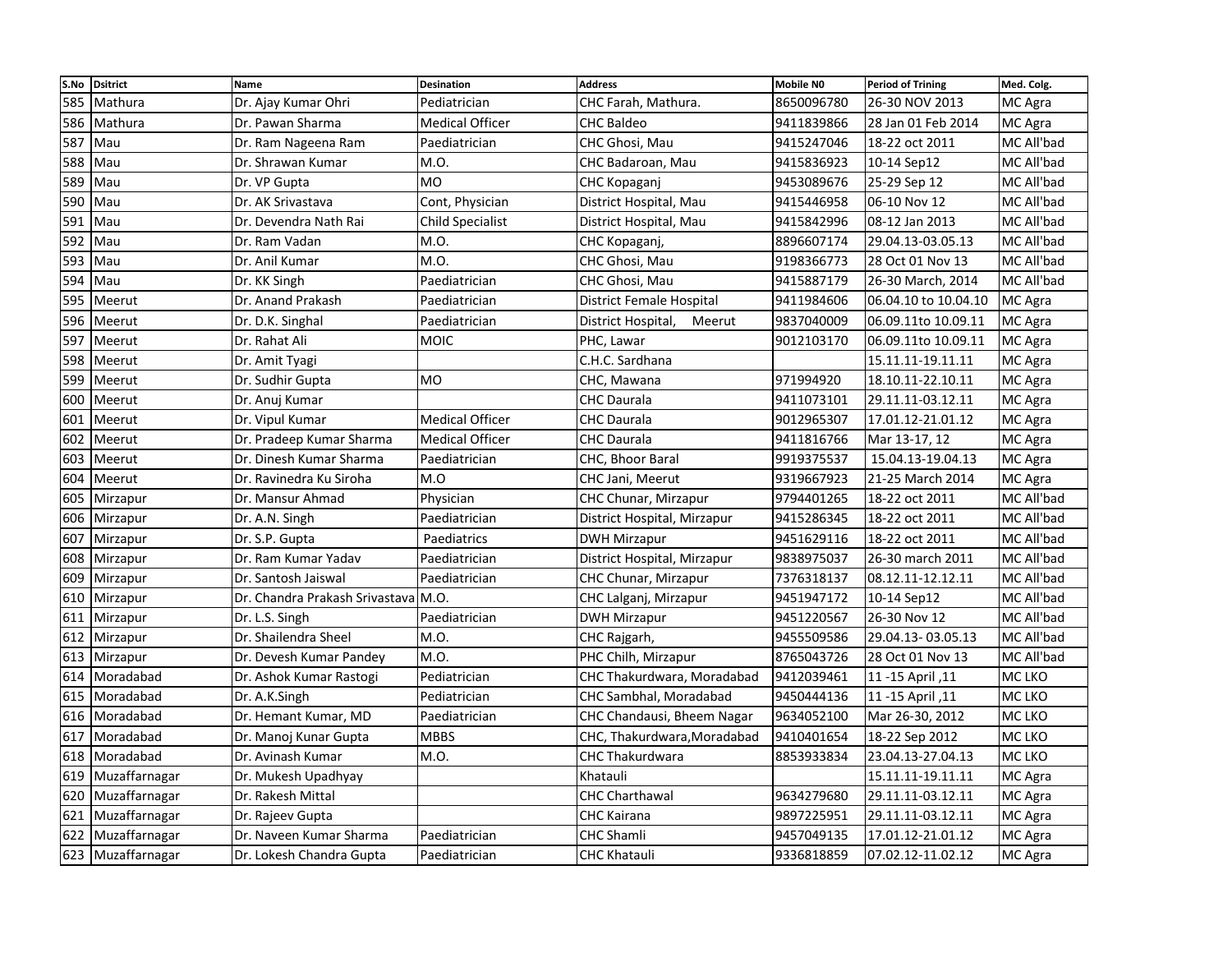|     | S.No Dsitrict     | <b>Name</b>               | <b>Desination</b>       | <b>Address</b>                             | Mobile NO  | <b>Period of Trining</b> | Med. Colg.       |
|-----|-------------------|---------------------------|-------------------------|--------------------------------------------|------------|--------------------------|------------------|
|     | 624 Muzaffarnagar | Dr. Ajay Kumar            | Paediatrician           | CHC Jansath                                | 9410898469 | 07.02.12-11.02.12        | MC Agra          |
| 625 | Muzaffarnagar     | Dr. Sushant Kumar Singh   | <b>Medical Officer</b>  | PHC Purbaliyan                             | 7409266266 | Mar 13-17, 12            | MC Agra          |
| 626 | Muzaffarnagar     | Dr. Prema Pant Tripathi   | Sr. Consultant          | Distt. W.H.                                | 9911181985 | 11-15 Dec 12             | MC Agra          |
| 627 | Muzaffarnagar     | Dr. Hemlata Singh         | Sr. Consultant          | Distt. Female Hospital                     | 9412742242 | 26-30 Dec 12             | MC Agra          |
| 628 | Muzaffarnagar     | Dr. Rajesh Singh          | Consultant              | Distt. Hospital                            | 9412742242 | 26-30 Dec 12             | MC Agra          |
| 629 | Muzaffarnagar     | Dr. Kapil Kumar           | <b>Medical Officer</b>  | PHC, Morna                                 | 9411618434 | 15.04.13-19.04.13        | MC Agra          |
|     | 630 Muzaffarnagar | Dr. Vipul Kushwaha        | <b>Medical Officer</b>  | CHC Jansath, Muzaffarnagar                 | 9045982049 | 26-30 NOV 2013           | MC Agra          |
| 631 | Muzaffarnagar     | Dr. Girish Ranjan         | <b>Medical Officer</b>  | PHC Shahpur                                | 9453901264 | 28 Jan 01 Feb 2014       | MC Agra          |
| 632 | Pilibhit          | Dr. Tejpal Rathore        | Pediatrician,           | <b>DWH Pilibhit</b>                        | 9412192882 | 1 -5 Aug 2011            | MC LKO           |
| 633 | Pilibhit          | Dr. Thakurdas MBBS, DCH   | MO, CHC                 | Puranpur, Pilibhit                         | 9410405032 | 26-30 Sep2011            | MC LKO           |
| 634 | Pilibhit          | Dr. Alka Sharma           | Pediatrician            | <b>CHC Bisalpur, Pilibhit</b>              | 9837046111 | 26-30 Sep2011            | MC LKO           |
| 635 | Pilibhit          | Dr. Md. Aslam             | <b>MBBS</b>             | <b>CHC Puranpur</b>                        | 8126732580 | 15-19 Oct 12             | MC LKO           |
| 636 | Pilibhit          | Dr. Manoj Kumar           | <b>MBBS</b>             | <b>APHCBharatpurHazara</b>                 | 9452216344 | 22.07.13-26.07.13        | MC LKO           |
| 637 | Pratapgarh        | Dr. L.K. Misra            | Paediatrician           | CHC Kohandaur, Pratapgarh                  | 8005395178 | 18-22 oct 2011           | MC All'bad       |
|     | 638 Pratapgarh    | Dr. Israr Ahmad Ansari    | M.O.                    | <b>DWH Pratapgarh</b>                      | 9453085497 | 13-17 Sep 2011           | MC All'bad       |
|     | 639 Pratapgarh    | Dr. RN Mishra             | Paediatrician           | District Hospital, Pratapgarh              | 9415283688 | 13-17 Sep 2011           | MC All'bad       |
| 640 | Pratapgarh        | Dr. Ratish Kumar Mishra   | M.O.                    | APHC KilhanapurKunda, Pratapga 19795354666 |            | 08.12.11-12.12.11        | MC All'bad       |
| 641 | Pratapgarh        | Dr. Meenakshi Kesarwani   | M.O.                    | CHC Kunda, Pratapgarh                      | 9415031344 | 10-14 Sep12              | MC All'bad       |
| 642 | Pratapgarh        | Dr. Arvind Kushwaha       | <b>MO</b>               | CHC Kalakankar                             | 9415284607 | 25-29 Sep 12             | MC All'bad       |
| 643 | Pratapgarh        | Dr. Dharmendra Yadav      | M.O.                    | CHC Patti.                                 | 8115961156 | 29.04.13 - 03.05.13      | MC, Alld,        |
| 644 | Pratapgarh        | Dr. Rakesh Kumar Pandey   | Paediatrician           | CHC Patti, Pratapgarh                      | 9453365373 | 28 Oct 01 Nov 13         | MC All'bad       |
|     | 645 Raebarelly    | Dr. Neelam Gupta          | Pediatrician            | DWH. Raebarelly                            | 9451911031 | 1-5Aug 2011              | MC LKO           |
|     | 646 Raebarelly    | Dr. V.K. Singh            | Pediatrician            | FRU/PHC Bachharawan                        | 9415465112 | 1-5Aug 2011              | MC LKO           |
| 647 | Raebarelly        | DR. D. Srivastava, DCH    | Pediatrician            | Distt. Women's Hospital                    | 9415025081 | Mar 26-30, 2012          | MC LKO           |
| 648 | Raebarelly        | Dr. Sanjeev Kumar Singh,  | MO, MBBS                | CHC, Bela Bhela,                           | 9336930403 | 24-28-Sep 2012           | MC LKO           |
| 649 | Raebarelly        | Dr. Rajat Kumar Chourasia | <b>Child Specialist</b> | CHC, Lalganj,                              | 9415744029 | 24-28-Sep 2012           | MC LKO           |
| 650 | Raebarelly        | Dr. Shri Krishana         | <b>MO</b>               | PHC Sareni                                 | 9451220399 | 26-30 Nov 12             | MC LKO           |
| 651 | Raebarelly        | Dr iftikar Ahmad          | <b>MBBS</b>             | NPHC Ekoni Raibareilly                     | 9307903951 | 22.07.13-26.07.13        | MC LKO           |
|     | 652 Raebarelly    | Dr. M.K. Singh            | Ped.                    | <b>DWH Raibarilly</b>                      | 9415094257 | 07-11 Oct. 2013          | MC LKO           |
|     | 653 Raebarelly    | Dr. Dinesh Pratap Saroj   | MBBS, MO                | CHC Bachrawan Raibareilly                  | 7376170679 | 11-15 Nov 2013           | MC LKO           |
|     | 654 Kanpur Dehat  | Dr. Awadhesh Pandey       |                         | DWH), Rama Bai Nagar.                      | 9935328077 | 3-7 March 2011           | MC Kanpur        |
|     | 655 Kanpur Dehat  | Dr. R.C. Yadav            | M.O.                    | CHC Pukhrayan, Rama Bai Nagar.             | 9670179000 | 3-7 March 2011           | MC Kanpur        |
|     | 656 Kanpur Dehat  | Dr. Brajesh Kumar         |                         | Distt. Hospital, Ramabai Nagar             | 9415154493 | 12 - 16 Oct 2011         | <b>MC Kanpur</b> |
| 657 | Kanpur Dehat      | Dr. Narendra Singh        | <b>Child Specialist</b> | District Hospital, Akbarpur                | 7388502793 | 18-22 oct 2011           | <b>MC Kanpur</b> |
| 658 | Kanpur Dehat      | Dr. M.K. Jain             |                         | <b>District Hospital</b>                   | 9415077996 | 9-13 Nov 2011            | MC Kanpur        |
| 659 | Kanpur Dehat      | Dr. Mayank Mishra         |                         | C.H.C.- Jhinjhak,                          | 9415735881 | 29.11.11-03.12.11        | MC Kanpur        |
| 660 | Kanpur Dehat      | Dr. Ruchi Srivastava M.O. | <b>MO</b>               | P.H.C.- Sarvankhera,                       | 9628702119 | Mar 26-30, 2012          | <b>MC Kanpur</b> |
| 661 | Kanpur Dehat      | Dr. Priti Bhagunde        | <b>MO</b>               | CHC, Pukhrayan                             | 9839928289 | 17-21 Dec 12             | <b>MC Kanpur</b> |
|     | 662 Kanpur Dehat  | Dr. Poonam Maurya         | M.O                     | P.H.C.-Maitha                              | 9936496283 | 21-25 Jan 2013           | MC.Kanpur        |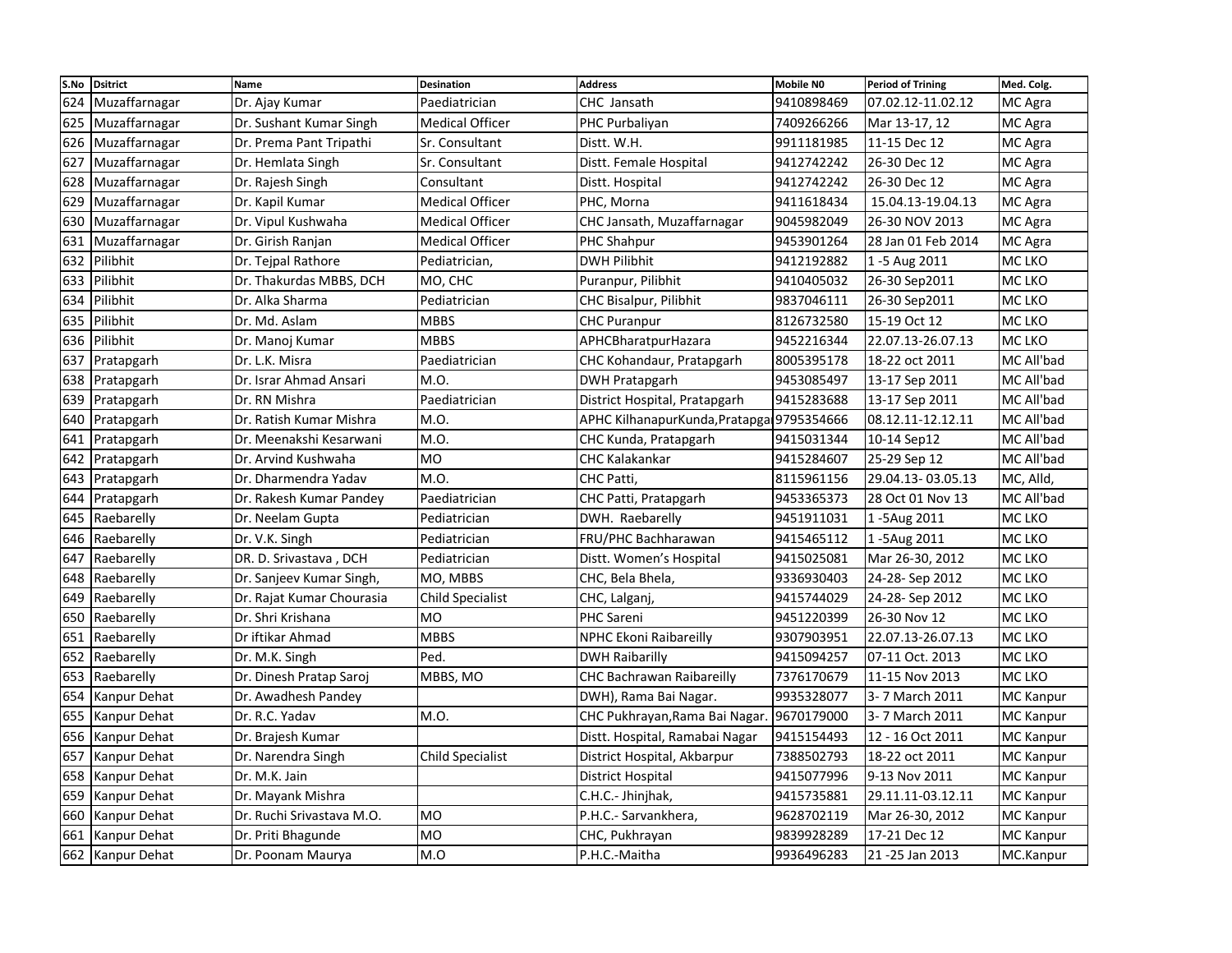|     | S.No Dsitrict        | <b>Name</b>                 | <b>Desination</b>      | <b>Address</b>                | <b>Mobile NO</b> | <b>Period of Trining</b> | Med. Colg.       |
|-----|----------------------|-----------------------------|------------------------|-------------------------------|------------------|--------------------------|------------------|
| 663 | Kanpur Dehat         | Dr. Anamika Singh           | M.O                    | <b>CHC Akbarpur</b>           | 9651908986       | 04-08 Feb 2013           | MC.Kanpur        |
| 664 | Kanpur Dehat         | Dr. Sunita Gautam           | <b>Medical Officer</b> | CHC Pokharyan                 | 7376105064       | 27-31 Jan. 2014          | <b>MC Kanpur</b> |
| 665 | Kanpur Dehat         | Dr. Siddhartha Verma,       | <b>Medical Officer</b> | CHC, Sandalpur                | 9198848377       | 03-07 Feb 2014           | <b>MC Kanpur</b> |
| 666 | Rampur               | Dr. Rajeev Agarwal          | Pediatrician           | C.H.C Milak Rampur            | 9412872135       | 1 -5Aug 2011             | MC LKO           |
| 667 | Rampur               | Dr. Shamim Ahmad, DCH       | Pediatrician           | CHC Tanda, Distt Rampur       | 9412438976       | Mar 26-30, 2012          | MC LKO           |
| 668 | Rampur               | Dr. Bharat Singh, MBBS      | M.O.MBBS               | MO/IC, PHC, Kharsol Saifni,   | 9720914731       | 24-28-Sep 2012           | MC LKO           |
|     | 669 Rampur           | Dr. Naval Kishor            | <b>MBBS</b>            | <b>CHC Shahabad</b>           | 9557790164       | 26-30 Nov 12             | <b>MC LKO</b>    |
| 670 | Rampur               | Dr. Nittin Dutt Sharma      | <b>MBBS</b>            | <b>CHC Swar</b>               | 9456815900       | 26-30 Nov 12             | MC LKO           |
| 671 | Rampur               | Dr. Md. Aslam               | M.O                    | <b>CHC Milak</b>              | 7669579222       | 18-22 Feb 2013           | M C LKO          |
| 672 | Rampur               | Dr. Rahul Tyagi             | M.O.                   | <b>CHC Bilaspur</b>           | 9458878185       | 07-11 Oct. 2013          | MC LKO           |
| 673 | Saharanpur           | Dr. Vinod Kumar             | <b>MO</b>              | PHC, Punwarka                 | 9760098632       | 06.09.11to 10.09.11      | MC Agra          |
|     | 674 Saharanpur       | Dr. Indraj Singh            |                        | <b>CHC Deoband</b>            |                  | 15.11.11-19.11.11        | MC Agra          |
|     | 675 Saharanpur       | Dr. O.P Gupta               | M Suptd.               | CHC, Fatehpur                 | 9412412477       | 18.10.11-22.10.11        | MC Agra          |
|     | 676 Saharanpur       | Dr. N.K. Mishra             | Sr. Consultant         | District Hospital             | 9997180040       | 17.01.12-21.01.12        | MC Agra          |
|     | 677 Saharanpur       | Dr. Sanjeev                 | <b>Medical Officer</b> | PHC Sarsawa                   | 9319705260       | 17.01.12-21.01.12        | MC Agra          |
|     | 678 Saharanpur       | Dr. Anil Kumar Gupta        | Sen. Consultant        | D.W.H. Saharanpur             | 9760098644       | 07.02.12-11.02.12        | MC Agra          |
| 679 | Saharanpur           | Dr. Rajesh Kumar            | <b>Medical Officer</b> | <b>CHC Sarsawa</b>            | 9936508477       | 11-15 Dec 12             | MC Agra          |
| 680 | Saharanpur           | Dr. Arvind Kumar Chaudhary  | Paediatrician          | Distt. Hospital               | 9889301181       | 26-30 Dec 12             | MC Agra          |
| 681 | Saharanpur           | Dr. Radhey Shyam Sami       | <b>Medical Officer</b> | CHC, Rampur Maniharam         | 9997044953       | 15.04.13-19.04.13        | MC Agra          |
| 682 | Saharanpur           | Dr. Sumit Kumar             | <b>Medical Officer</b> | CHC Deoband, Saharanpur.      | 9219536513       | 26-30 NOV 2013           | MC Agra          |
| 683 | Saharanpur           | Dr. G.K. Mishra             | <b>Medical Officer</b> | CHC Devband                   | 9412630441       | 28 Jan 01 Feb 2014       | MC Agra          |
|     | 684 Saharanpur       | Dr. Abhishek Mishra         | M.O                    | APHC Sikandarpur Saharanpur   | 8899486806       | 21-25 March 2014         | MC Agra          |
|     | 685 Shamli           | Dr. Suresh Kumar            | <b>Medical Officer</b> | CHC Kirana, Shamli.           | 9958674289       | 26-30 NOV 2013           | MC Agra          |
|     | 686 Shamli           | Dr. Rahul Kumar Rai         | M.O                    | <b>CHC Kudana Shamli</b>      | 7409711937       | 21-25 March 2014         | MC Agra          |
| 687 | Sambhal              | Dr. Krishna Pal Singh       | Sr. Consultant         | D.H. Sambhal.                 | 9412891378       | 26-30 NOV 2013           | MC Agra          |
| 688 | Sambhal              | Dr. Sandeep Kumar           | M.O                    | <b>APHC Macharia Sambhal</b>  | 9456030365       | 21-25 March 2014         | MC Agra          |
| 689 | Sant Kabir Nagar     | Dr. Raj Nath Prasad Roy     |                        | DistHospital, SantKabir Nagar | 9455701245       | 19-23 April, 11          | <b>MC Kanpur</b> |
| 690 | Sant Kabir Nagar     | Dr. V.N. Chaturvedi         |                        | C.H.C. Hainssar Bazaar,       | 9838634050       | 19-23 April, 11          | <b>MC Kanpur</b> |
| 691 | Sant Kabir Nagar     | Dr. Satish Chandra          | <b>MO</b>              | C.H.C.- Semriyawan            | 8765341718       | 31.01.12-04.02.12        | <b>MC Kanpur</b> |
|     | 692 Sant Kabir Nagar | Dr. OM Prakash              | <b>MO</b>              | New P.H.C, Harapar,           | 7376170634       | Mar 26-30, 2012          | <b>MC Kanpur</b> |
|     | 693 Sant Kabir Nagar | Dr. Ankur Singh             | <b>MO</b>              | P.H.C, Budhakala,             | 9415649876       | Mar 26-30, 2012          | <b>MC Kanpur</b> |
|     | 694 Sant Kabir Nagar | Dr. R.K. Verma,             | A.C.M.O.               | District Hospital,            | 9161775367       | 03-07 Dec 12             | MC Kanpur        |
|     | 695 Sant Kabir Nagar | Dr. Shailendra K. Chaudhary | <b>MO</b>              | CHC, Hainsar Bazar            | <b>No</b>        | 17-21 Dec 12             | <b>MC Kanpur</b> |
| 696 | Sant Kabir Nargar    | Dr. Anil Singh,             | M.O                    | P.H.C., Baghauli              | 9455771111       | 21-25 Jan 2013           | MC.Kanpur        |
| 697 | Sant Kabir Nargar    | Dr. Shivanand Singh,        | M.O                    | C.H.C., Khalilabad            | 9235345555       | 21-25 Jan 2013           | MC.Kanpur        |
| 698 | Santkabir Nagar      | Dr. Manish Kumar Vaish,     | M.O                    | C.H.C.- Nathnagar             | 9451908700       | 29 Jan- 02 Feb 2013      | MC.Kanpur        |
| 699 | Santkabir Nagar      | Dr. V.K. Singh,             | Pediatrician           | CHC, Khalilabad               | 9415847083       | 03-07 Feb 2014           | MC Kanpur        |
| 700 | Shahjahanpur         | Dr. Manoj Kr. Srivastava    |                        | DWH Shahjahanpur              | 9336089971       | 25-29 March 11           | <b>MC Kanpur</b> |
|     | 701 Shahjahanpur     | Dr. Kamal Kumar             |                        | DWH Shahjahanpur              |                  | 07-11April 2011          | <b>MC Kanpur</b> |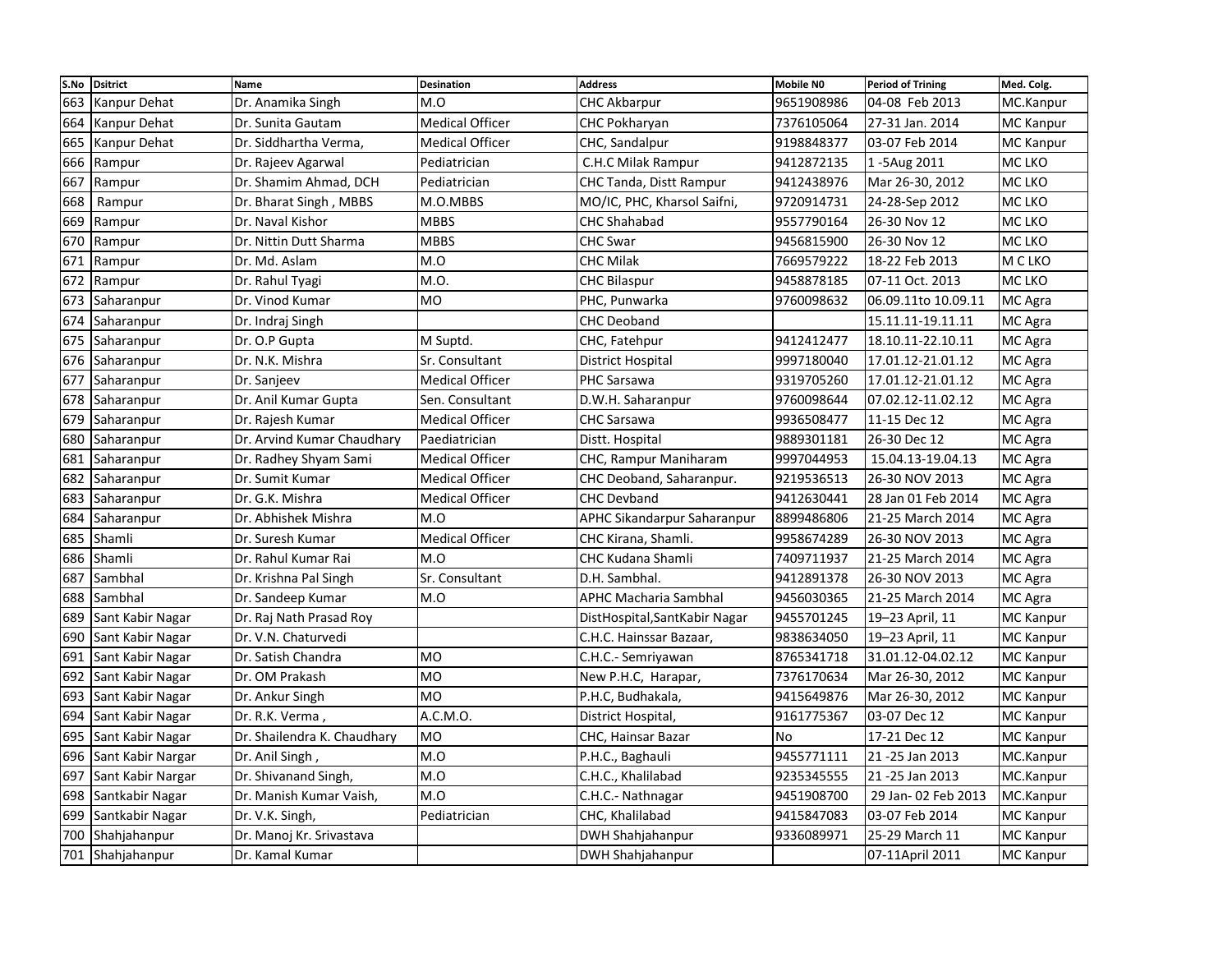|     | S.No Dsitrict          | Name                       | <b>Desination</b>      | <b>Address</b>                | <b>Mobile NO</b> | <b>Period of Trining</b> | Med. Colg.       |
|-----|------------------------|----------------------------|------------------------|-------------------------------|------------------|--------------------------|------------------|
| 702 | Shahjahanpur           | Dr. Abhishek Gupta         | <b>MO</b>              | CHC- Puvaya,                  | 9889178001       | Mar 26-30, 2012          | <b>MC Kanpur</b> |
| 703 | Shahjahanpur           | Dr. K.P. Singh             | Pediatrician,          | Dist. Hospital, Shahjahanpur  | 9839767373       | Mar 26-30, 2012          | <b>MC Kanpur</b> |
| 704 | Shahjahanpur           | Dr. Anubhav Kumar,         | M.O.                   | P.H.C., Dadrol,               | 9919814632       | 03-07 Dec 12             | <b>MC Kanpur</b> |
| 705 | Shahjahanpur           | Dr. Akhilesh Kumar         | <b>MO</b>              | CHC, Allahganj                | 9359792243       | 17-21 Dec 12             | <b>MC Kanpur</b> |
| 706 | Shahjanhanpur          | Dr. Sachin Gupta           | M.O                    | <b>PHC Dadraul</b>            | 9936095447       | 04-08 Feb 2013           | MC.Kanpur        |
| 707 | Shahjahanpur           | Dr. Surya Prakash Gangwar, | <b>Medical Officer</b> | CHC, Tilhar                   | 8923792507       | 03-07 Feb 2014           | <b>MC Kanpur</b> |
| 708 | Shahjahanpur           | Dr. Anupam                 | <b>Medical Officer</b> | PHC, Kant                     | 9808089455       | 11-15 Feb 2014           | MC Kanpur        |
| 709 | Shravasti              | Dr. Amar Nath Yadav        |                        | C.H.C. Bhagana, Shravasti     |                  | 07-11April 2011          | <b>MC Kanpur</b> |
| 710 | Shravasti              | Dr. Ashish Kumar           | M.O.                   | C.H.C.- Ikauna                | 9415395074       | 29 Jan- 02 Feb 2013      | MC.Kanpur        |
| 711 | Siddharath Nagar       | Dr. Tayab Ali              | Pediatrician,          | Distt. Hospital Siddhathnagar | 9839550416       | 1-5Aug 2011              | MC LKO           |
| 712 | Siddharath Nagar       | Dr. V.K.Gupta              | Pediatrician,          | CHC Basantpur Siddhathnagar   | 9721742268       | 1-5Aug 2011              | MC LKO           |
| 713 | Siddharath Nagar       | Dr Pradeep Kumar, DCH      | Pediatrician,          | PHC Bansi,                    | 9918375565       | 24-28-Sep 2012           | MC LKO           |
| 714 | Siddharath Nagar       | Dr. G.C.Srivastava, DCH    | Sr consultant          | Distt Hospital                | 9450335869       | 24-28- Sep 2012          | MC LKO           |
| 715 | Siddharath Nagar       | Dr. Anu Modi               | MBBS, DOMS             | FMO, CDH Siddharthnagar       | 9319329774       | 11-15 Nov 2013           | MC LKO           |
| 716 | Sitapur                | Dr. Satish Kumar           | Paediatrician          | <b>DWH Sitapur</b>            | 9454940025       | 22-26 Feb 2011           | <b>MC LKO</b>    |
| 717 | Sitapur                | Dr. Vajay Prakash Verma    | Paediatrician          | CHC Biswan, Sitapur           | 9454940025       | 22-26 Feb 2011           | <b>MC LKO</b>    |
| 718 | Sitapur                | Dr. Ram Singh, DCH (Pedia) | Paediatrician          | <b>CHC Tamboure, Sitapur</b>  | 9450864234       | Mar 26-30, 2012          | <b>MC LKO</b>    |
| 719 | Sitapur                | Dr. Nand Nathani           | Pediatricain           | Consultant                    | 9451403515       | 26-30 Nov 12             | MC LKO           |
| 720 | Sitapur                | Dr. Rajeev                 | M.O                    | <b>Consultant DWH Sitapur</b> | 9450170569       | 18-22 Feb 2013           | M C LKO          |
| 721 | Sitapur                | Dr. Priti Sikha Mishra     | M.O.                   | District Mobile hospital      | 8004386704       | 23.04.13-27.04.13        | MC LKO           |
| 722 | Sitapur                | Dr. Md Rehan Alam          | <b>MBBS</b>            | <b>CHC Sidhauli</b>           | 9795515465       | 22.07.13-26.07.13        | MC LKO           |
| 723 | Sitapur                | Dr. R.B. Rawat             | Ped.                   | <b>CHC Sindhauli</b>          | 9450796528       | 07-11 Oct. 2013          | MC LKO           |
|     | 724 Sitapur            | Dr. Sanjay Srivastava      | MBBS, MO               | CHC Sidhauli Sitapur          | 9696318257       | 11-15 Nov 2013           | MC LKO           |
| 725 | Sonbhadra              | Dr. Manoj Kumar            |                        | C.H.C. Chopan, Sonbhadra      | 9839151615       | 19-23 April, 11          | <b>MC Kanpur</b> |
| 726 | Sonbhadra              | Dr. V.S. Dubey             |                        | District Hospital, Sonbhadra  | 9651948636       | 19-23 April, 11          | <b>MC Kanpur</b> |
| 727 | Sonbhadra              | Dr. Malik Alamgir          |                        | C.H.C., Chopan, Sonbhadra     | 9415327559       | 18-22 oct 2011           | <b>MC Kanpur</b> |
| 728 | Sonbhadra              | Dr. Ram Chandra Maurya,    | Physician              | C.H.C.- Ghorawal              | 9918436836       | 29 Jan- 02 Feb 2013      | MC.Kanpur        |
| 729 | Sonbhadra              | Dr. Suresh Kumar           | Pediatrician           | Distt. DH                     | 9628372806       | 04-08 Feb 2013           | MC.Kanpur        |
| 730 | Sonbhadra              | Dr. Daya Shankar           | <b>Medical Officer</b> | NPHC Shahganj                 | 9415638612       | 27-31 Jan. 2014          | <b>MC Kanpur</b> |
| 731 | Sonbhadra              | Dr. Ambrish Singh          | <b>Medical Officer</b> | <b>CHC Ghorawal</b>           | 9389315930       | 27-31 Jan. 2014          | <b>MC Kanpur</b> |
| 732 | Sonbhadra              | Dr. Subash Chand,          | <b>Medical Officer</b> | New PHC, Jugail,              | 9956813161       | 03-07 Feb 2014           | <b>MC Kanpur</b> |
|     | 733 Sonbhadra          | Dr. Y.B. Singh, M.O.       | <b>Medical Officer</b> | New PHC, Maukala,             | 9415240548       | 03-07 Feb 2014           | <b>MC Kanpur</b> |
| 734 | SR Nagar (Bhadohi)     | Dr. Sunita Kumar           | Paediatrician          | Dist.Hospital, SRN(Bhadoi)    | 9415245225       | 18-22 oct 2011           | MC All'bad       |
| 735 | SR Nagar (Bhadohi)     | Dr. S.S. Kushwaha          | M.O.                   | CHC Bhadohi, Bhadohi          | 7398318904       | 08.12.11-12.12.11        | MC All'bad       |
| 736 | SR Nagar (Bhadohi)     | Dr. Madho Kumar Baranwal   | <b>MO</b>              | MCS Dist. Hospital, Bhadohi   | 9235730770       | 16.01.12-20.01.12        | MC All'bad       |
| 737 | SR Nagar (Bhadohi)     | Dr. Rajeev Kumar Singh     | M.O.                   | CHC Gopiganj, Bhadohi         | 9415684298       | 10-14 Sep12              | MC All'bad       |
| 738 | SR Nagar (Bhadohi)     | Dr. Vijay Kant             | <b>MO</b>              | APHC Jangiganj                | 9415394204       | 25-29 Sep 12             | MC All'bad       |
| 739 | SR Nagar (Bhadohi)     | Dr. Azra Khan              | Paediatrician          | P.P. Centre Gyanpur, Bhadohi  | 9935657385       | 26-30 Nov 12             | MC All'bad       |
|     | 740 SR Nagar (Bhadohi) | Dr. Girdhari Lal           | M.O.                   | CHC Suriyawan, Bhadohi        | 9454158675       | 08-12 Jan 2013           | MC All'bad       |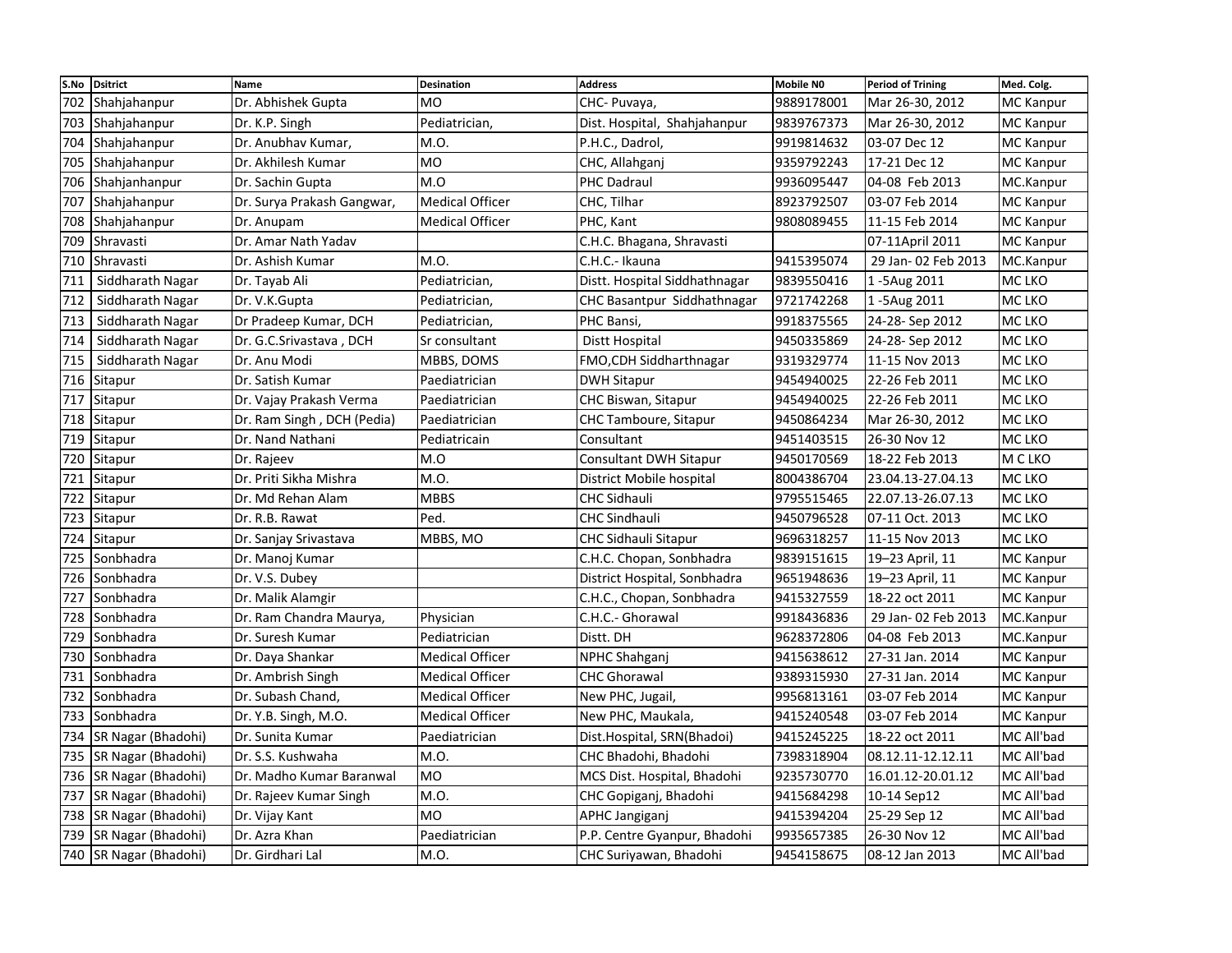|     | S.No Dsitrict                                  | <b>Name</b>              | <b>Desination</b>      | <b>Address</b>                             | Mobile NO  | <b>Period of Trining</b> | Med. Colg.       |
|-----|------------------------------------------------|--------------------------|------------------------|--------------------------------------------|------------|--------------------------|------------------|
|     | 741 SR Nagar (Bhadohi)                         | Dr. Amar Bahadur         | M.O.                   | PHC Deegh,                                 | 9452052931 | 29.04.13-03.05.13        | MC All'bad       |
|     | 742 SR Nagar (Bhadohi)                         | Dr. Ram Raj              | Physician              | MBS Hospital, Bhadohi)                     | 9415871134 | 28 Oct 01 Nov 13         | MC All'bad       |
| 743 | Sultanpur                                      | Dr. Akhilesh Kumar Gupta | M.O.                   | <b>CHC Dostpur, Sultanpur</b>              | 9839635789 | 18-22 oct 2011           | MC All'bad       |
| 744 | Sultanpur                                      | Dr. R.K. Das             | Paediatrician          | CHC Kadipur, Sultanpur                     | 9839777052 | 26-30 Sep 2011           | MC All'bad       |
|     | 745 Sultanpur                                  | Dr.Om Prakesh Pathak     | M <sub>O</sub>         | CHC Kadipur, Sultanpur                     | 9415927919 | 25-29 Sep 12             | MC All'bad       |
| 746 | Sultanpur                                      | Dr. Nitya Nand           | M.O.                   | CHC Kadipur, Sultanpur                     | 9451233046 | 08-12 Jan 2013           | MC All'bad       |
| 747 | Sultanpur                                      | Dr. Ganesh Lal           | M.O.                   | CHC Jaisinghpur,                           | 8172842711 | 29.04.13-03.05.13        | MC All'bad       |
| 748 | Unnao                                          | Dr. Anu Kumar            |                        | C.H.C. Miyanganj, Unnao                    | 9455251289 | 25-29 March 11           | <b>MC Kanpur</b> |
|     | 749 Unnao                                      | Dr. S. Asthana           |                        | CHC Nawabganj, Unnao                       | 9839053359 | 12 - 16 Oct 2011         | MC Kanpur        |
| 750 | Unnao                                          | Dr. Zaki Muhammad        |                        | CHC-Purwa                                  | 9415524369 | 9-13 Nov 2011            | <b>MC Kanpur</b> |
| 751 | Unnao                                          | Dr. Shivaji Chaturvedi   | Paediatrician          | USD Distt. Hospital                        | 9415488988 | 17-21 Dec 12             | MC Kanpur        |
| 752 | Unnao                                          | Dr. Shalabh Mohan        | Physician              | CHC, Bangramau                             | 9839101024 | 17-21 Dec 12             | <b>MC Kanpur</b> |
| 753 | Unnao                                          | Dr. Atul Verma           | <b>Medical Officer</b> | CHC Hasanganj                              | 7897774615 | 27-31 Jan. 2014          | MC Kanpur        |
| 754 | Unnao                                          | Dr. Saurabh Sachan,      | <b>Medical Officer</b> | CHC, Achalganj                             | 9.0449E+19 | 03-07 Feb 2014           | <b>MC Kanpur</b> |
| 755 | Unnao                                          | Dr. Kaushlendra Prakash  | <b>Medical Officer</b> | CHC, Safipur                               | 9450210149 | 11-15 Feb 2014           | <b>MC Kanpur</b> |
| 756 | Varanasi                                       | Dr. Surendra PratapSingh | Paediatrics            | DWH, Varanasi                              | 9451528334 | 18-22 oct 2011           | MC All'bad       |
| 757 | Varanasi                                       | Dr. Mridula Mullick      | Paediatrician          | District Hospital,                         | 9415156100 | 26-30 march 2011         | MC All'bad       |
| 758 | Varanasi                                       | Dr. R. D. Srivastava     | Paediatrician          | DWH, Varanasi                              | 9450007511 | 26-30 march 2011         | MC All'bad       |
| 759 | Varanasi                                       | Dr. Santosh Kumar Tiwari | Paediatrician          | CHC Cholapur, Varanasi                     | 9889155395 | 08.12.11-12.12.11        | MC All'bad       |
| 760 | Varanasi                                       | Dr. Nimisha Singh        | M.O.                   | DWH, Varanasi                              | 9839505999 | 10-14 Sep12              | MC All'bad       |
| 761 | Varanasi                                       | Dr. Arvind Kumar Singh   | M. O PD                | <b>CHC Araziline</b>                       | 8004164985 | 25-29 Sep 12             | MC All'bad       |
| 762 | Varanasi                                       | Dr. Kshitij              | M.O                    | SVN Bheluput, Varanasi                     | 9198710829 | 06-10 Nov 12             | MC All'bad       |
| 763 | Varanasi                                       | Dr. Abhishek Jaiswal     | Paediatrician          | LBS Hospital Ramnagar, Varanasi 9450519026 |            | 26-30 Nov 12             | MC All'bad       |
| 764 | Varanasi                                       | Dr. G.A. Khan            | Paediatrician          | SVM Govt. Hospital, Varanasi               | 7860465538 | 28 Oct 01 Nov 13         | MC All'bad       |
| 765 | Varanasi                                       | Dr. Nabi Sarwar          | M.O.                   | NPHC Payagpur, Araziline, Varana9415854665 |            | 26-30 March, 2014        | MC All'bad       |
| 766 | UPRIMS Saifai Etawah                           | Dr. Dinesh Kumar         | Lecturer               | UPRIMS Saifai Etawah                       | 9997925334 | 21-25 March 2014         | MC Agra          |
| 767 | UPRIMS Saifai Etawah                           | Dr. Ganesh K. Verma      | Lecturer               | UPRIMS Saifai Etawah                       | 9453169296 | 21-25 March 2014         | MC Agra          |
|     | 768 UPRIMS Saifai Etawah                       | Dr. Naresh Pal Singh     | Asst. Professor, SPM   | UPRIMS Saifai Etawah                       | 9458641119 | 21-25 March 2014         | MC Agra          |
|     | 769 UPRIMS Saifai Etawah Dr. Pankaj Kumar Jain |                          | Asst. Professor, SPM   | UPRIMS Saifai Etawah                       | 9756224705 | 21-25 March 2014         | MC Agra          |

Note - 5 days F-IMNCI Medical Officer trained list updated on March 2014